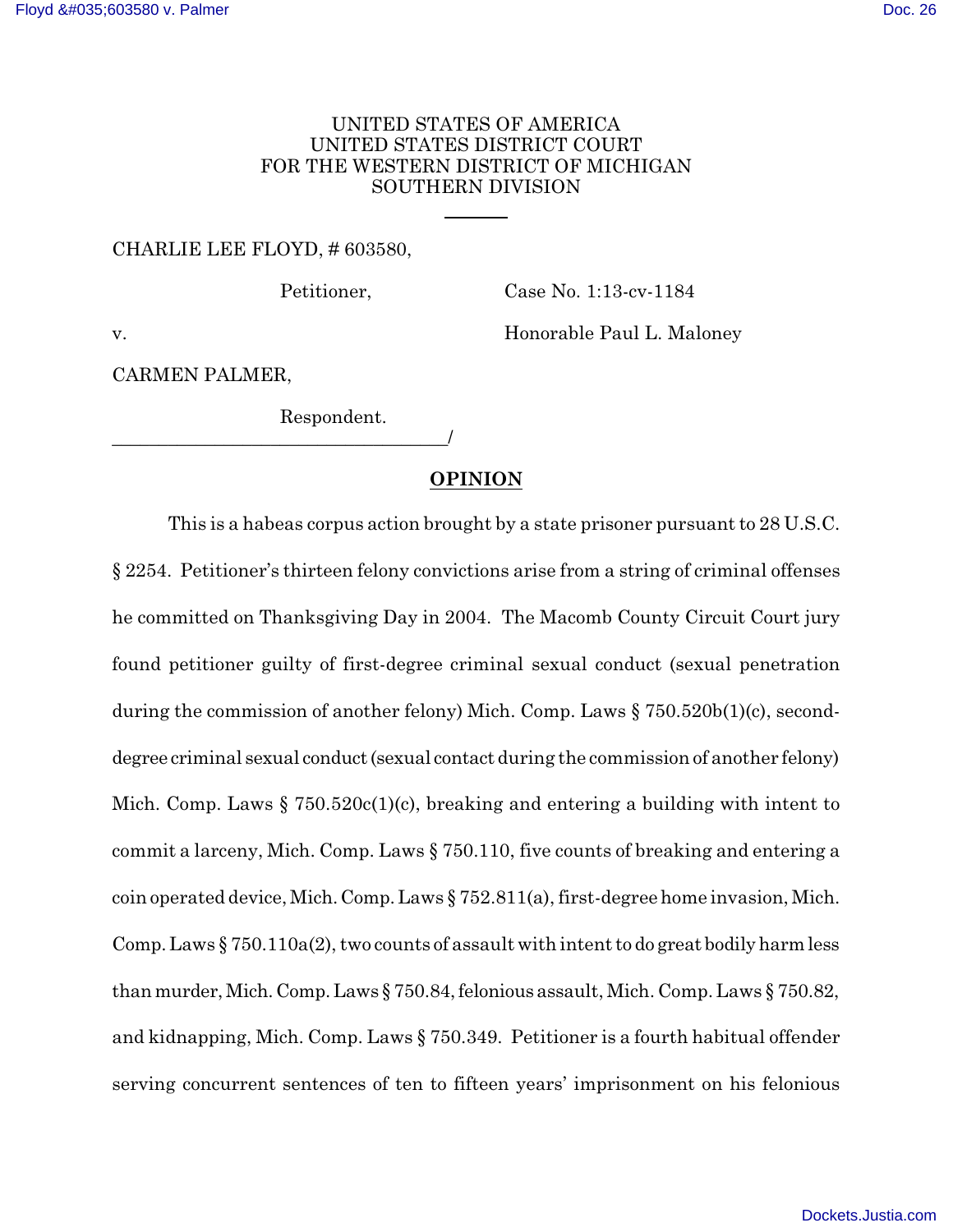assault and breaking and entering a coin-operated device convictions and forty to sixty years' imprisonment on all other convictions. (ECF No. 11-17, PageID.1125-26).

After unsuccessful attempts to overturn his convictions and sentences in state court, petitioner filed his habeas corpus petition. He seeks federal habeas corpus relief on eleven grounds:

- I. Petitioner was denied his Sixth Amendment right to represent himself.
- II. Petitioner is entitled to resentencing because his sentences of 62 to 85 years' imprisonment<sup>1</sup> violate the Eight Amendment's Cruel and Unusual Punishments Clause.
- III. Petitioner's rights under the Due Process Clause were violated because the prosecutor did not file a notice of intent information charging him as an habitual offender.
- IV. Petitioner was denied his Sixth Amendment right to a speedy trial.
- V. Petitioner was denied his Sixth Amendment right to the effective assistance of trial counsel.
- VI. The evidence at trial was insufficient to support the jury's verdict finding petitioner guilty of kidnapping Ms. Belcher.
- VII. Petitioner's Sixth Amendment rights were violated by ineffective assistance of appellate counsel.
- VIII. The evidence at trial was insufficient to support the jury's verdict finding petitioner guilty of breaking and entering a building.
- IX. The trial court violated petitioner's due process rights by requiring

<sup>1</sup>Michigan's courts revised and shortened petitioner's sentences. He is not serving any sentence of "62 to 85" years' imprisonment. (*See* ECF No. 11-17, PageID.1125-26).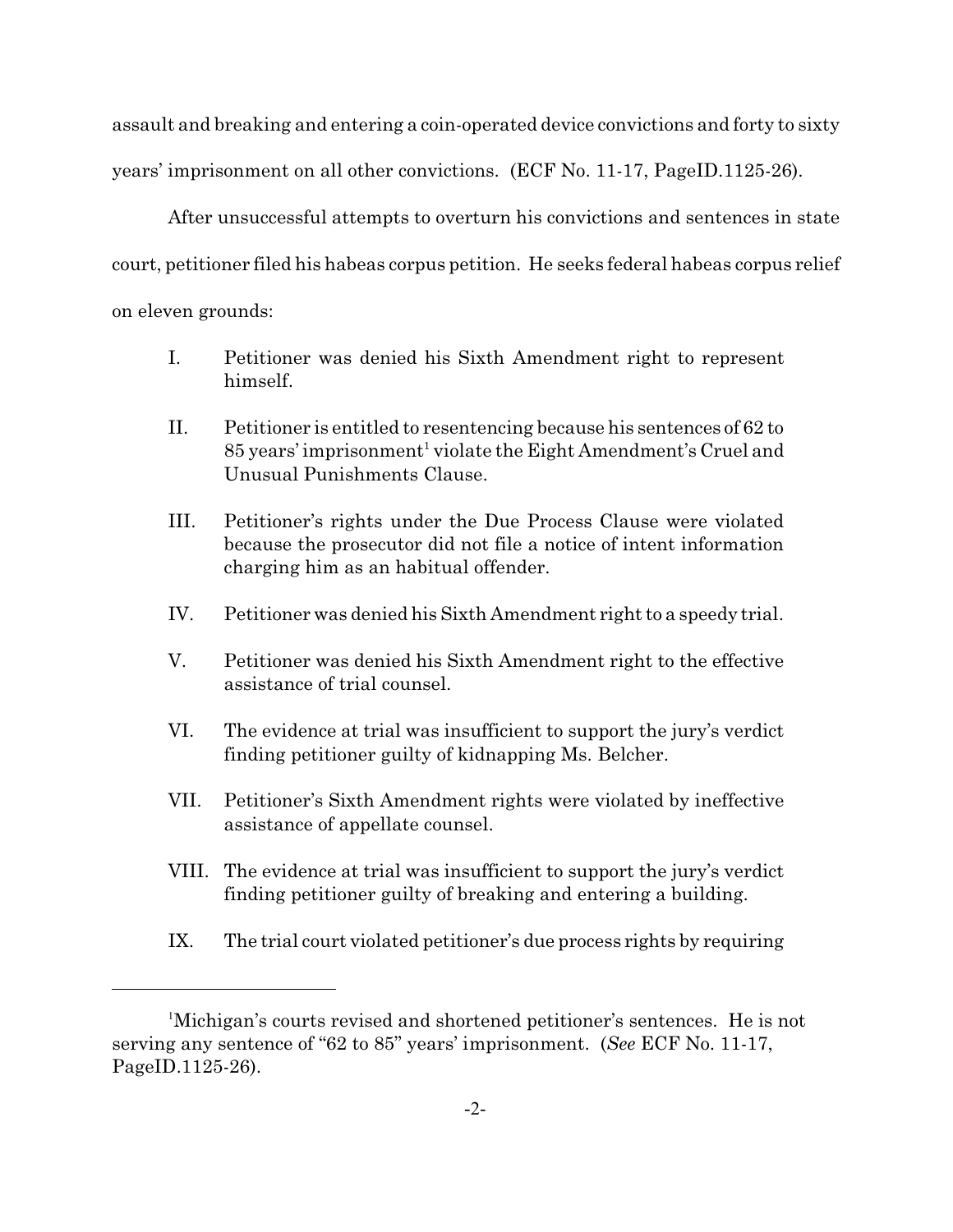petitioner to appear in leg restraints at trial, alternatively trial counsel was ineffective for failure to object.

- X. The trial court violated petitioner's due process rights by denying a jury request to review testimony.
- XI. Petitionerwasdenied a fair trial when phone records were introduced into evidence without a proper foundation under Rule 901 of the Michigan Rules of Evidence.<sup>2</sup>

(Amended Petition, ECF No. 5, PageID.64-118).

Respondent argues that the petition should be denied because all grounds raised by

petitioner lack merit. (Answer, ECF No. 10). In addition, respondent argues that

Grounds III and IV are barred by procedural defaults and petitioner has not

established grounds to overcome those defaults. (*Id.* at 6, 43, 45-50, PageID.131,

168, 170-75).

The Court finds that petitioner has not established grounds for federal habeas

corpus relief.<sup>3</sup> Petitioner has not shown that the decisions of Michigan's courts

rejecting the grounds raised in his amended petition were "contrary to, or an

<sup>2</sup>Petitioner's invocation of Michigan's constitution, laws, and evidence rules as grounds for federal habeas corpus relief are ignored herein because federal habeas corpus relief is available "only on the ground that [petitioner] is in custody in violation of the Constitution or laws or treaties of the United States." 28 U.S.C.  $§ 2254(a).$ 

<sup>3</sup>This Court has discretion to ignore a procedural default and proceed directly to the merits of an apparently defaulted claim, when to do so would be more expeditious than an analysis of the complicated procedural default question. *See Lambrix v. Singletary*, 520 U.S. 518, 525 (1997); *Bales v. Bell*, 788 F.3d 568, 573 (6th Cir. 2015); *Scott v. Houk*, 760 F.3d 497, 506 (6th Cir. 2014). The grounds raised by petitioner in this case are meritless, so a detailed analysis of the complicated procedural default issues is unnecessary.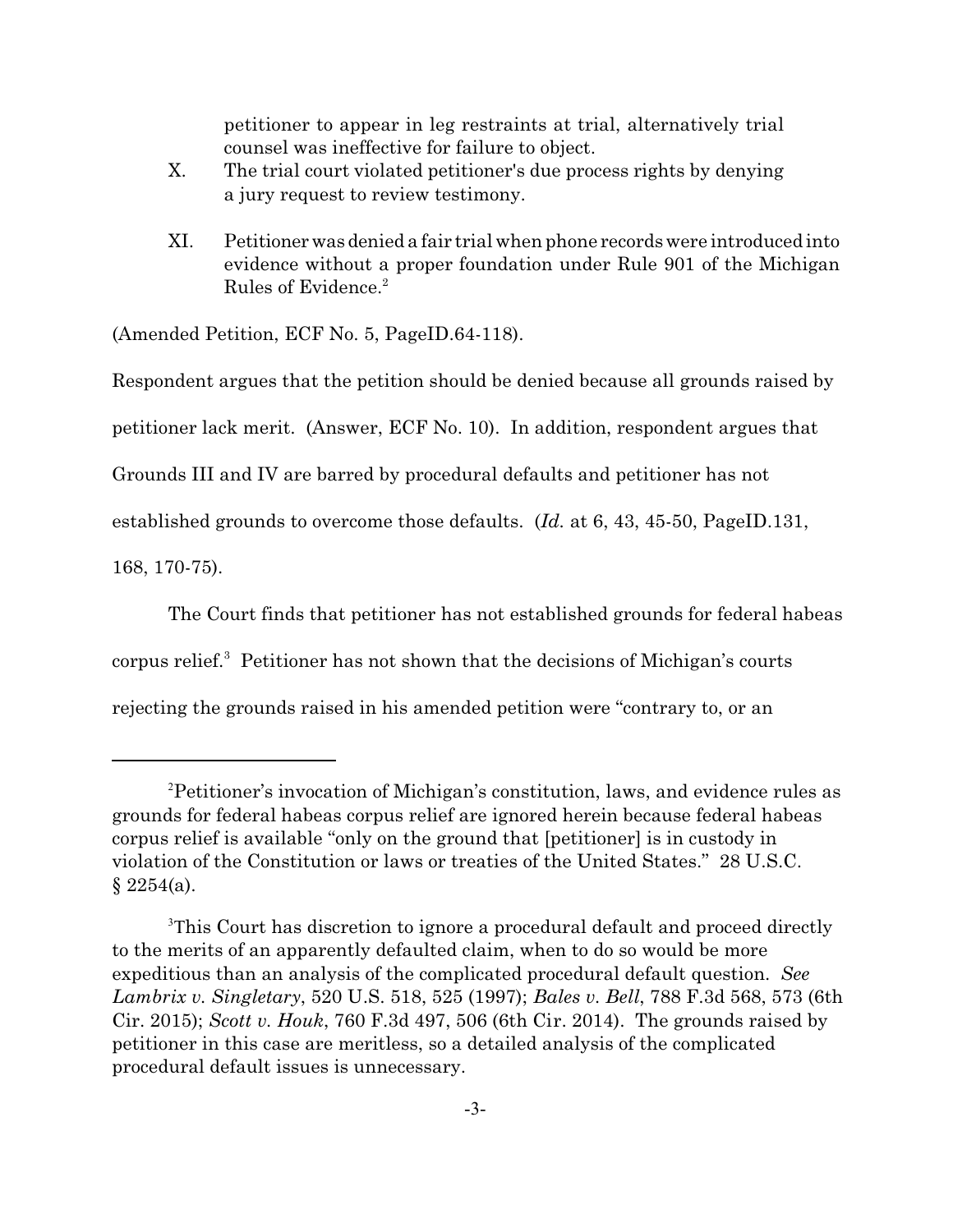unreasonable application of, clearly established Federal law, as determined by the Supreme Court of the United States" or "based on an unreasonable determination of the facts in light of the evidence presented in the State court proceeding[s]." 28 U.S.C. § 2254(d). The petition will be denied.

### **Standard of Review**

Because petitioner filed his habeas application long after the April 1996 enactment of the Antiterrorism and Effective Death Penalty Act, Pub. L. No. 104- 132, 110 Stat. 1214 (AEDPA), the provisions of that law govern the scope of the Court's review. *See Penry v. Johnson*, 532 U.S. 782, 792 (2001). AEDPA has "drastically changed" the nature of habeas review. *Bailey v. Mitchell*, 271 F.3d 652, 655 (6th Cir. 2001). AEDPA "dictates a highly deferential standard for evaluating state-court rulings which demands the state court decisions be given the benefit of the doubt." *Bell v. Cone*, 543 U.S. 447, 455 (2005) (citations omitted); *see Hardy v. Cross*, 132 S. Ct. 490, 491 (2011) (*per curiam*); *Felkner v. Jackson*, 562 U.S. 594, 597 (2011) (*per curiam*); *Renrico v. Lett*, 559 U.S. 766, 773 (2010). "AEDPA requires heightened respect for state court factual and legal determinations." *Lundgren v. Mitchell*, 440 F.3d 754, 762 (6th Cir. 2006). Section 2254(e)(1) states: "[A] determination of a factual issue made by a State court shall be presumed to be correct. The applicant shall have the burden of rebutting the presumption of correctness by clear and convincing evidence." "State-court factual findings [] are presumed correct; the petitioner has the burden of rebutting the presumption by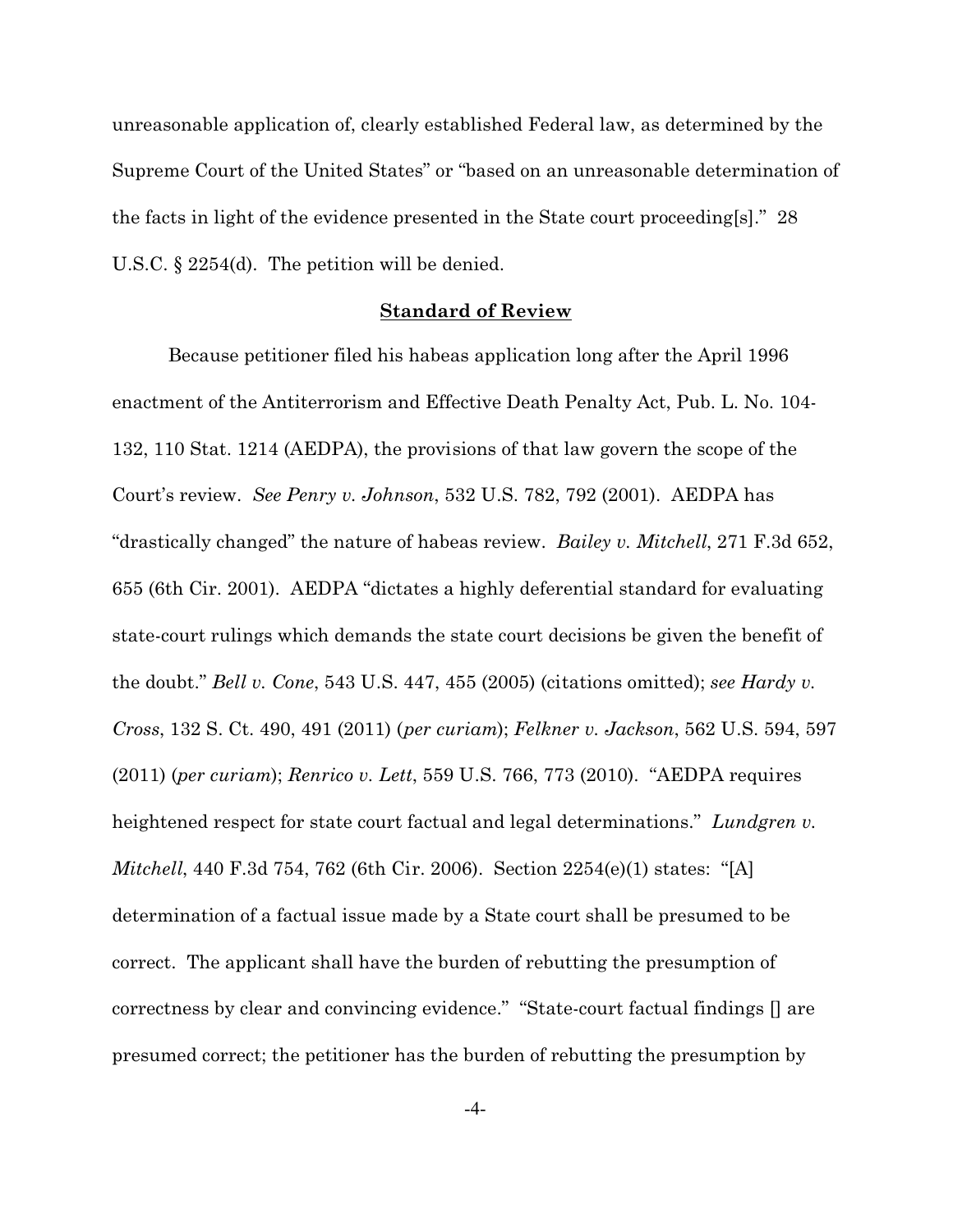clear and convincing evidence." *Davis v. Ayala*, 135 S. Ct. 2187, 2199-2200 (2015) (citations and internal quotations omitted).

If a state court adjudicated the claim, deferential AEDPA standards must be applied. 28 U.S.C. § 2254(d); *see Premo v. Moore*, 562 U.S. 115, 121 (2011); *Waddington v. Sarausad*, 555 U.S. 179, 190 (2009); *Holder v. Palmer*, 588 F.3d 328, 341 (6th Cir. 2009) (("[A]ny claim that was adjudicated on the merits in State court proceedings' is subject to AEDPA deference.") (quoting 28 U.S.C. § 2254(d)). AEDPA prevents federal habeas "retrials" and ensures that state court convictions are given effect to the extent possible under law. *Bell v. Cone*, 535 U.S. 685, 693-94 (2002). It prohibits "using federal habeas corpus review as a vehicle to second-guess the reasonable decisions of state courts." *Parker v. Matthews*, 132 S. Ct. 2148, 2149 (2012) (*per curiam*).

The AEDPA standard is difficult to meet "because it was meant to be." *Harrington v. Richter*, 562 U.S. 86, 102 (2011); *see Burt v. Titlow*, 134 S. Ct. 10, 16 (2013); *Metrish v. Lancaster*, 133 S. Ct. 1781, 1786-87 (2013); *Cullen v. Pinholster*, 563 U.S. 170, 181 (2011). "Section 2254(d) reflects the that habeas corpus is a guard against extreme malfunctions in the state criminal justice systems, not a substitute for ordinary error corrections through appeal." *Harrington*, 562 U.S. at 102-03 (citation and internal quotation omitted); *see Woods v. Donald*, 135 S. Ct. 1372, 1376 (2015). Section 2254(d) states that an application for a writ of habeas corpus on

-5-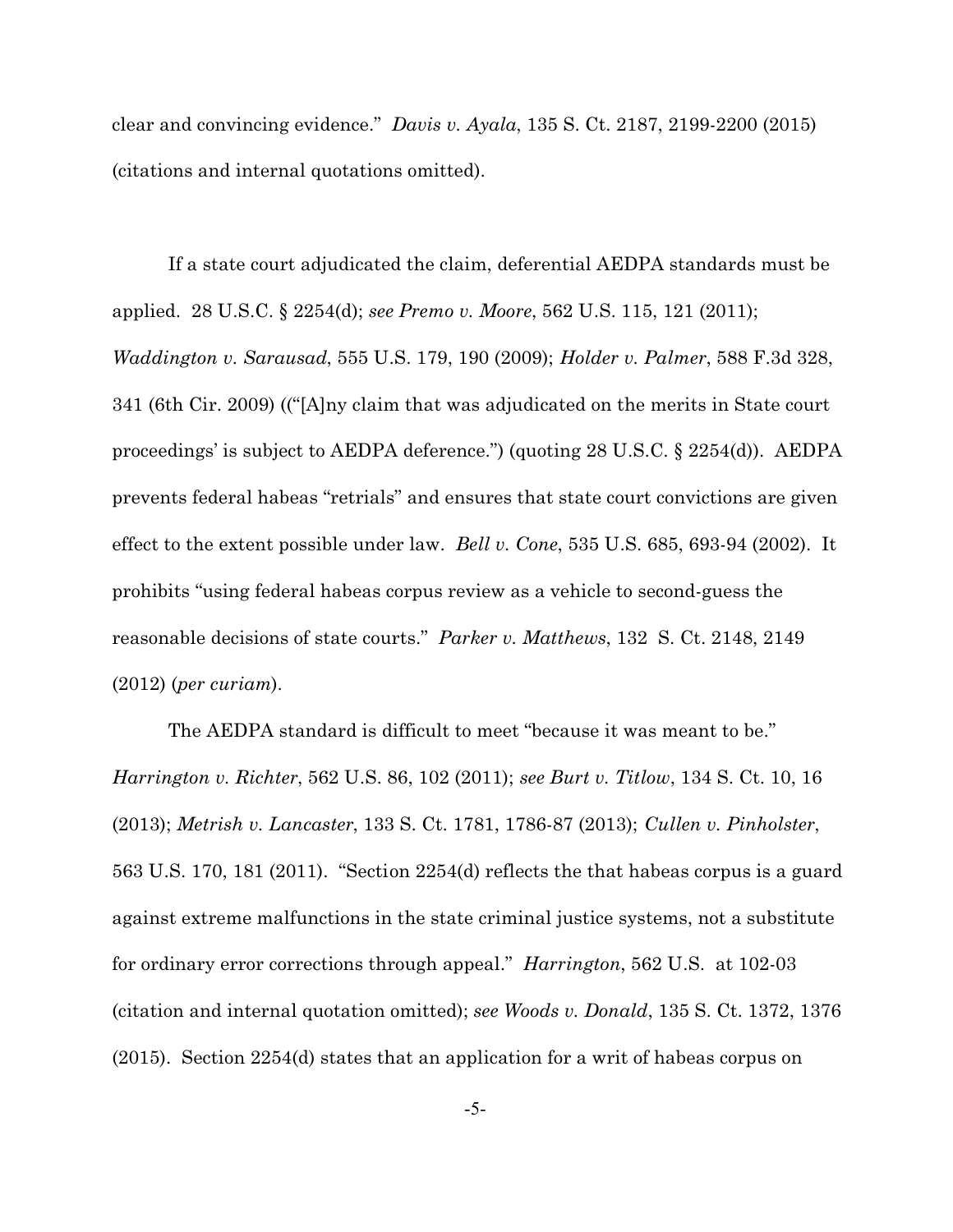behalf of a person who is incarcerated pursuant to a state conviction cannot be granted with respect to any claim that was adjudicated on the merits in state court unless the adjudication "(1) resulted in a decision that was contrary to, or involved an unreasonable application of, clearly established Federal law, as determined by the Supreme Court of the United States; or (2) resulted in a decision that was based upon an unreasonable determination of the facts in light of the evidence presented in the State court proceeding." 28 U.S.C. § 2254(d); *see White v. Wheeler*, 136 S. Ct. 456, 460 (2015); *White v. Woodall*, 134 S. Ct. 1697, 1702 (2014); *Davis v. Ayala*, 135 S. Ct. at 2198.

The only definitive source of clearly established federal law for purposes of § 2254(d)(1) is the holdings—not dicta—of Supreme Court decisions. *White v. Woodall*, 134 S. Ct. at 1702; *see Woods v. Donald*, 135 S. Ct. at 1377 ("Because none of our cases confront 'the specific question presented by this case,' the state court's decision could not be 'contrary to' any holding from this Court."). "[W]here the precise contours of a right remain unclear, state courts enjoy broad discretion in their adjudication of a prisoner's claims." *Id.* (quotations and internal citations omitted).

An unreasonable application of the Supreme Court's holding must be "'objectively unreasonable,' not merely wrong; even 'clear error' will not suffice." *White v. Woodall*, 134 S. Ct. at 1702 (quoting *Lockyer v. Andrade*, 538 U.S. 63, 75-76 (2003)). Rather, "[a]s a condition for obtaining habeas corpus from a federal court, a

-6-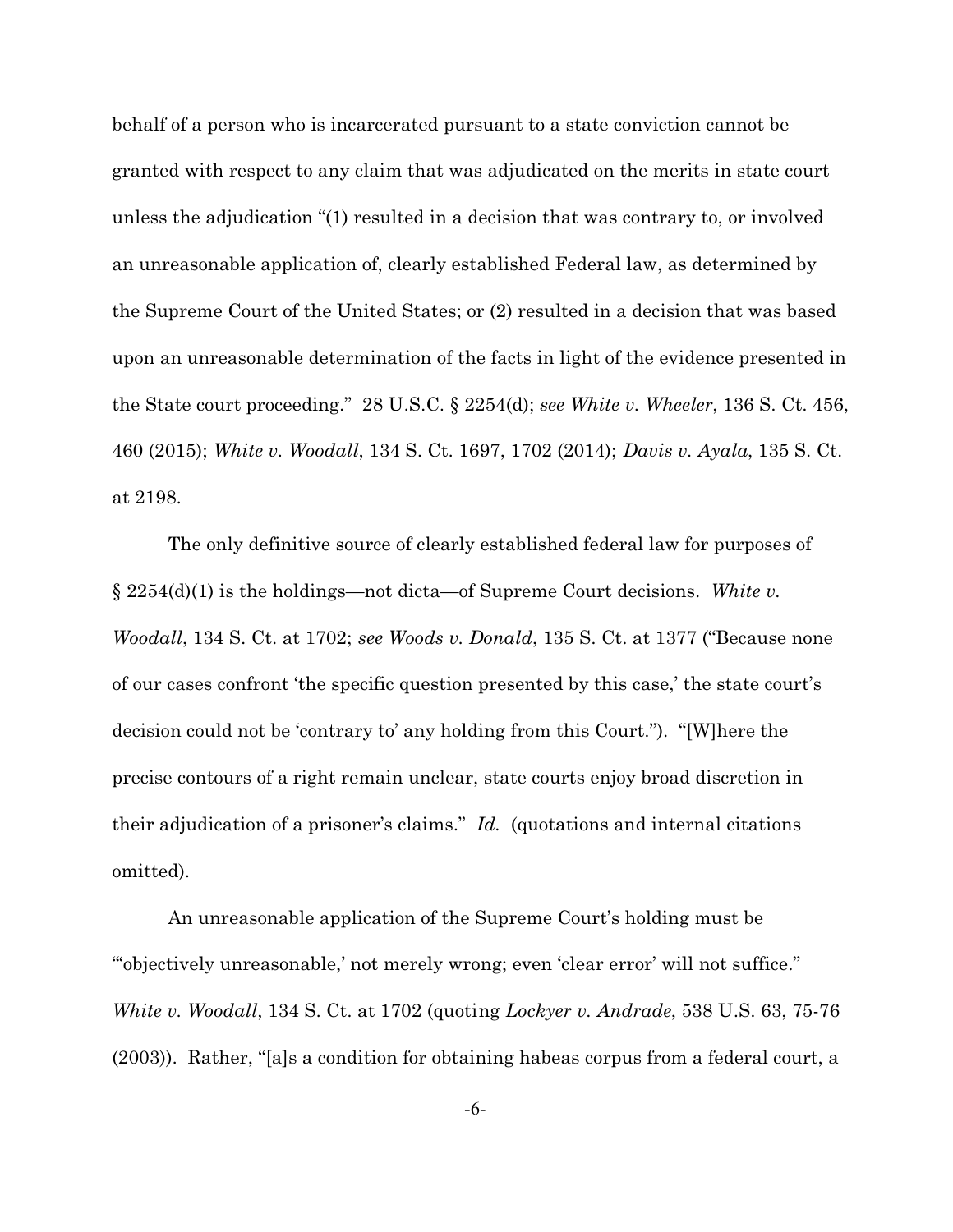state prisoner must show that the state court's ruling on the claim being presented in federal court was so lacking in justification that there was an error well understood and comprehended in existing law beyond any possibility for fairminded disagreement." *White v. Woodall*, 134 S. Ct. at 1702 (quoting *Harrington v. Richter*, 562 U.S. at 103). "[C]ircuit precedent does not constitute 'clearly established Federal law, as determined by the Supreme Court,'" and "[i]t therefore cannot form the basis for habeas relief under AEDPA." *Hill v. Curtin*, 792 F.3d 670, 677 (6th Cir. 2015) (quoting *Parker v. Matthews*, 132 S. Ct. at 2155); *see Glebe v. Frost*, 135 S. Ct. 429, 431 (2014) (*per curiam*) ("As we have repeatedly emphasized, [] circuit precedent does not constitute 'clearly established Federal law, as determined by the Supreme Court.'").

"[A] state-court factual determination is not unreasonable merely because the federal habeas court would have reached a different conclusion in the first instance." *Wood v. Allen*, 558 U.S. 290, 301 (2010). Section 2254 (d)(2) requires that this Court accord the state trial court substantial deference. If reasonable minds reviewing the record might disagree about the finding in question, on habeas review that does not suffice to supersede the trial court's determination. *Brumfield v. Cain*, 135 S. Ct. 2269, 2277 (2015); *Burt v. Titlow*, 134 S. Ct. at 15.

### **Proposed Findings of Fact**

### **A. District Court Proceedings**

Petitioner received a preliminary examination in 41-A District Court for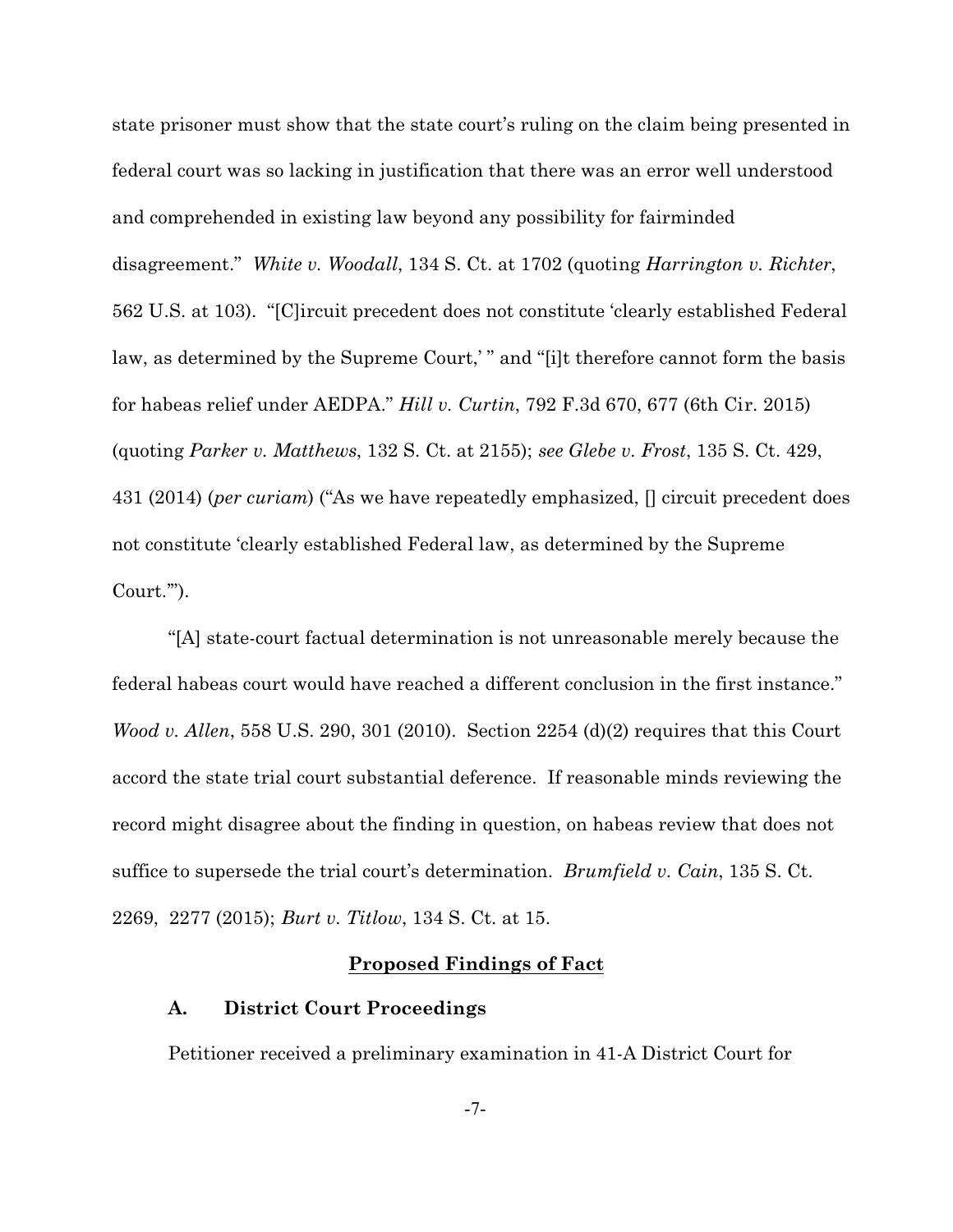Macomb County. On April 21, 2005, Judge Stephen Sierawski bound over petitioner for trial in Macomb County Circuit Court on all charges. (Preliminary Examination, ECF No. 11-2, PageID.324-25). The prosecution filed a notice of enhanced sentence as an habitual offender under Mich. Comp. Laws § 769.12, based on petitioner's prior felony convictions. (ECF No. 15-2, PageID.1979; *see also* ECF No. 11-3, PageID.340).

# **B. Circuit Court Proceedings**

On the day before trial, petitioner expressed a desire to represent himself. (Hearing Transcript (HT), 6-9, ECF No. 11-3, PageID.332-35). Judge James Biernat reminded petitioner of the thirteen felony charges that he faced in this case. (HT, 10- 14, PageID.336-40). He reminded petitioner that a notice charging him as an habitual offender, 4th felony offense, had been filed. He summarized the notice as follows:

Take notice that Defendant was previously convicted of three or more felonies or attempts to commit felonies in that on or about August 29, 1994 he was convicted of the offense of felony escape, second degree, in Birmingham, Alabama. And on or about July 1st, 1993, he was convicted of the offense of escape, first degree, in Birmingham, Alabama. And on or about 6-18-92 he was convicted of the offense of escape, second degree, Department of Corrections, Alabama. Therefore, [defendant] is subject to the penalties provided by MCL 769.12.

(HT, 14, Page ID.340 (quotations omitted); *see also* ECF No. 15-2, PageID.1979). Judge Biernat informed petitioner that if he was convicted of *any* felony with which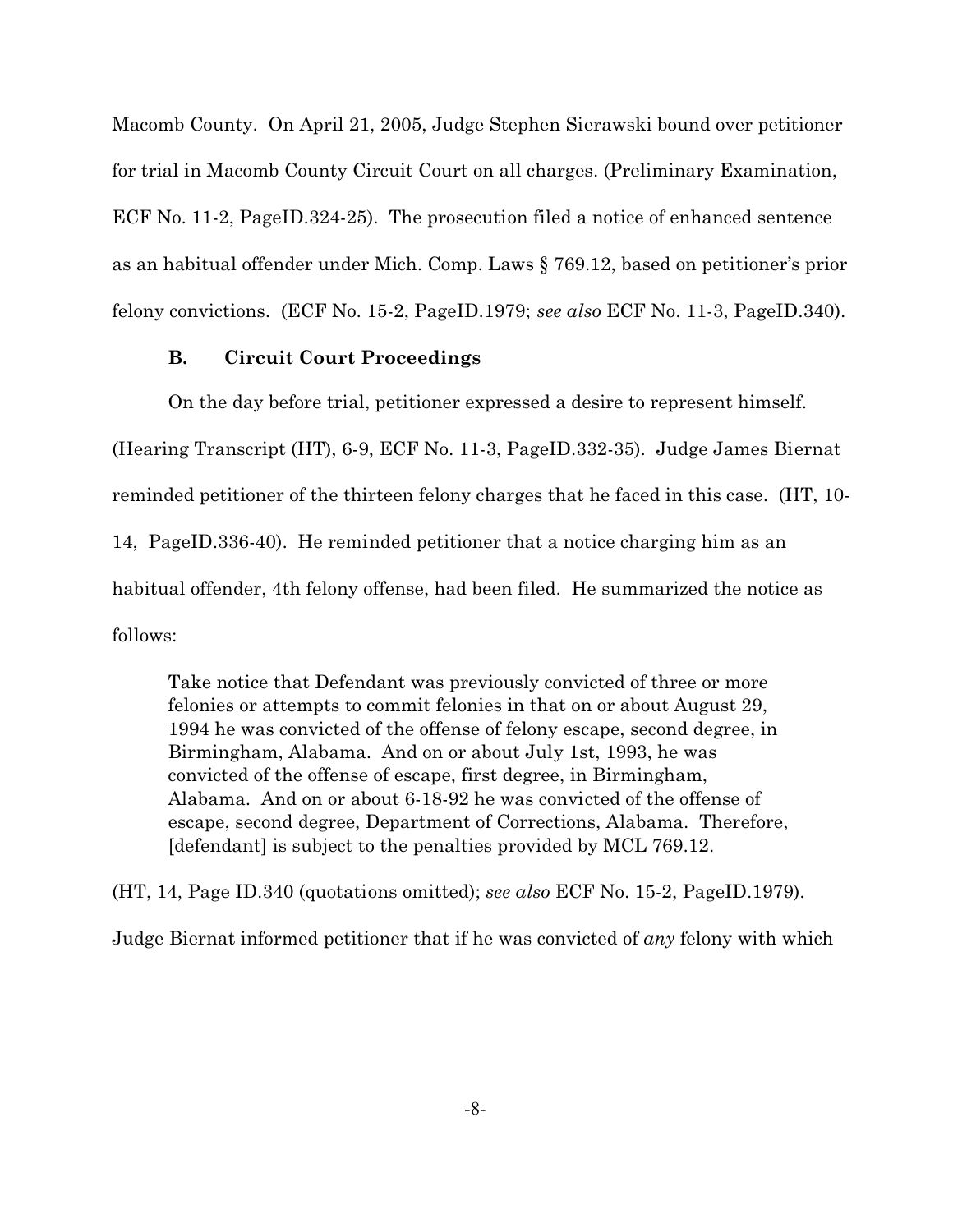he was charged in this case,<sup>4</sup> the court could sentence him "to up to life imprisonment" under the habitual offender notice. (HT at 14, PageID.340).

Petitioner acknowledged that Attorney Goldstein was his third courtappointed attorney this matter. (HT, 15, PageID.341). Judge Biernat advised petitioner of the dangers of attempting to represent himself. He also noted that Attorney Goldstein was a skilled and experienced trial attorney. The court took a recess to provide petitioner an extended opportunity to consider his options. When Judge Biernat returned and asked petitioner whether he wished to proceed without counsel, petitioner responded that he would "keep Mr. Goldstein." (HT, 22, PageID.348). Petitioner then reiterated that he would "keep Mr. Goldstein as counsel" and that he wanted Attorney Goldstein to represent him at trial. (HT, 23, PageID.349).

On the first day of trial, petitioner made another request to represent himself. (TT I, 6-7, ECF No. 11-4, PageID.356-57). Judge Biernat denied the motion. He found that petitioner was not capable of representing himself and that this motion for self-representation was a delaying tactic:

The Court has reviewed this matter carefully, and the Court in

<sup>4</sup> In addition to the thirteen felony charges in this case, petitioner faced four additional felony charges for his actions while he was detained in the Macomb County jail. "[T]he charges on 2005-1293-FH [were], Count 1, criminal sexual conduct, second degree; Count 2, criminal sexual conduct, second degree; [] Count 3, criminal sexual conduct, second degree[;] . . . and Count 4, criminal sexual conduct, third degree." (*Id.* at 9-10, PageID.335-36).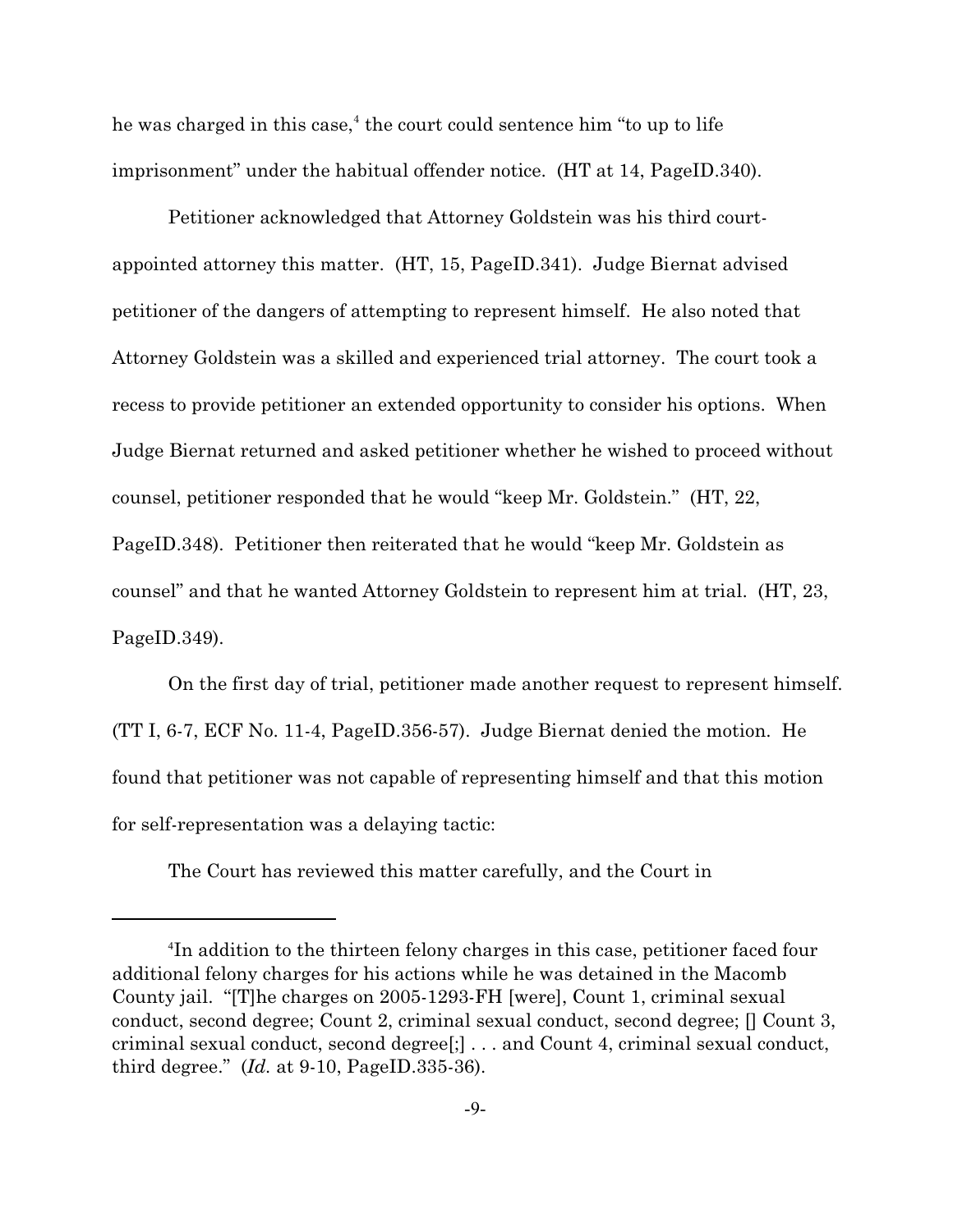reviewing yesterday's answers to inquiries of the Court, given – and given the nature of these proceedings, the scope of these proceedings, the complexity of these proceedings, the complete lack of – of apparent understanding on some of the procedural matters as well as just the – beyond the procedure, the – the Rules of Evidence as well as the defendant's lack of education and familiarity with the proceedings, the Court finds that the  $-$  in the interest of the administration of justice and for orderly proceedings to take place in this matter it is imperative that this defendant be represented by counsel. Otherwise, this is going to be a charade. The Court will not allow the Defendant to represent himself in this matter.

The Court made a very detailed inquiry yesterday, spent most of the afternoon engaged in conversations relative to this issue – and queried of the, or questioned the Defendant, and at approximately 4:30 yesterday afternoon the Defendant changed his mind, decided that he wanted to be represented by Mr. Goldstein. And now that the jury is being drawn again or ready to enter the courtroom he has interjected a new opposition or new – new objection to Mr. Goldstein's representation. It is apparent to the Court that defendant is engaging in delaying tactics that the Court will not – that the Court will not abide with. This matter is going to go forward. It's going to go forward with Mr. Goldstein.

\* \* \*

All right. As to the issue of self-representation, the Court simply wants to make sure that the record is clear that the denial is not only based upon the Defendant's background by way of lack of educational level, lack of experience in the system, remarks made heretofore by the Defendant when – when queried as to the Sanders, I believe it's People versus Sanders, requirements as well as his – his general demeanor and – and assertions, it is clear to the Court that in addition and due to all of the above the Court is -- is not satisfied that acting as his own counsel the Defendant would not disrupt, unduly inconvenience, nor burden the Court and the administration of this Court's business. For all of those reasons the request has been denied.

(TT I, 7-9, PageID.357-59).

Judge Biernat advised the attorneys regarding how they were to introduce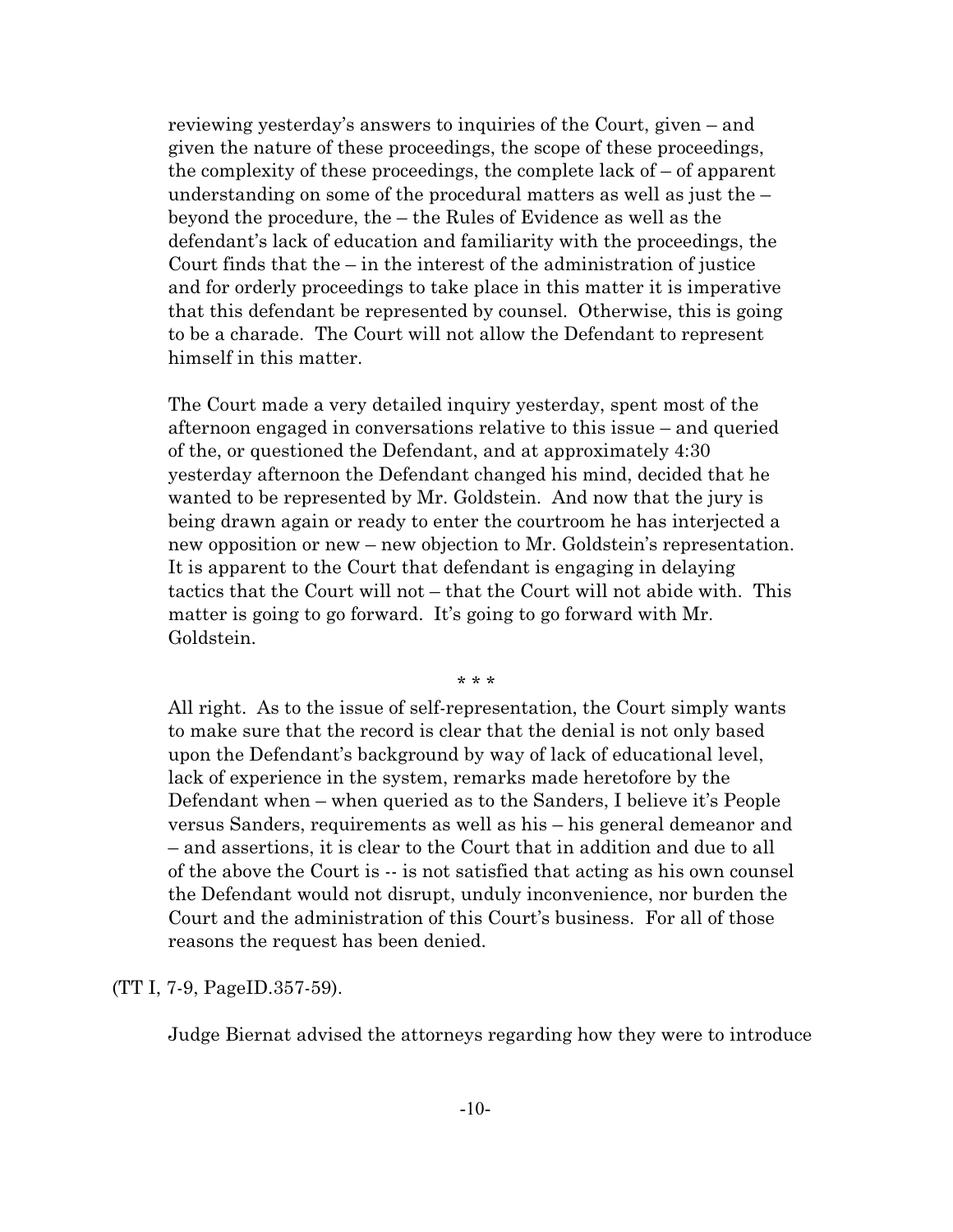themselves to the jury, explaining: "The reason for that is I don't want the Defendant to have to stand up and move around since he is in leg irons, and I do not want the jury to see that." (TT I, 9, PageID.359). The remainder of the first day of trial was devoted to the jury selection process. (TT I, 9-179, PageID.359-529).

Before jury selection continued on the second day of trial, Judge Biernat reiterated his reasons for denying petitioner's request for self-representation:

The court wishes to revisit an issue that it believes should be clarified. The court had made a ruling on Mr. Goldstein representing Charlie Lee Floyd and has stated its reasons on the record. When the court did that, the court was under the assumption that the record was already clear as to certain other aspects of this case that influenced or impacted the court's decision not to allow the defendant to proceed in pro se.

However, on reflection, I don't know if that is really clear on the record so I will make it clear on the record. The defendant as everyone knows has been charged with some 13 counts and he has been charged in this case as a habitual in the fourth, under the fourth habitual fourth offender notice. And those previous convictions that had been cited by the prosecution in its notice all involved felony escape in the State of Alabama, which allegedly occurred on 8/29/94, 7/1/93, and 6/18/92.

The defendant has also been charged since he has been an inmate at the Macomb County Jail with four counts of criminal sexual conduct offenses which allegedly occurred at the Macomb County Jail while the defendant was incarcerated pending trial on this matter. As a safety precaution, the Macomb County Sheriff has placed the defendant in ankle restraints, if you will, or chains, which are not visible to the jury but which is a fact in this matter which really makes it impractical for the defendant to move from his position at the bench.

And so, in addition to the reasons previously cited, the Court cites the impracticality of proceeding pro se under these circumstances given the concerns the court has or the administration of this court's business and safety concerns as well as the defendant's conditions in terms of restraints.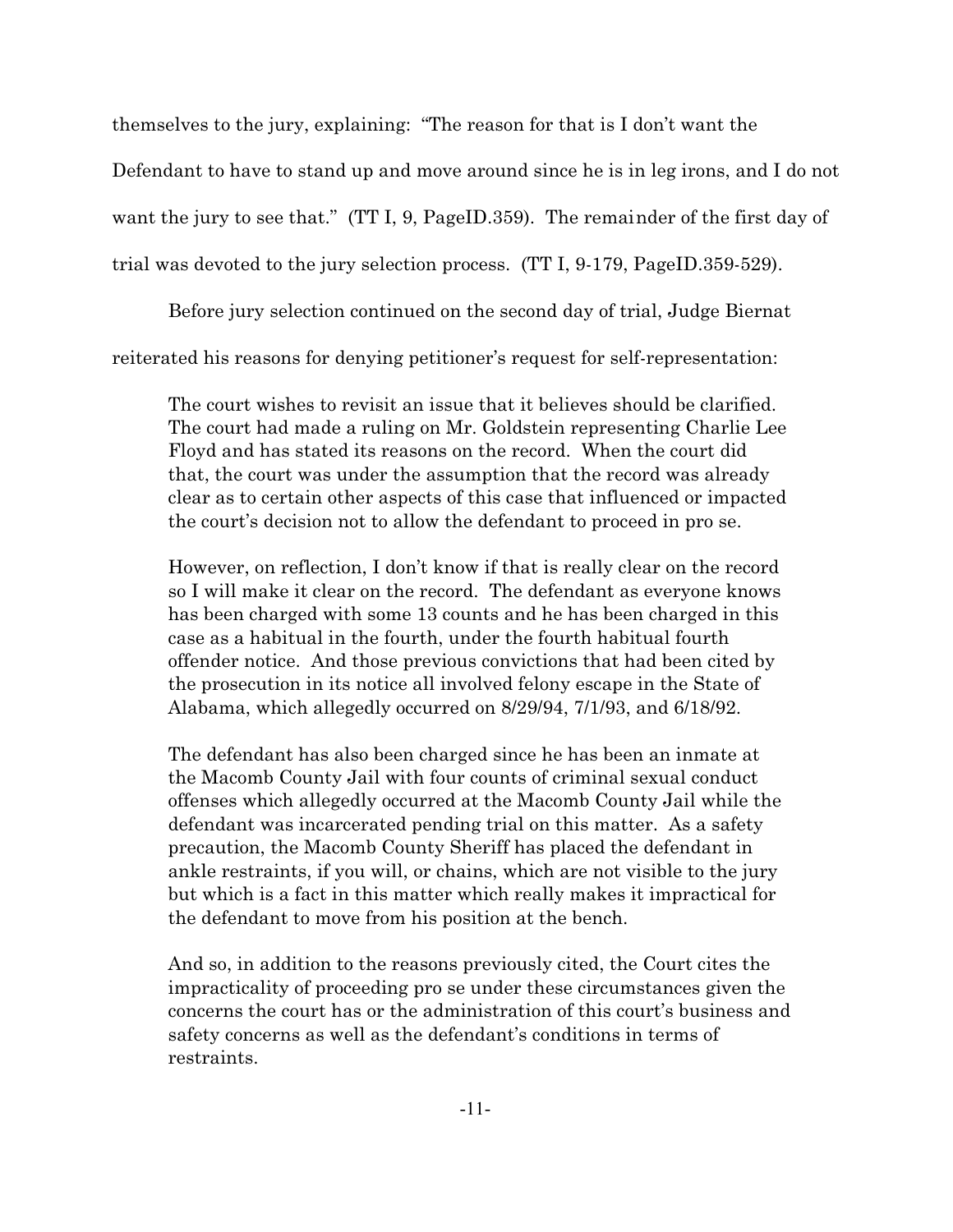(ECF No. 11-5, TT II, 4-5, PageID.534-35).

### **C. Trial Evidence**

Petitioner's trial began on March 23, 2006, and it concluded with the jury's verdict on March 30, 2006, finding petitioner guilty on all charges. (Trial Transcripts (TT I to TT V), ECF No. 11-4, 11-5, 11-6, 11-7, 11-8). AP testified that on Thanksgiving Day, November 25, 2004, she was working alone as a security guard at Raybestos. (TT II, 181, PageID.711).<sup>5</sup> The Raybestos Building is a commercial industrial building located in Sterling Heights, Michigan. The front part of the building contains offices and the back part is the industrial part. The building has two cafeterias. (TT II, 158, PageID.688). AP testified that her job involved walking around the building's perimeter once and hour to secure it and make sure that all the doors were locked. She could also go outside to her car and drive around and check the outside as well. (TT II, 182, PageID.712). She testified that when she made her rounds at about 9:40 a.m., all of the doors of the building were closed and locked. (TT II, 182, PageID.712). All of the vending machines were intact. (TT II, 183, PageID.713). After AP finished her rounds, she went to one of the cafeteria rooms. The chairs in the cafeteria room are like benches and the tables and chairs are bolted to the floor. At about 10:00 a.m., AP was having some breakfast and

<sup>5</sup>Respondent has referred to this rape victim by her initials, AP, presumably to protect her privacy. As the identity of the victim is not material to any issue in this habeas review, the Court will do the same.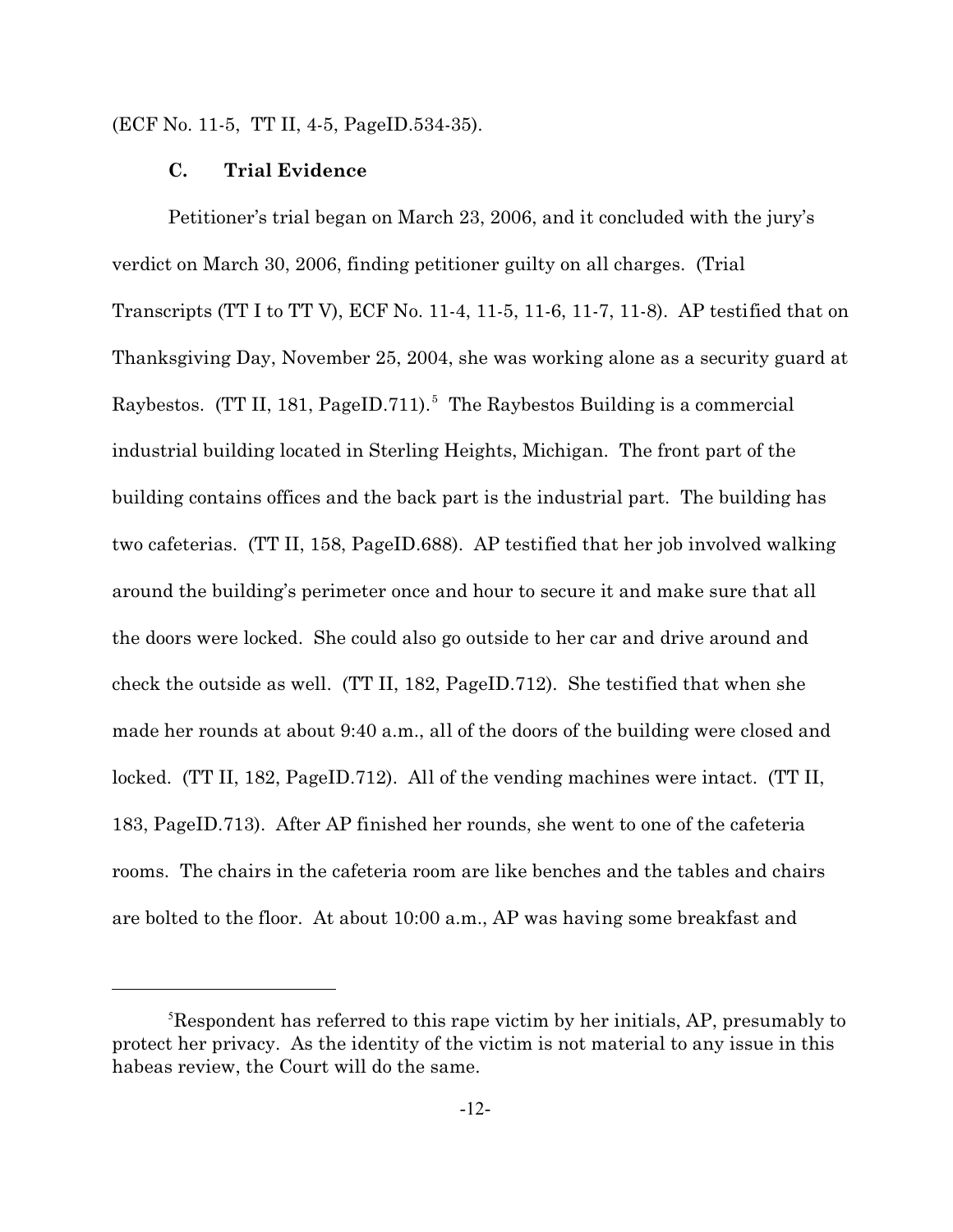reading a book. (TT II, 183-85, PageID.713-15).

AP testified that petitioner burst through the cafeteria door, charged at her, and demanded to know where the money was. (TT II, 185-86, PageID.715-16). Petitioner quickly backed AP up against a wall. He held her hands behind her back and pulled down her pants and underwear. He grabbed the Army boots that AP was wearing, pulled out the laces and used the laces to tie AP's wrists and ankles. When she struggled and tried to get petitioner to stop, he slammed her face down on a table. She testified that petitioner penetrated her vagina with his penis. She described where she felt petitioner's ejaculate touch her. (TT II, 186-90, PageID.716- 20).

Petitioner then shoved AP under the table. She could see that petitioner had a hammer and that it was on the corner of the table. AP heard petitioner pounding and shattering vending machines. She heard change spilling out onto the floor. (TT II, 190-91, PageID.720-21).

One of the cafeterias contained five vending machines: two pop machines and three food vending machines. The food vending machines were pried open, the cash boxes removed, and parts of those machines were scattered about the room. (TT II, 159, 161 PageID.689, 691). Police also found a set of black military boots on one of the lunch tables. The laces had been removed and were found underneath or to the side of the table. (TT II, 159, PageID.689). Underwear was also found on the cafeteria floor. (TT II, 160-61, PageID.690-91). Two vending machines in the second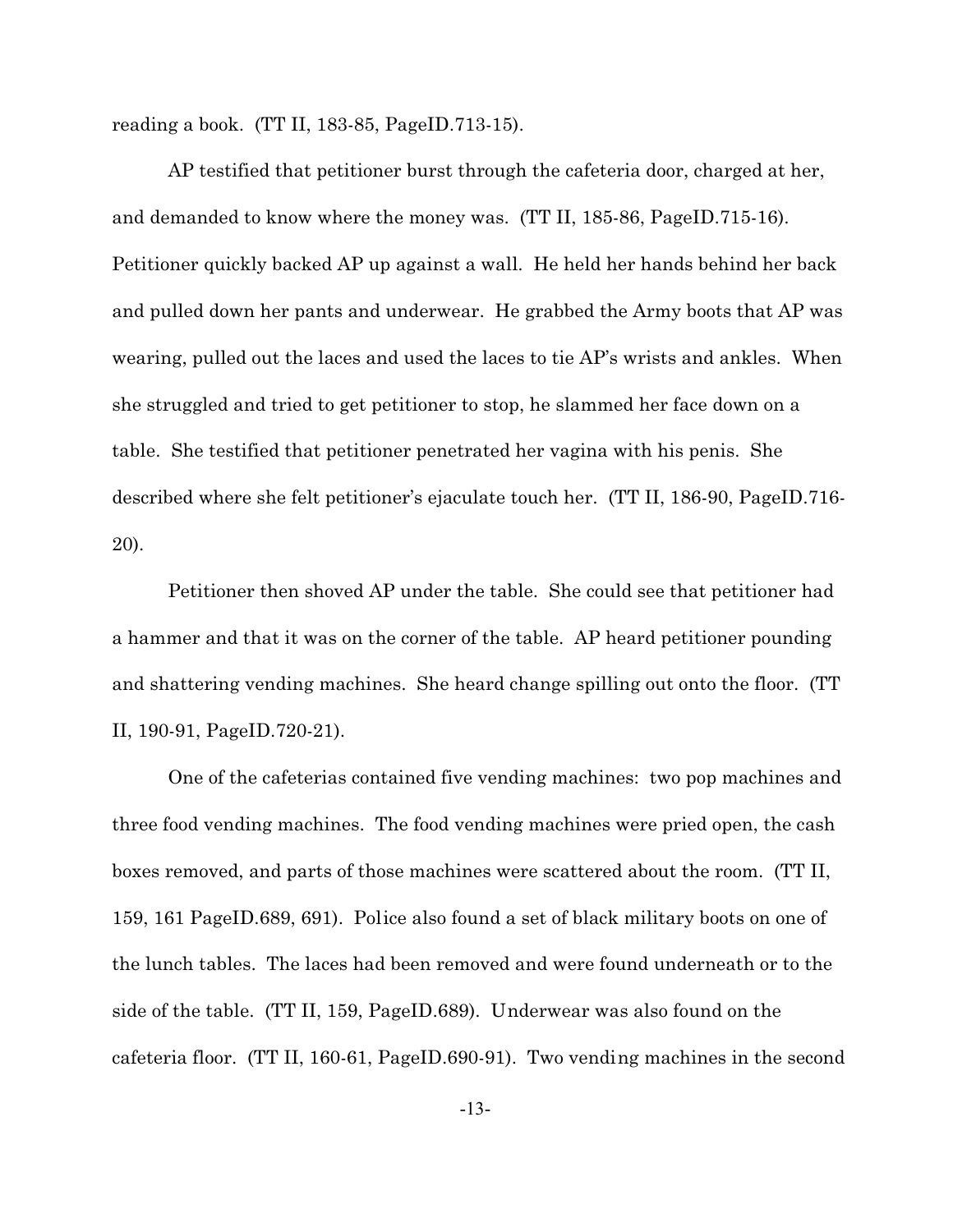cafeteria room had also been broken into and the cash removed (TT II, 174-75, PageID.704-05). There was evidence of an unsuccessful attempt to break into the pop machine in this cafeteria. A broken drill bit was found in the side of the locked door of the pop machine. (TT II, 175, PageID.705).

Petitioner told AP to stay on the ground and face the wall, or he would kill her. She was able to work her hands and ankles free without petitioner noticing. (TT II, 190-92, PageID.720-22). It eventually became quiet and AP heard the sound of a door swinging. She got up and ran straight for the exit. She was not wearing any clothes from the waist down. She saw that petitioner was across the street. She ran out into the middle of the road and flagged down the first few vehicles that she saw. Some of these individuals followed petitioner to Constance Belcher's residence, had a brief conversation with Ms. Belcher's neighbor, Adam Scroggins, and then formed a perimeter around Belcher's house and called the police. Another driver stopped and the police were contacted via a 911 call. (TT II, 192-200, PageID.722-30).

The jury heard the 911 recording containing AP's report of what petitioner had done to her. (ECF No. 11-6, TT III, 121-22, PageID.867-68). The dispatcher testified that she received the 911 call from a woman who was reporting that she had been the victim of a sexual assault. The address the dispatcher relayed to the police was the Raybestos Building in Sterling Heights. (TT III, 46-47, PageID.792-93).

AP was taken to receive medical attention. She had a bruise on her forehead where petitioner had slammed it into the table. She had abrasions on both wrists

-14-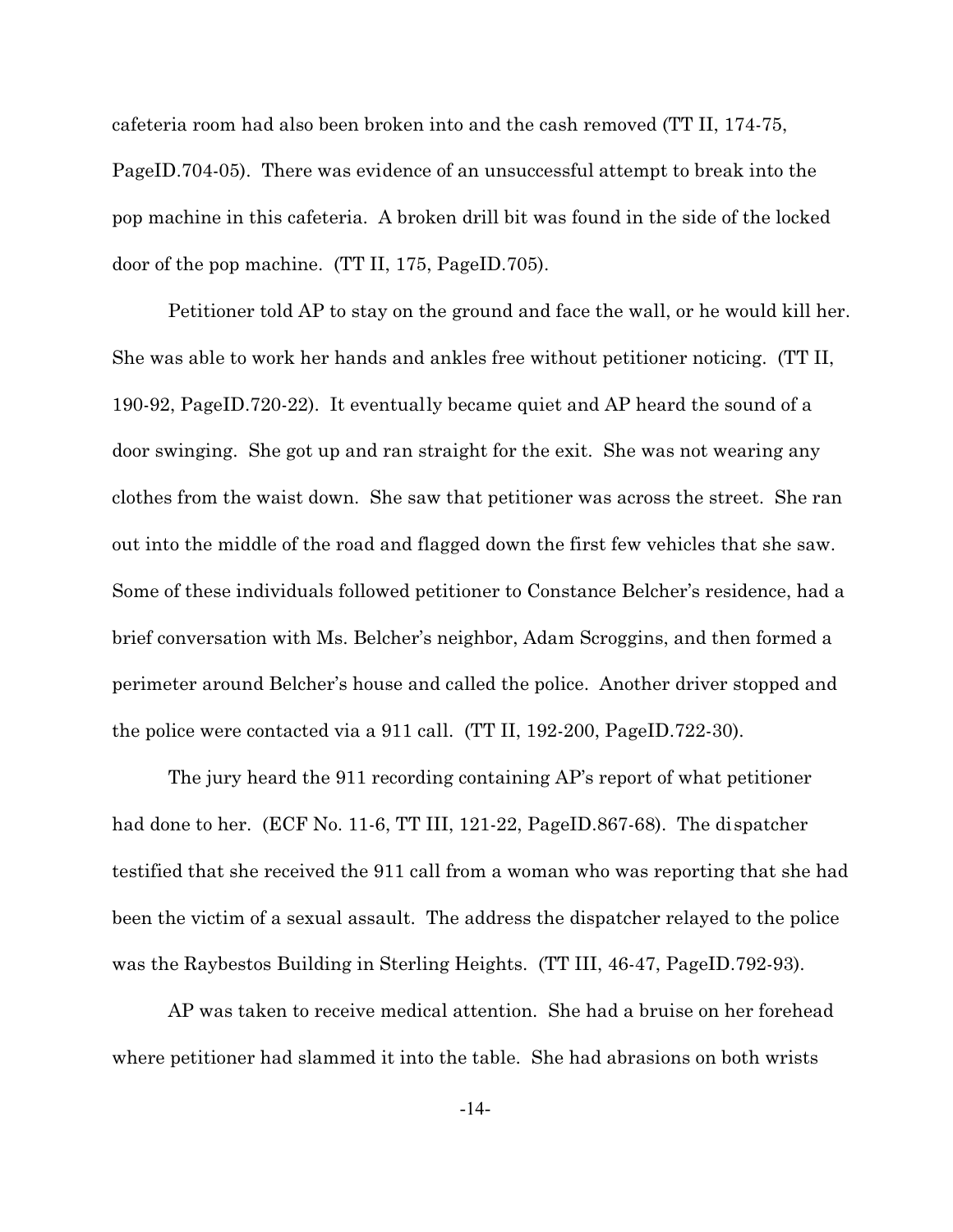and a bruise on her right inner thigh. (TT III, 15-18, PageID.761-64). Rape kit testing revealed the presence of semen on various swabs. The DNA on those swabs matched petitioner's DNA. (TT III, 74-77, PageID.820-23; ECF No. 11-7, TT IV, 15- 43, PageID.887-915).

Constance Belcher's residence was located only about one-tenth of a mile from the Raybestos Building. (TT III, 119, PageID.865). Ms. Belcher testified that, on Thanksgiving Day 2004, she was home alone at her residence. She heard a loud knock at the side entrance door. When she started to open the door, petitioner forced his way inside. Ms. Belcher screamed, but she was not able to prevent petitioner from forcing his way into her home. Petitioner came inside and closed the door behind him. He indicated that he needed the keys to Ms. Belcher's truck and needed her to remain quiet. Ms. Belcher told petitioner where the keys were and begged petitioner not to hurt her. When someone else knocked on the door, petitioner demanded that Ms. Belcher remain quiet. Ms. Belcher testified that she thought she needed to fight for her life, and she screamed. She did not see what petitioner hit her with, but she felt a sharp pain on the back of her head. She screamed again and was hit again. (TT III, 79-86, PageID.825-32).

Ms. Belcher's neighbor, Adam Scroggins, heard the pounding on the door of Belcher's house. He looked out and saw petitioner force his way into Belcher's home. Mr. Scroggins went outside and encountered other men in Belcher's yard. He spoke with them briefly, then went and kicked open the side door to Belcher's house.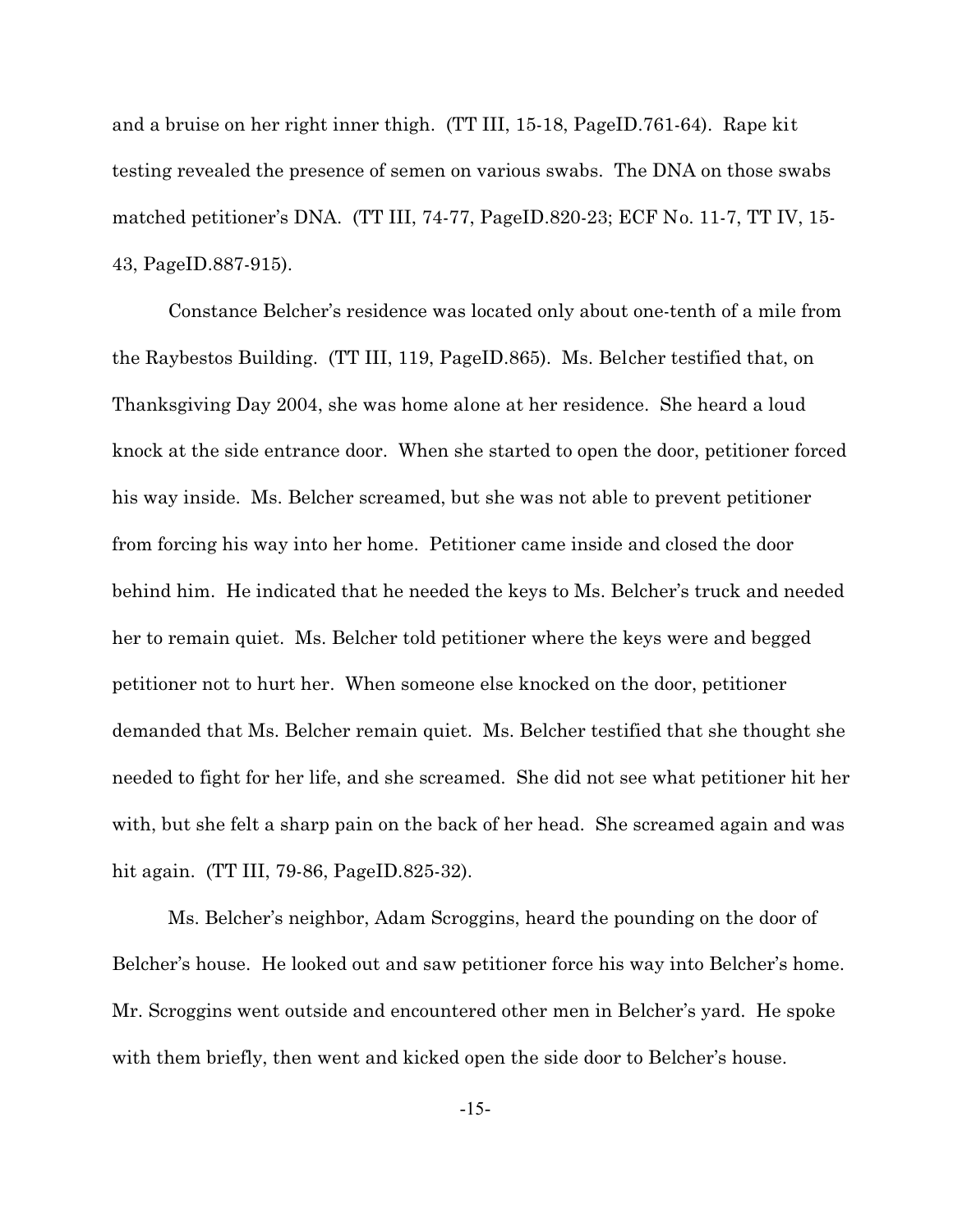Petitioner came at Adam Scroggins. Petitioner was wielding a hammer and Mr. Scroggins retreated to a location outside Belcher's home. (TT IV, 9-15, PageID.881- 87).

Ms. Belcher saw petitioner lock the door and then come back towards her with a hammer in his hand. Petitioner hit Ms. Belcher in the head a third time, but this time she held onto the hammer and would not let go. She thought that petitioner was going to kill her. When petitioner stopped for a moment on the bed to catch his breath, Ms. Belcher was able to gain control of the hammer and she tossed it as far as possible under the bed. For a time petitioner held Ms. Belcher captive in her bedroom and had barricaded the door with a dresser. Petitioner and Ms. Belcher eventually left that room and went to other parts of the house. Petitioner used blankets to cover up the windows. Ms. Belcher waited until petitioner's eyes closed and then she made a break for the front door of her home. She was able to exit before petitioner could stop her. She was transported to the hospital for an MRI and stitches for her head wounds. (TT III, 79-116, PageID.825-62).

A 911 recording of this incident was played for the jury. (TT III, 121, PageID.867). The 911 dispatcher testified that she received a second emergency phone call on Thanksgiving Day 2004. It was from a female who indicated that she had a barricaded gunman on the line and wanted to conference the call to the dispatcher. (TT III, 47, PageID.793). The call was transferred, and a male indicated that he was calling from a house and that he had a female with him. (TT III, 48,

-16-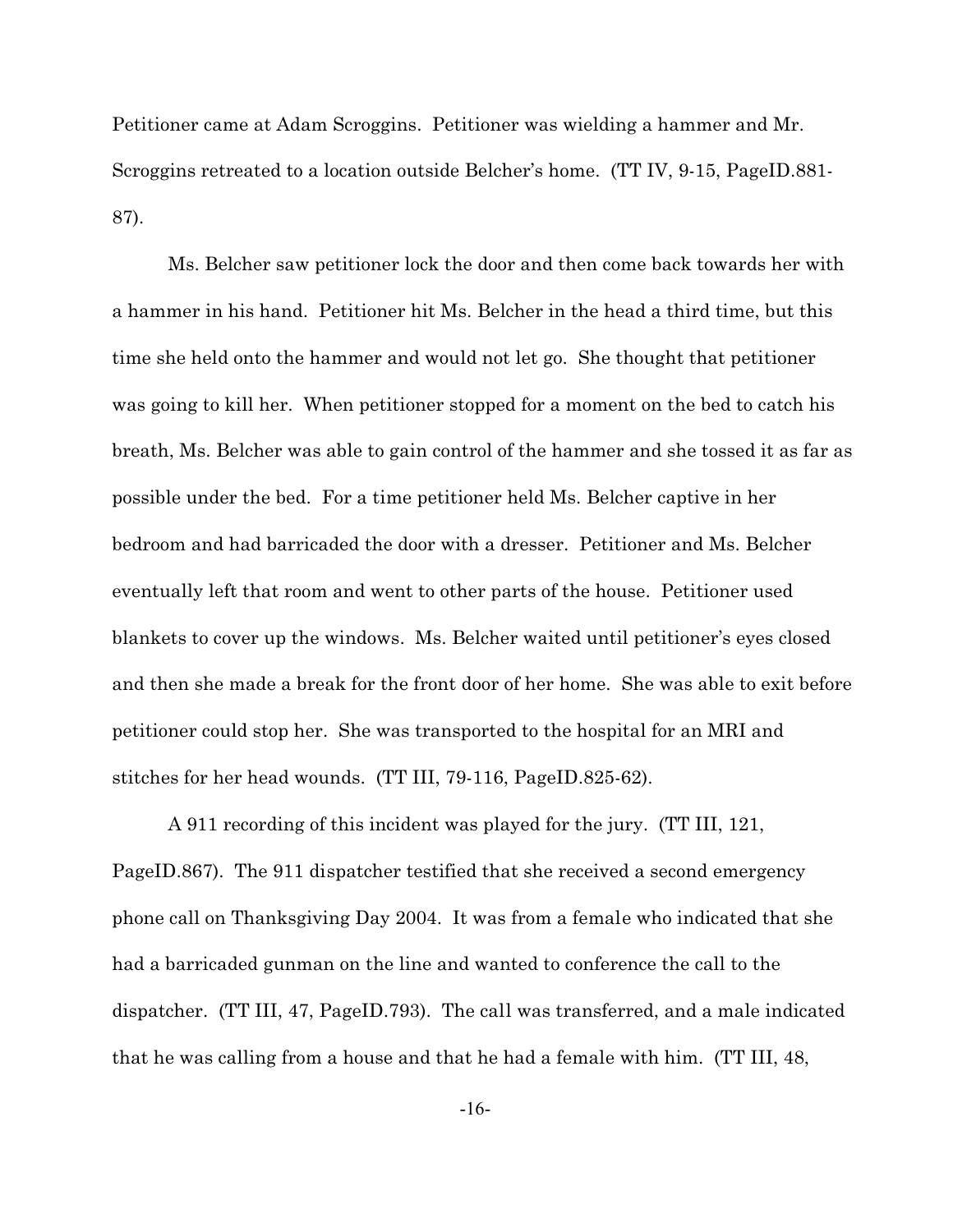PageID.794). The male also claimed that he had two babies in the house. (TT III, 49, PageID.795). The man refused to come out of the house. He reported that he had guns and knives and that if anyone tried to come into the house, he would use them. (TT III, 50-51, PageID.796-97). This individual also stated that he had been at Raybestos Building and offered an explanation as to why he had been there. He stated that he went there to break into vending machines to get the money. (TT III, 51-52, PageID.797-98). He did not think that there would be anyone at Raybestos. He stated that he encountered a female security guard, pulled off her pants and boots and he ended up "doing her." (TT III, 52, PageID.798). Petitioner indicated that he left the Raybestos Building, and saw AP come out of the building "butt naked." (TT III, 53, PageID.799). Petitioner refused to release the people inside the house. He refused to let anyone go. He stated that the woman in the house had bumped her head. The dispatcher had a very brief opportunity to speak with that female. (TT III, 53, PageID.799).

Ms. Belcher testified that she had been permitted to speak on the phone for a short time. (TT III , 92, PageID.838). She also heard some of petitioner's telephone calls to others. During one of these calls, petitioner stated: "[S]he's going to holler rape. . . . I took off her laces from her boots and I tied her up and I pulled her panties down but she's going to holler rape. I know she is." (TT III, 90, PageID.836).

Police had a perimeter surrounding Ms. Belcher's house. (TT III, 27-28, PageID.773-74). This included the SWAT team and a hostage negotiator. (TT III,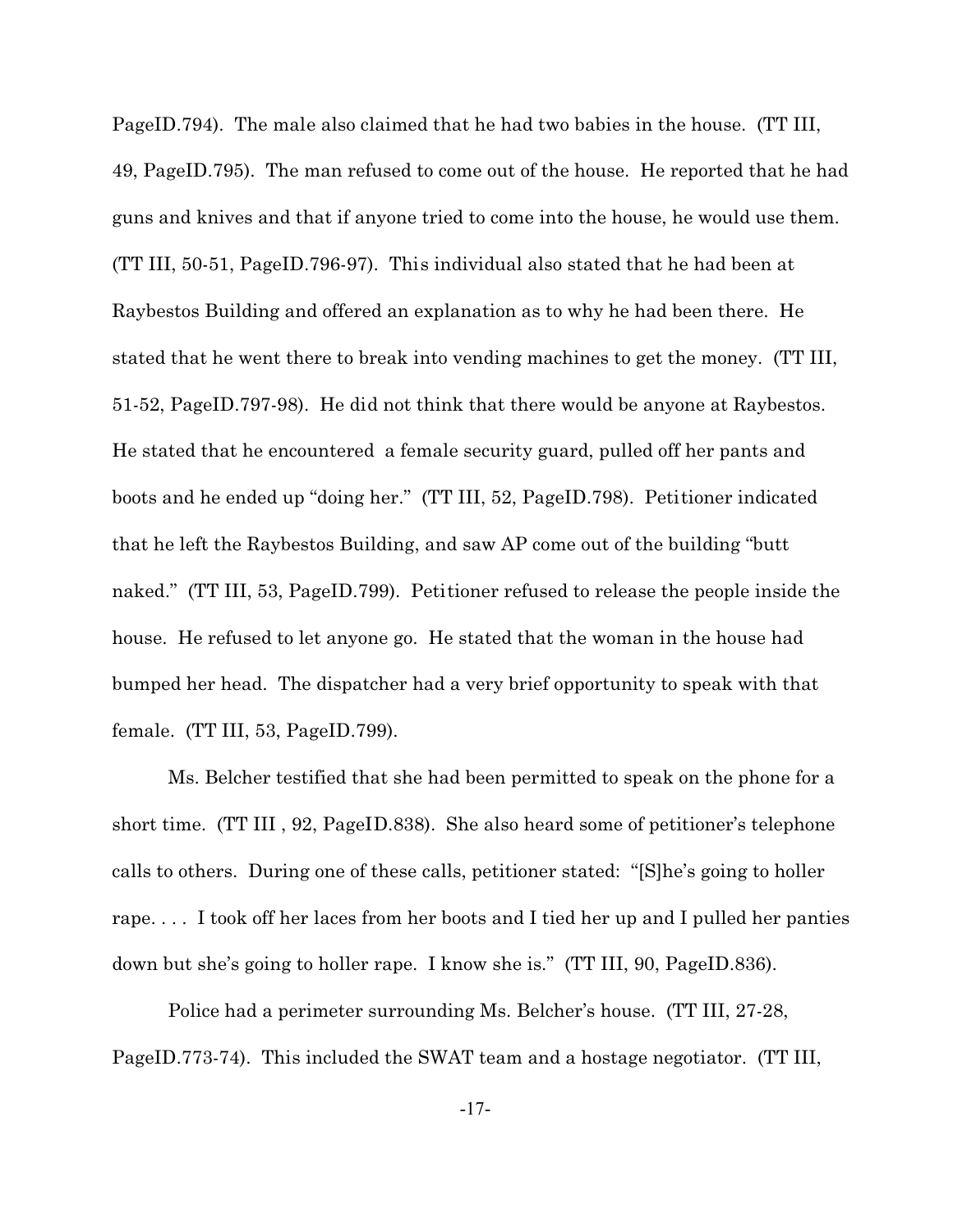59-60, PageID.805-06). Petitioner refused to release his hostage. (TT III, 62, PageID.808). The SWAT team ended up having to enter the house in order to subdue petitioner. First, they blew off the front door of the home and tossed canisters of tear gas inside. When petitioner failed to come out, they made a dynamic entry into the building. They used a flash bang stun grenade. They found petitioner in a bathroom at the back of the house. (TT III, 28-29, 67-68, PageID.774-75, 813-14). The SWAT team removed petitioner from the building. (TT III at 62-63, PageID.810-11). Police recovered petitioner's hammer. (TT III, 33, PageID.779).

Petitioner elected to testify. (TT IV, 48-118, PageID.920-90). He stated that he had injected himself with cocaine on Thanksgiving morning 2004. (TT IV, 63, PageID.935). He testified that he knew AP, and that early on the date in question, she had called him on the telephone. Petitioner claimed that AP made an inquiry about buying some of his Vicodin pills. (TT IV, 53-54, PageID.925-26). Petitioner testified, "I left home and went down to Mt. Elliott to a house where I normally purchase cocaine and I found a guy to take me from there out to where [AP] was for \$15." (TT IV, 55, PageID.927). Petitioner testified that he was familiar with the Raybestos Building because he had previously worked there. (TT IV at 56, PageID.928).

Petitioner claimed that AP let him into the Raybestos Building. (TT IV, 57, PageID.930). They purportedly waited for a while for AP's boyfriend to arrive with the money to buy the drugs from petitioner. (TT IV, 59, PageID.931). Petitioner

-18-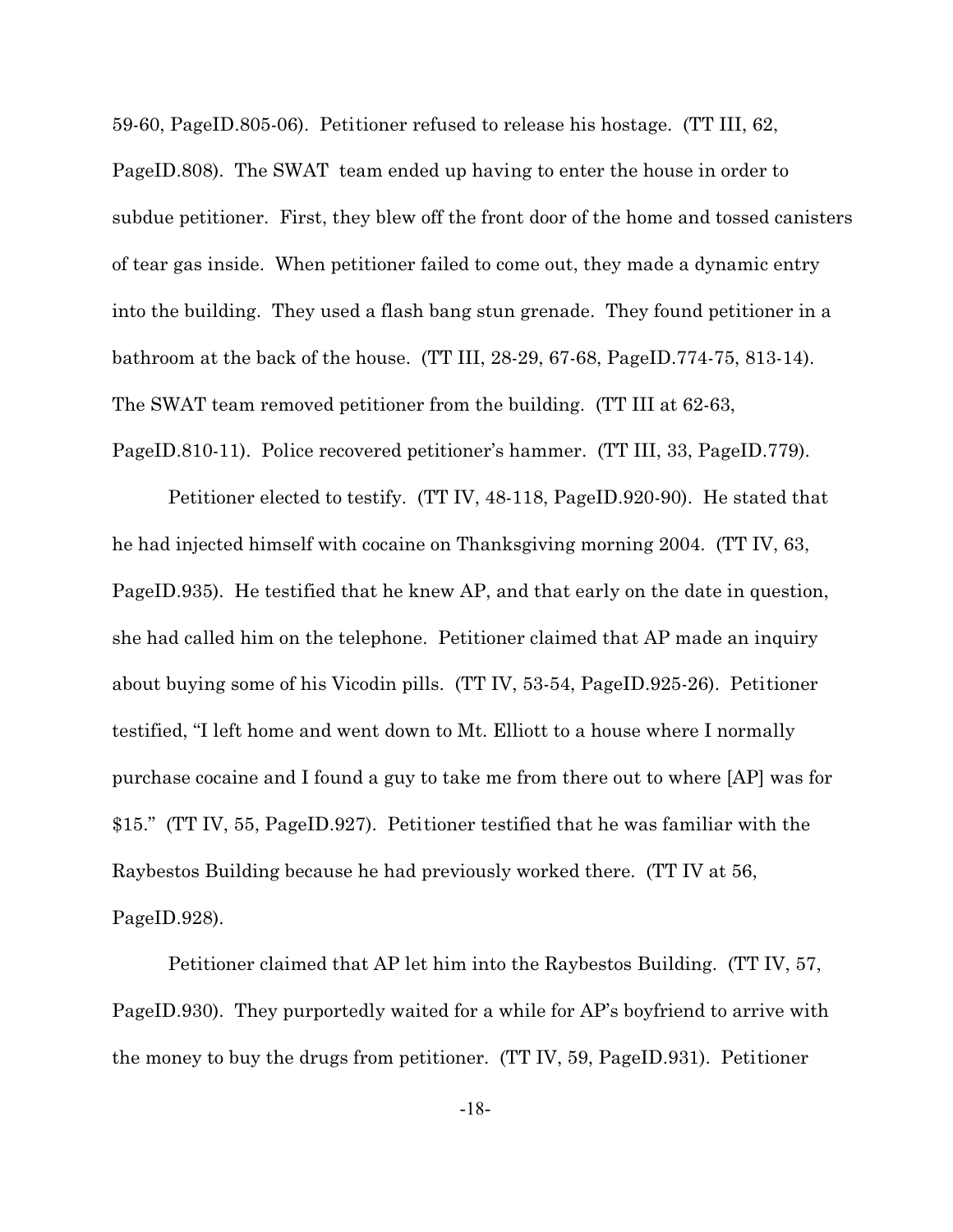testified that he and AP found a hammer and that they broke into the vending machines together. (TT IV, 61-62, PageID.933-34).

Petitioner testified that AP had ecstacy pills with her. (TT IV, 62, PageID.934). Petitioner testified that AP wanted his Vicodin pills. He claimed that despite the anticipated arrival of AP's boyfriend, AP agreed to have sex with him in exchange for the Vicodin. According to petitioner, his cocaine use was killing his sex drive. He claimed that AP gave him ecstacy to help him with his sex drive problem. (TT IV, 62-64, PageID.934-36). Petitioner testified that AP voluntarily initiated their sexual intercourse. (TT IV, 65, 68-69, PageID.937, 940-41).

Petitioner testified that he went outside to find a place to mark the building to make it look like it had been broken into after AP finished her shift as a security guard. He testified that he saw AP run out of the Raybestos Building without any pants. He stated that he really did not understand why she was doing that and he claimed that he ran to an nearby residence because he was mixed up about the entire situation. (TT IV, 65-69, PageID.937-41).

Petitioner testified that the only time that he had a hammer in his hand was inside the Raybestos plant, and he denied swinging it at Mr. Scroggins. (TT IV, 70, PageID.942). He stated that he knocked on the side door of Ms. Belcher's residence. When she opened the door he offered a story that he ran his car off the road, that somebody was chasing him, and that he wanted to call the police. When asked whether he forced his way into Ms. Belcher's house, he responded: "She opened the

-19-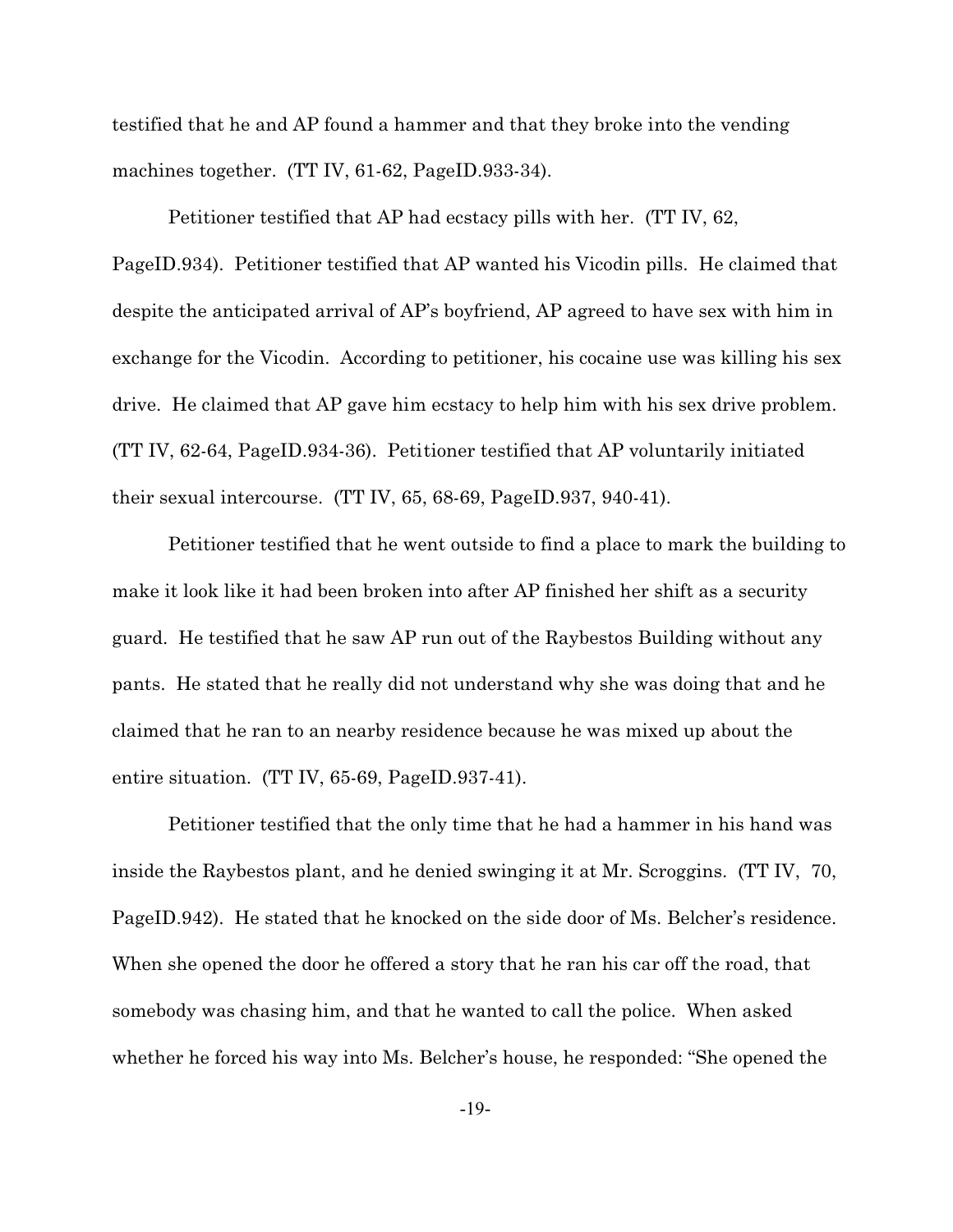door. She let me in the house to an extent, but once, you know, she changed her mind after a second, but I was already in the house before she really grasped, you know what I'm saying, I really – and then once I shut the door behind me[.]" (TT IV, 72, PageID.944). Petitioner admitted hitting Ms. Belcher, but claimed that he had not done so intentionally. He asserted that Ms. Belcher had attacked him with a hammer and that he tried to twist it out of her hand. (TT IV, 76, PageID.948).

Petitioner testified that he did not leave Belcher's house because the police were outside. (TT IV, 76, PageID.948). He denied doing anything to stop Ms. Belcher from leaving her house. (TT IV, 77, PageID.949). He even claimed that he begged Ms. Belcher to leave the house. (TT IV, 80, PageID.952). Petitioner conceded that it was his voice on the 911 telephone recording, but stated that he did not recall much of the conversation because he had taken the ecstacy, cocaine, and morphine that day. (TT IV, 83-84, PageID.955-56).

Petitioner's version of events was subjected to extensive cross-examination. (TT IV, 88-117, PageID.960-89). The cross-examination included brief impeachment of petitioner's testimony claiming that he had received a phone call from AP at approximately 7 a.m. on Thanksgiving morning. (TT IV, 92-97, PageID.964-69). Petitioner claimed that AP set him up. (TT IV, 88, PageID.960). Petitioner conceded that he lied in order to get into Ms. Belcher's house, but persisted in his claim that he never prevented her from leaving. (TT IV, 88, PageID.960). Petitioner testified that he quit working at Raybestos on September 30, 2004, and that he knew the

-20-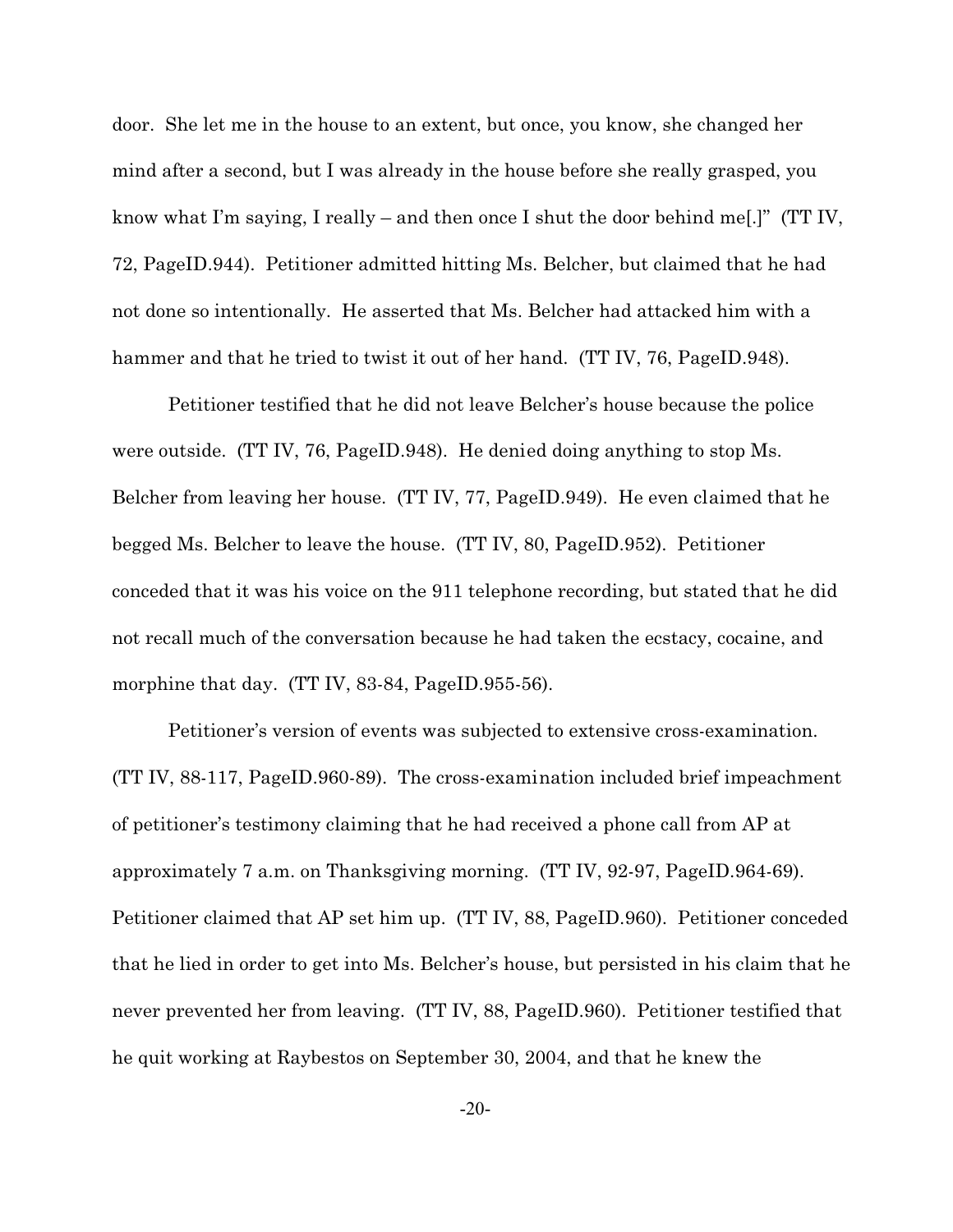building's layout. (TT IV, 98, PageID.970).

Petitioner had significant difficulty attempting to reconcile his direct examination testimony with the 911 recording. He testified on cross-examination that he did not recall telling the dispatch officer that he went to Raybestos to break into the vending machines. (TT IV, 98, PageID.970). He testified that he "might have" said to the dispatcher, "I'm not letting nobody out." (TT IV, 100-01, PageID.972-73). Petitioner offered an excuse that he was "out of it that day" and "was very confused." (TT IV, 101, PageID.973; *see also* TT IV, 101-04, PageID.973- 76). Petitioner continued to deny tying up AP. He conceded that he broke into vending machines at Raybestos, but claimed that AP did it with him. He denied slamming AP's head on the table. (TT IV, 107, PageID.979). Petitioner persisted in his assertion that AP took his penis out of his pants, but then things became fuzzy and he could not recall enough to provide an accurate explanation of what happened. (TT IV, 109, PageID.981). Petitioner's memory improved when it came to remembering that AP helped him break into the vending machines. (TT IV, 109, 112, PageID.981, 984).

After the jury began its deliberations, it made a number of requests. The court addressed each request, including the request for "court transcripts." Judge Biernat explained that the court did not have a realtime transcript capacity. The transcripts would not be available until "tomorrow or maybe Monday." (TT V, 71, PageID.1066). The judge instructed the jury to on its collective memory in the

-21-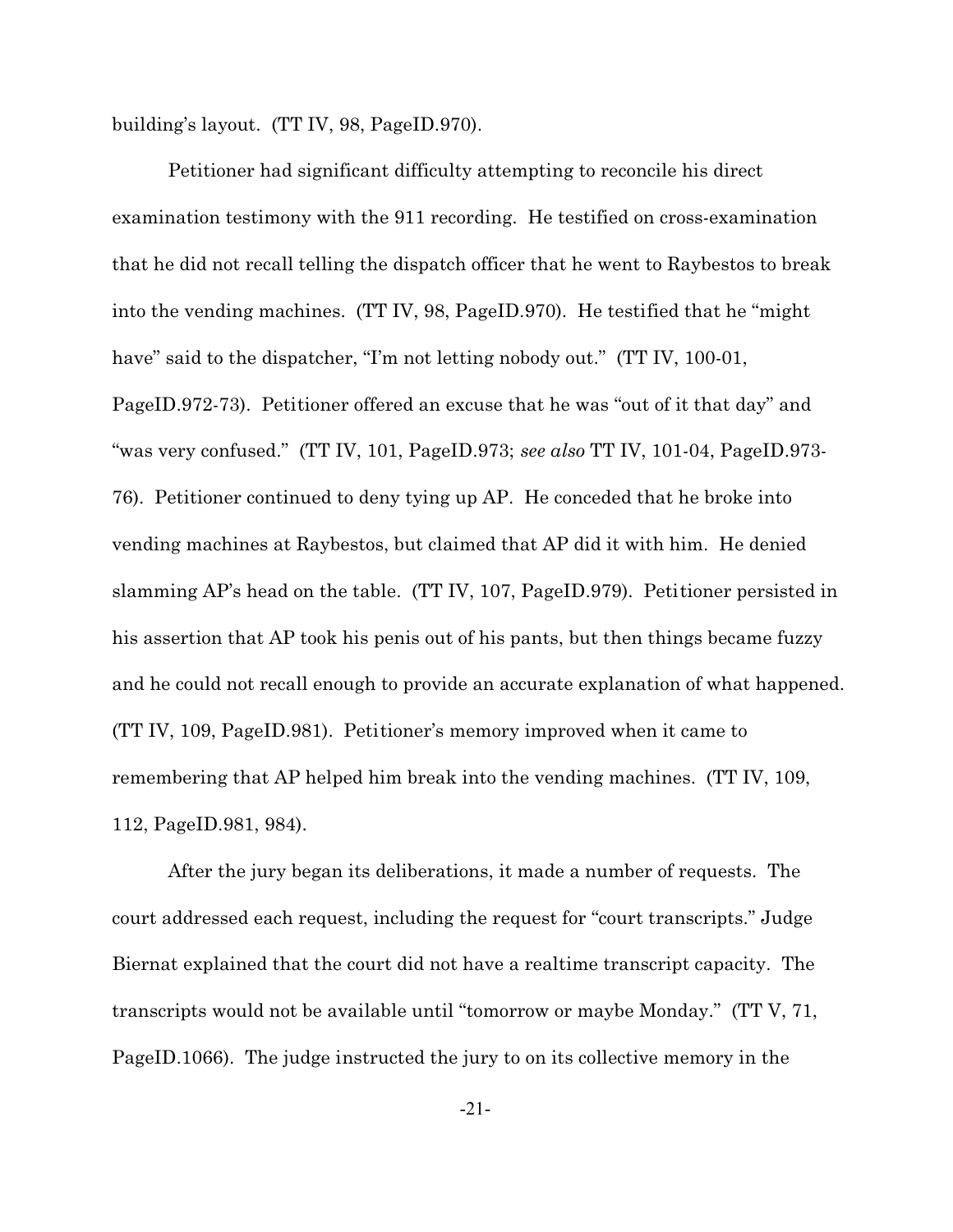interim. The judge denied the jury's request for phone records because those records were never introduced into evidence. The jury was instructed to judge the case by the evidence that had been admitted. (TT V, 68-72, PageID.1062-66). Later in the day, the jury returned a verdict finding petitioner guilty on all counts. (TT V, 73-74, PageID.1067-68).

On May 24, 2006, Judge Biernat conducted a sentencing hearing. (Sentencing Transcript (ST), ECF No. 11-9, PageID.1073-98). Petitioner was represented by Attorney Goldstein. Attorney Goldstein advised Judge Biernat that he had read the presentence report and was satisfied that there were no corrections or omissions. Petitioner had been provided with a copy of the presentence report, but he refused to communicate with his attorney. Petitioner complained that he had only recently been provided with a copy of the report and conceded that he had declined to communicate with his attorney, indicating that it really did not make a difference at this point in time. When Judge Biernat offered petitioner additional time to review the presentence report and discuss it with his attorney, his response was: "It's don't matter, your Honor, We can just proceed." (ST, 5-7, PageID.1077-79). AP and Ms. Belcher gave victim statements. Both described their ongoing injuries stemming from petitioner's actions and they asked the court to impose the maximum sentence allowed. (ST, 9-12, PageID.1081-84). Judge Biernat sentenced petitioner to concurrent prison terms of 62 to eighty years' imprisonment. (ST, 15-18, PageID.1087-90; *see also* ECF No. 11-24, PageID.1171-73).

-22-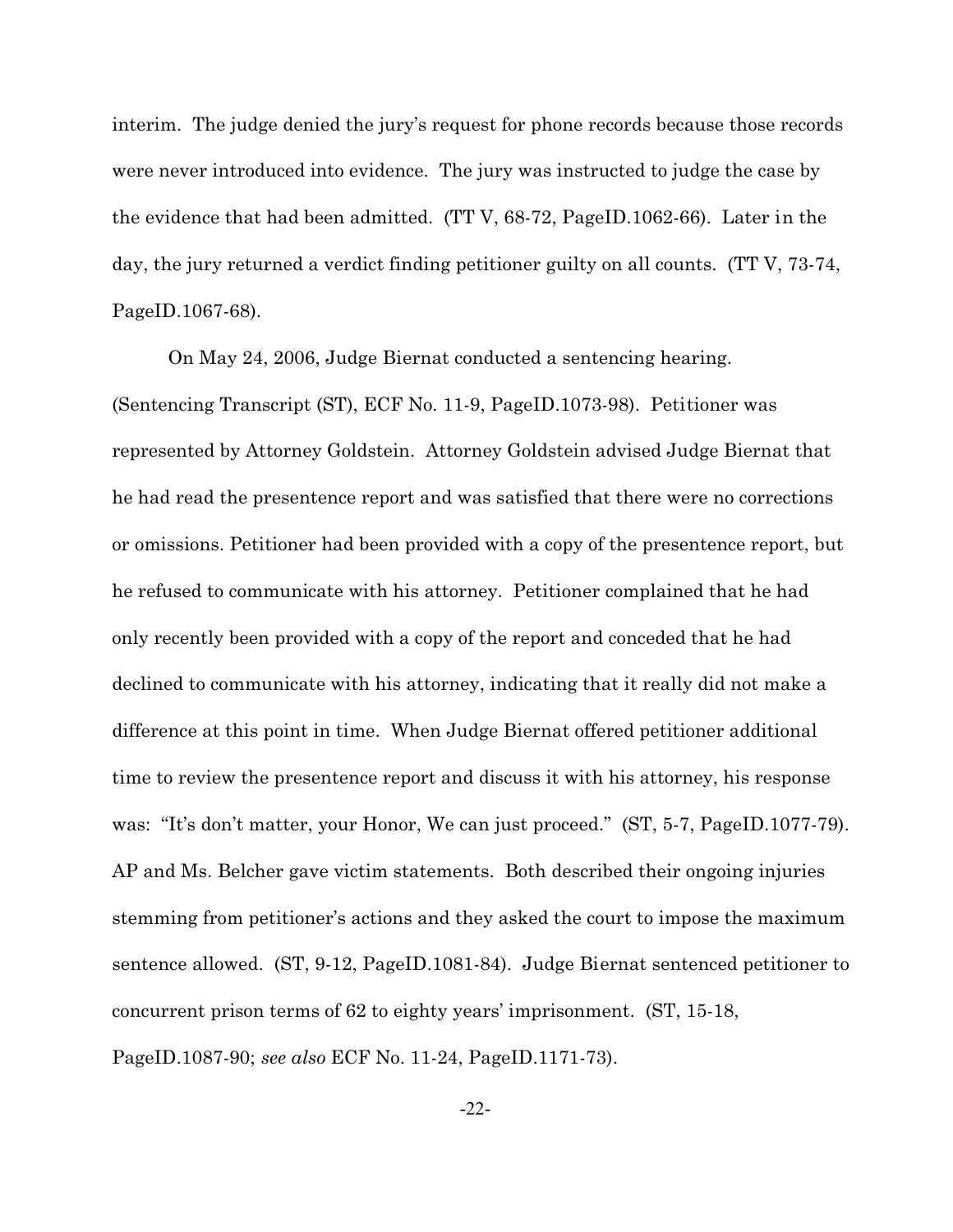# **C. Subsequent Proceedings**

Petitioner pursued an appeal where he was represented by Attorney Daniel

Rust. Petitioner's appellate counsel raised two issues on appeal:

- 1. Petitioner is entitled to a new trial because the trial court judge denied his request for self-representation.
- 2. Petitioner is entitled to resentencing because several of his convictions were invalid and violated the principles of proportionality.

(Appellant's Brief, Statement of Questions Presented, ECF No. 11-24,

PageID.1181).

Petitioner filed a supplemental brief raising four additional issues:

- 1. The habitual offender 4th supplement was improper and violated petitioner's due process rights because he lacked the required prior convictions.
- 2. Petitioner's rights to due process and a speedy trial were violated where delays caused witnesses who would have been available to testify on petitioner's behalf and offer exculpatory evidence to be unable to attend trial.
- 3. Petitioner's trial counsel was constitutionally ineffective.
- 4. The evidence at trial was insufficient to support the jury's verdict finding petitioner guilty of kidnapping.

(Standard 4 Supplemental Brief, Statement of Questions Presented, ECF No. 11-24,

Page ID.1209).

On January 15, 2008, the Michigan Court of Appeals issued its decision on

petitioner's direct appeal. The Court of Appeals rejected all petitioner's challenges to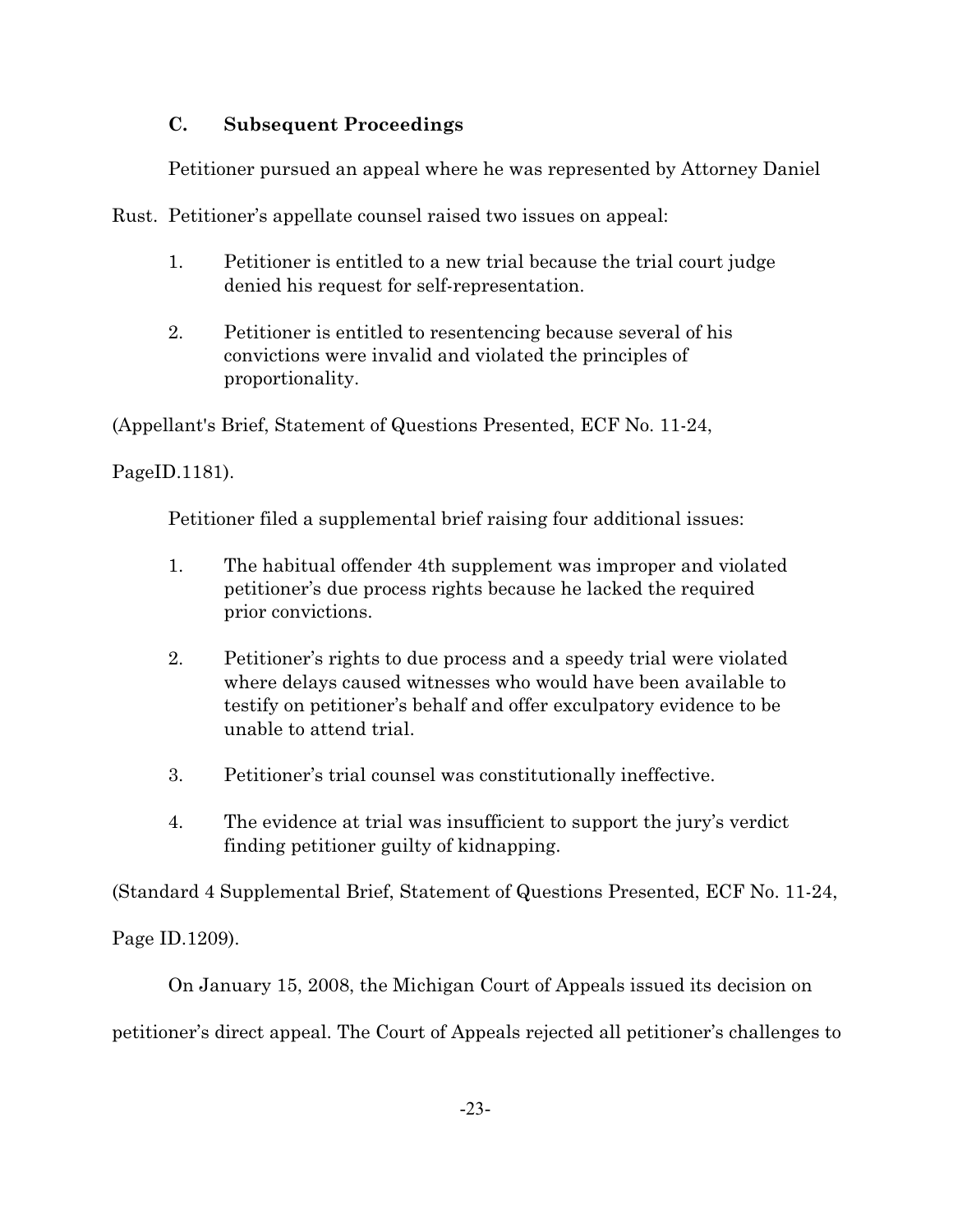his convictions. It remanded the matter for resentencing. (ECF No. 11-24, PageID.1161-70 $^6$ .

Petitioner filed an application for leave to appeal in the Michigan Supreme Court. (ECF No. 11-25, PageID.1402-57). Michigan's highest court entered an order indicating in lieu of granting leave to appeal it was remanding the matter for resentencing. (ECF No. 11-25, PageID.1310). It is not necessary for present purposes to retrace the procedural path through which petitioner's sentences were revised. It is sufficient to note that petitioner is currently in the custody of the Michigan Department of Corrections as a fourth habitual offender serving concurrent sentences of ten to fifteen years' imprisonment on his felonious assault and breaking and entering a coin operated device convictions and forty to sixty years' imprisonment on all other convictions. (ECF No. 11-17, PageID.1125-26).

Petitioner filed a motion for relief from judgment in Macomb County Circuit Court. On March 21, 2012, Judge Peter Maceroni entered his opinion and order denying petitioner's motion for relief from judgment. (ECF No.11-18, PageID.1127- 35). Judge Maceroni rejected petitioner's claim that there was insufficient evidence of breaking to support his conviction breaking and entering a building. (*Id.* at 5-7, PageID.1331-33). The judge found no merit in petitioner's argument that his due

<sup>6</sup>The Court of Appeals ruled that the trial judge erred in his belief that the maximum sentence for counts 4-8 and 11 was life imprisonment rather than fifteen years. (ECF No. 11-21, PageID.1165).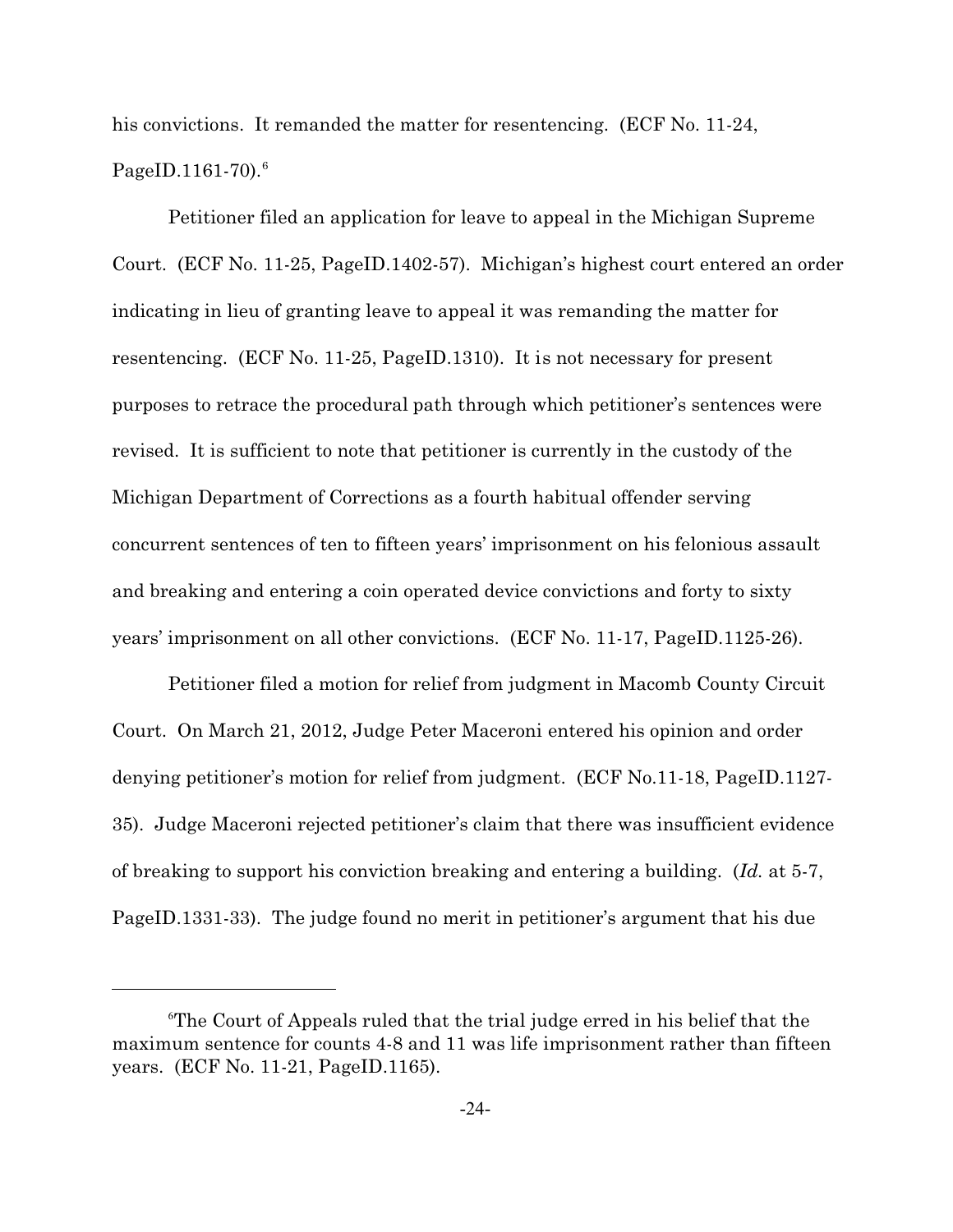process rights had been violated when he was shackled. The jury did not see the restraints. The restraints had been necessary because petitioner had been convicted three times of escape from prison. Further, after being arrested on thirteen felony charges, petitioner had been charged with four additional counts of criminal sexual conduct for incidents while he was incarcerated in the Macomb County jail. (*Id.* at 7- 8, PageID.1133-34). Judge Maceroni rejected all petitioner's claims of ineffective assistance of counsel. (*Id.* at 8-9, PageID.1134-35).

On August 8, 2012, petitioner filed an application for leave to appeal in the Michigan Court of Appeals. (ECF No. 11-28, PageID.1782-1815). On January 3, 2013, the Court of Appeals denied petitioner's application for leave to appeal because he "failed to meet the burden of establishing entitlement to relief under MCR 6.508(D)." On September 3, 2013, the Michigan Supreme Court denied petitioner's application for leave to appeal on the same basis. (ECF No. 11-29, PageID.1887).

On October 29, 2013, petitioner filed his petition seeking federal habeas corpus relief. (ECF No. 1). He filed his amended petition on December 19, 2013. (ECF No. 5).

### **Discussion**

# **I. Self-Representation**

Ground I is petitioner's argument that the trial court judge violated his Sixth Amendment right to represent himself at trial. (Amended Petition, ECF No. 5, PageID.69-72; Petitioner's Brief at 4-6, ECF No. 2, PageID.16-18; Reply Brief at 12-

-25-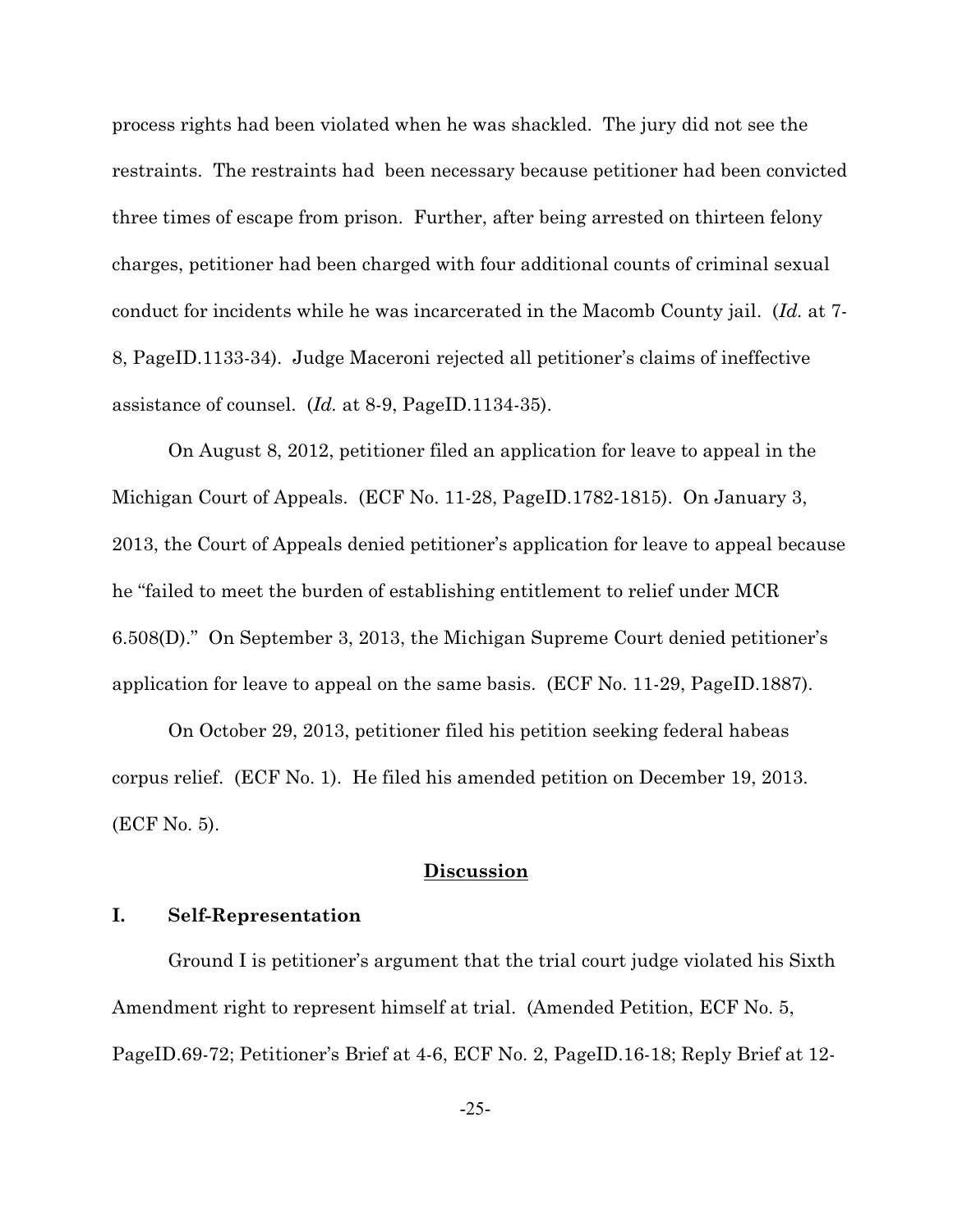17, ECF No. 15, PageID.1936-41).

The Sixth Amendment provides that a criminal defendant shall have the right to the assistance of counsel for his defense. U.S. Const. amend. VI. In *Faretta v. California*, 422 U.S. 806 (1975), the Supreme Court recognized a corollary constitutional right "to proceed without counsel when [a defendant] voluntarily and intelligently elects to do so." *Id.* at 807. "The Sixth Amendment does not provide merely that a defense shall be made for the accused; it grants to the accused personally the right to make his defense. ... Although not stated in the Amendment in so many words, the right to self-representation – to make one's own defense personally – is thus necessarily implied by the structure of the Amendment. The right to defend is given directly to the accused; for it is he who suffers the consequences if the defense fails." *Id.* at 819-20 (footnote omitted). "The Sixth Amendment right of self-representation differs from other constitutional rights because it can not be exercised without the concomitant waiver of another fundamental right that is also guaranteed under the Sixth Amendment; the right to counsel." *Pouncy v. Palmer*, No. 16-1137, \_\_ F.3d \_\_, 2017 WL 128092, at \*12 (6th Cir. Jan. 13, 2017).

"[A] defendant's decision to represent himself – and thereby waive counsel – must be knowingly and voluntarily made." *Hill*, 792 F.3d at 677 (citing *Faretta*, 422 U.S. at 835). "Although a defendant need not himself have the skill and experience of a lawyer in order competently and intelligently to choose self-representation, he

-26-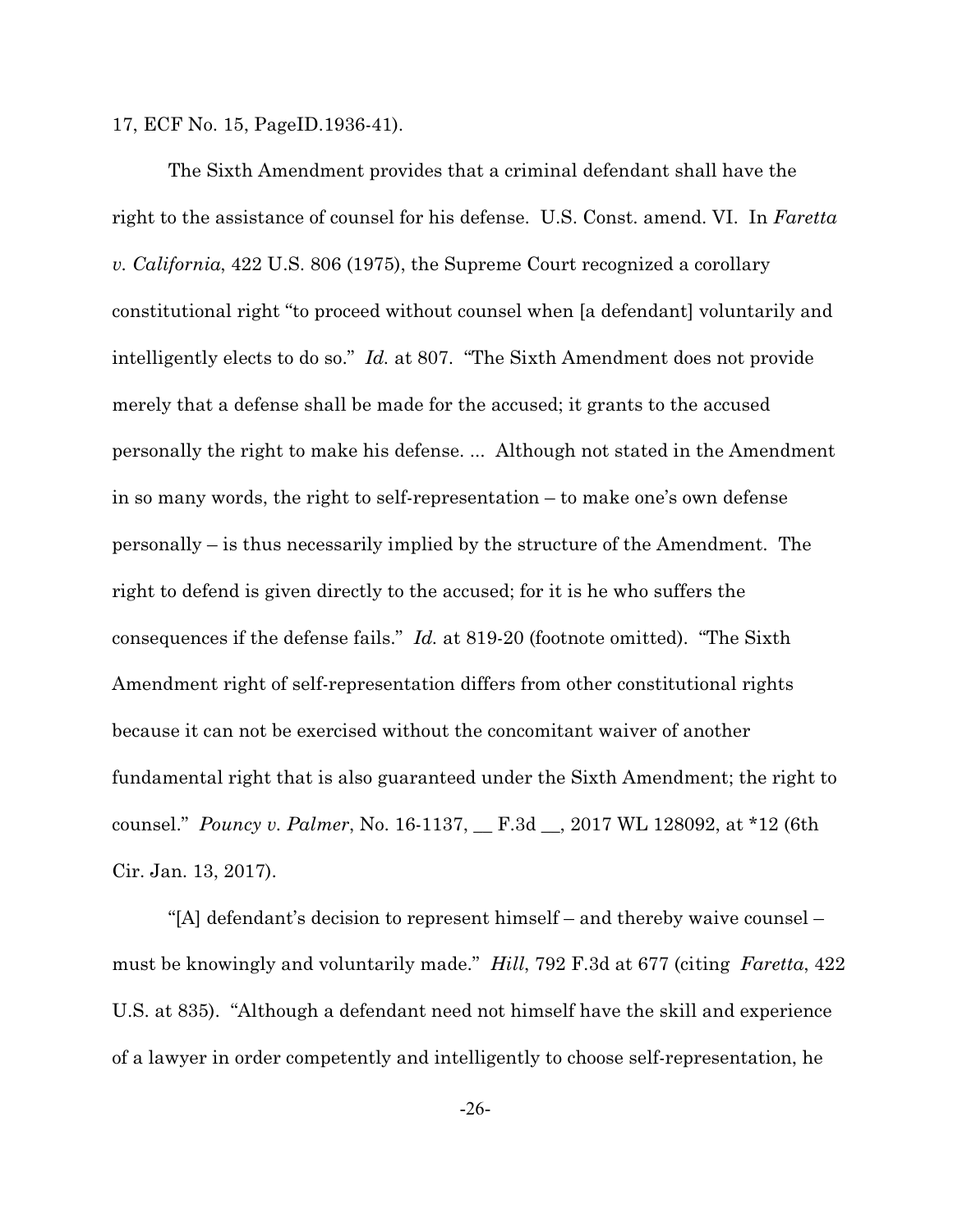should be made aware of the dangers and disadvantages of self-representation, so that the record will establish that he knows what he is doing and his choice is made with eyes open."<sup>7</sup> Faretta, 422 U.S. at 835. (citation omitted).

The right to self-representation is not absolute.<sup>8</sup> Martinez v. Ct. of Appeal of *Cal., Fourth App. Dist.*, 528 U.S. 152, 161 (2000). A defendant may forfeit his self-representation right if he does not assert it "in a timely manner." *Id.* at 162. "[I]f the right is asserted in an untimely manner, it may be deemed forfeited as a threshold matter." *Hill v. Curtin*, 792 F.3d 670, 677 (6th Cir. 2015) (*en banc*). "[T]he timeliness determination contemplated by *Faretta* is multifaceted. Courts consider not only the actual timing of the defendant's request, but also any threat posed to the orderly progression and integrity of the trial by a defendant's dilatory intent[.]" *United States v. Cunningham*, 564 F. App'x 190, 193 (6th Cir. 2014); *see also Brown v. Palmer*, No. 1:13-cv-976, 2016 WL 4054989, at \*8 (W.D. Mich. July 29, 2016). "[A]

<sup>7</sup>The Supreme Court has "not prescribed any formula or script to be read to a defendant who states that he elects to proceed without counsel." *Iowa v. Tovar*, 541 U.S. 77, 88 (2004). Under its supervisory powers, the Sixth Circuit requires federal district courts within the circuit to conduct an inquiry as set forth in the Bench Book for United States District Judges before accepting a waiver of a right to an attorney. *See United States v. McDowell*, 814 F.2d 245, 249-50 (6th Cir. 1987). The federal courts do not possess supervisory powers over Michigan's courts, however. Further, this type of formal, detailed inquiry is not required by clearly established Supreme Court precedent. *See Akins v. Easterling*, 648 F.3d 380, 398 n. 9 (6th Cir. 2011).

<sup>8</sup> "The right of self-representation is not a license to abuse the dignity of the courtroom. Neither is it a license not to comply with relevant rules of procedural and substantive law." *McKaskie v. Wiggins*, 465 U.S. 168, 184 (1984) (quoting *Faretta*, 422 U.S. at 834 n. 46).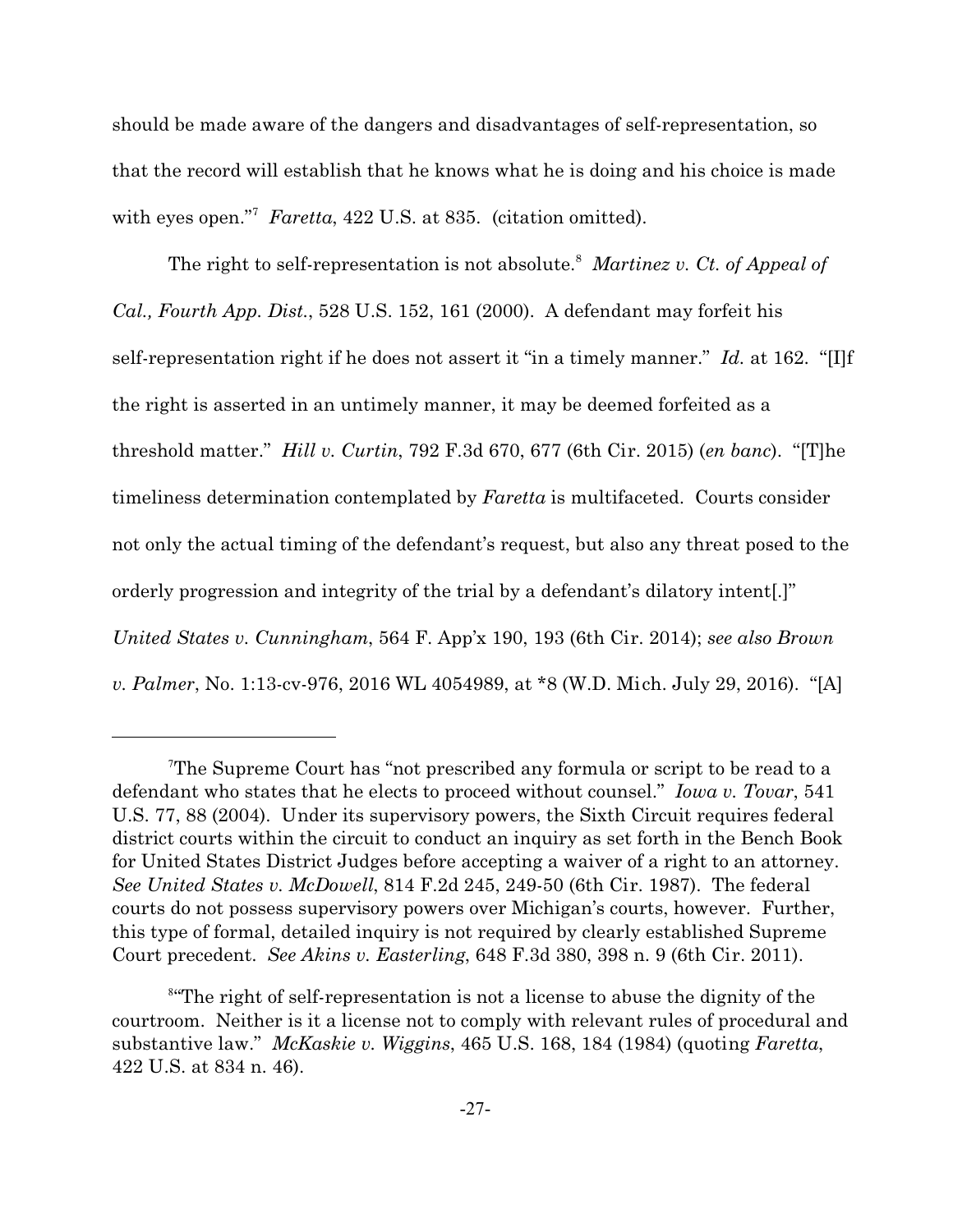request to represent oneself is untimely [if it] is merely a tactic to secure delay in the proceeding." *Halder v. Tibals*, 561 F. App'x 454, 463 (6th Cir. 2014).

Here, the Michigan Court of Appeals rejected petitioner's argument that the trial court violated his right to self-representation. It noted that petitioner had requested to represent himself one day before his trial. "At that time, the trial court advised him of the extensive charges against him and the possibility that he could be sentenced to life imprisonment if convicted. The court ascertained that defendant did not have any legal training and had never previously represented himself. The court also warned defendant of the dangers of self-representation. After a short recess, defendant withdrew his request and stated that he wished to continue being represented by his appointed counsel." (Op. at 3, ECF No. 11-24, PageID.1382).

The Court of Appeals held that the request for self-representation that petitioner made on the first day of trial was merely a delay tactic and that the trial court did not err in denying petitioner's request. (*See* Op. at 3, PageID.1163). "As a matter of clearly established law, *Faretta* can only be read to require a court to grant a self-representation request when the request occurs *weeks before trial* not on the morning of trial." *Jones v. Bell*, 801 F.3d 556, 564 (6th Cir. 2015). "No Supreme Court case has filled the gap between requests made weeks before trial and the day of trial, so courts have 'leeway' 'in reaching outcomes in case-by-case determinations." *Id.* (quoting *Harrington*, 562 U.S. at 106).

Petitioner has not demonstrated that the decision of the Michigan Court of Appeals rejecting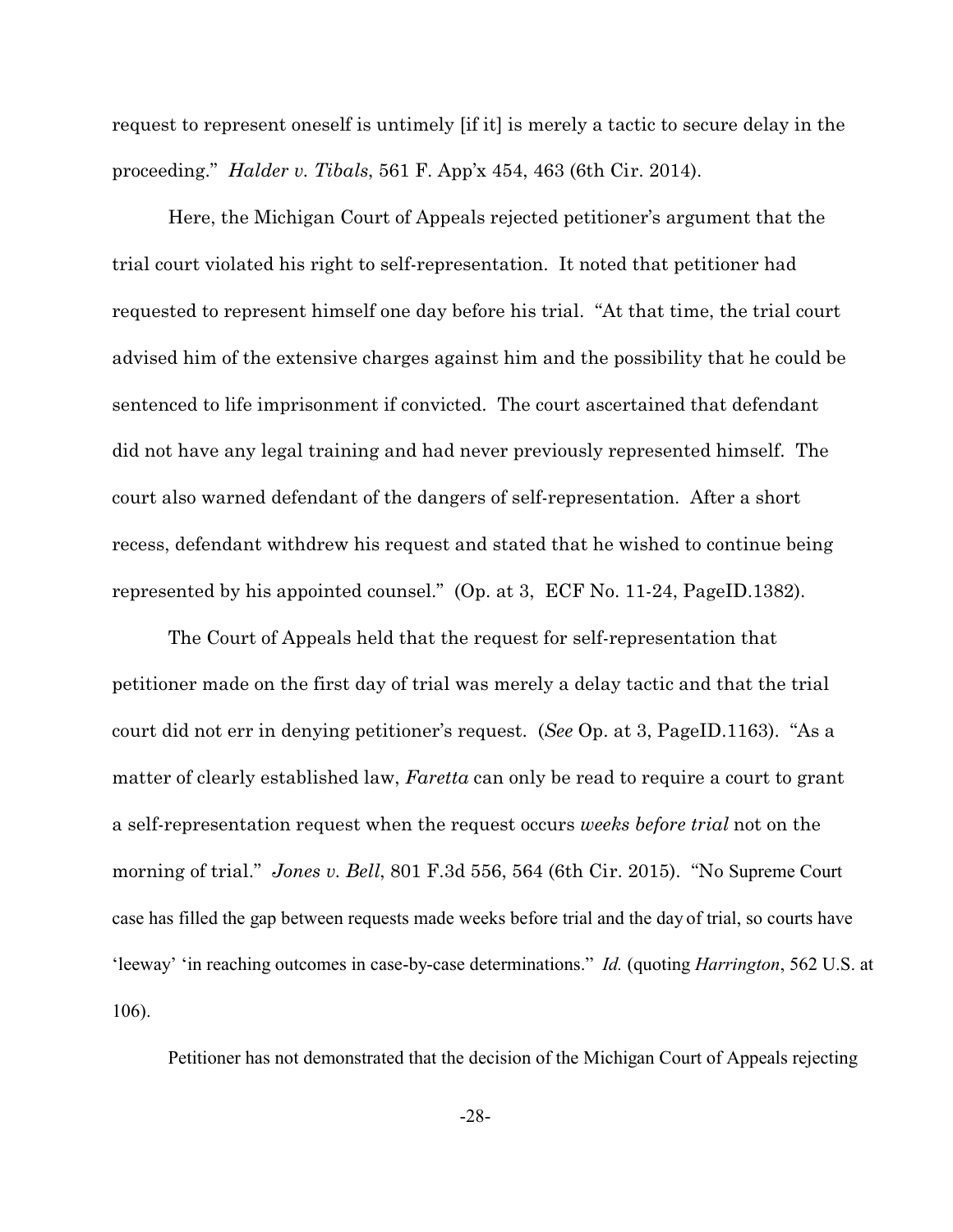Ground I was "contrary to, or involved an unreasonable application of, clearly established Federal law, as determined by the Supreme Court of the United States" or "an unreasonable determination of the facts in light of the evidence presented in the State court proceeding." 28 U.S.C. § 2254(d).

### **II. Eighth Amendment Challenge to Sentences**

In Ground II, petitioner argues that his sentences of "62 to 85" years' imprisonment violated the Eight Amendment's Cruel and Unusual Punishments Clause. (Amended Petition, ECF No. 5, PageID.74-76; Petitioner's Brief at 7-9, ECF No. 2, PageID.19-21; Reply Brief at 18-22, ECF No. 15, PageID.1942-46). This claim is moot because petitioner's sentences were revised and he is not currently serving any sentence of 62 to 85 years' imprisonment.

Petitioner's Reply Brief is far from a model of clarity, but he may be claiming that his revised sentences of forty to sixty years' imprisonment are disproportionate. (Reply Brief at 18-22, ECF No. 15, PageID.1942-46). To the extent petitioner is arguing that his sentences are disproportionate under *People v. Milbourn,* 461 N.W.2d 1 (Mich. 1990), he fails to raise a cognizable habeas claim. *See Lunsford v. Hofbauer*, No. 94-2128, 1995 WL 236677, at \*2 (6th Cir. Apr. 21, 1995). A federal court may grant habeas relief solely on the basis of federal law and has no power to intervene on the basis of a perceived error of state law. *See* 28 U.S.C. § 2254(a). Thus, any claim based on *Milbourn* is not cognizable in a habeas corpus action.

Petitioner's argument that his sentences are disproportionate under the Eighth Amendment is without merit. Although petitioner's sentences were lengthy, they were not disproportionate to the seriousness of the offender or the circumstances surrounding the crimes that petitioner committed. (Op. at 4-5, ECF No. 11-24, PageID.1164-65). The Eighth Amendment does not require strict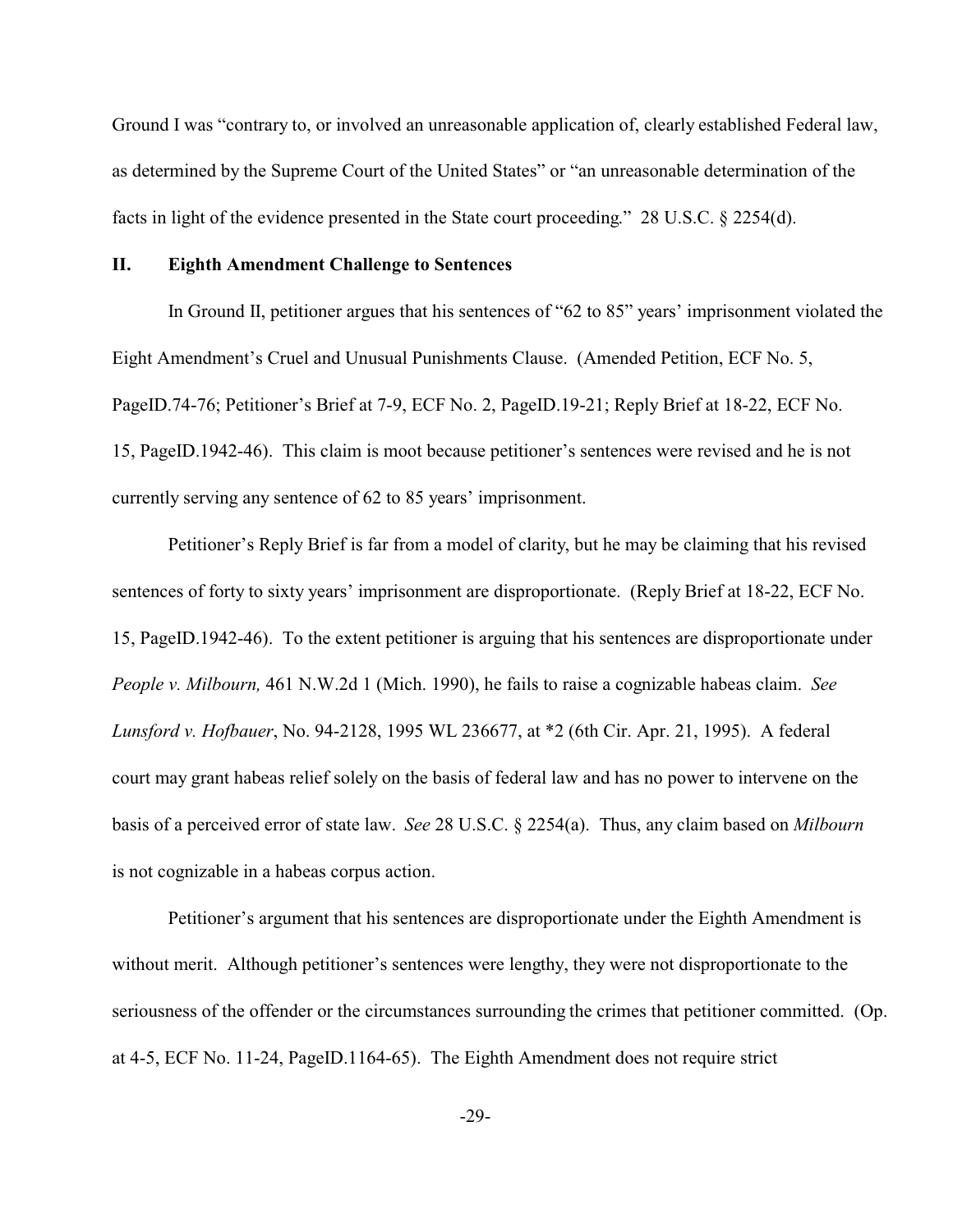proportionality between a crime and its punishment. *Harmelin v. Michigan*, 501 U.S. 957, 965 (1991); *see Bonilla v. Lafler*, 501 F. App'x 494, 497 (6th Cir. 2012); *see also Lockyer v. Andrade*, 538 U.S. 63, 77 (2003) (gross disproportionality principle applies only in the "extraordinary case"); *Ewing v. California*, 538 U.S. 11, 36 (2003) (principle applies only in " 'the rare case in which a threshold comparison of the crime committed and the sentence imposed leads to an inference of gross disproportionality' ") (quoting *Harmeline*, 501 U.S. at 1105). A sentence that falls within the maximum penalty authorized by statute "generally does not constitute 'cruel and unusual punishment.'" *Austin v. Jackson*, 213 F.3d 298, 302 (6th Cir. 2000); *see also Thomas v. Berghuis*, No. 15-1164, 2015 WL 5313636, at \*5 (6th Cir. Sept. 10, 2015); *Hynes v. Birkett*, 526 F. App'x 515, 521-22 (6th Cir. 2013). Petitioner's sentences fall within the maximum penalty under state law. His sentences therefore do not present the extraordinary case that runs afoul of the Eighth Amendment's ban of cruel and unusual punishment. Ground II does not provide a basis for federal habeas corpus relief.

### **III. Due Process Clause Challenge to the Habitual Offender Notice**

In Ground III, petitioner challenges the habitual offender notice on due process grounds. (Amended Petition, ECF No. 5, PageID.78-81; Petitioner's Brief at 10-12, ECF No. 2, PageID.22- 24; Reply Brief at 23-26, ECF No. 15, PageID.1947-50).

The Michigan Court of Appeals rejected petitioner's arguments challenging the enhancement of his sentences as an habitual offender:

Defendant contends that his 1980 conviction for robbery should not have been considered to enhance his sentence under MCL 769.12 because it occurred more than ten years before the instant offenses. In *People v. Zinn*, 217 Mich.App 340, 349; 551 NW2d 704 (1996), this Court determined that a trial court may constitutionally consider convictions that are more than ten years old in determining whether a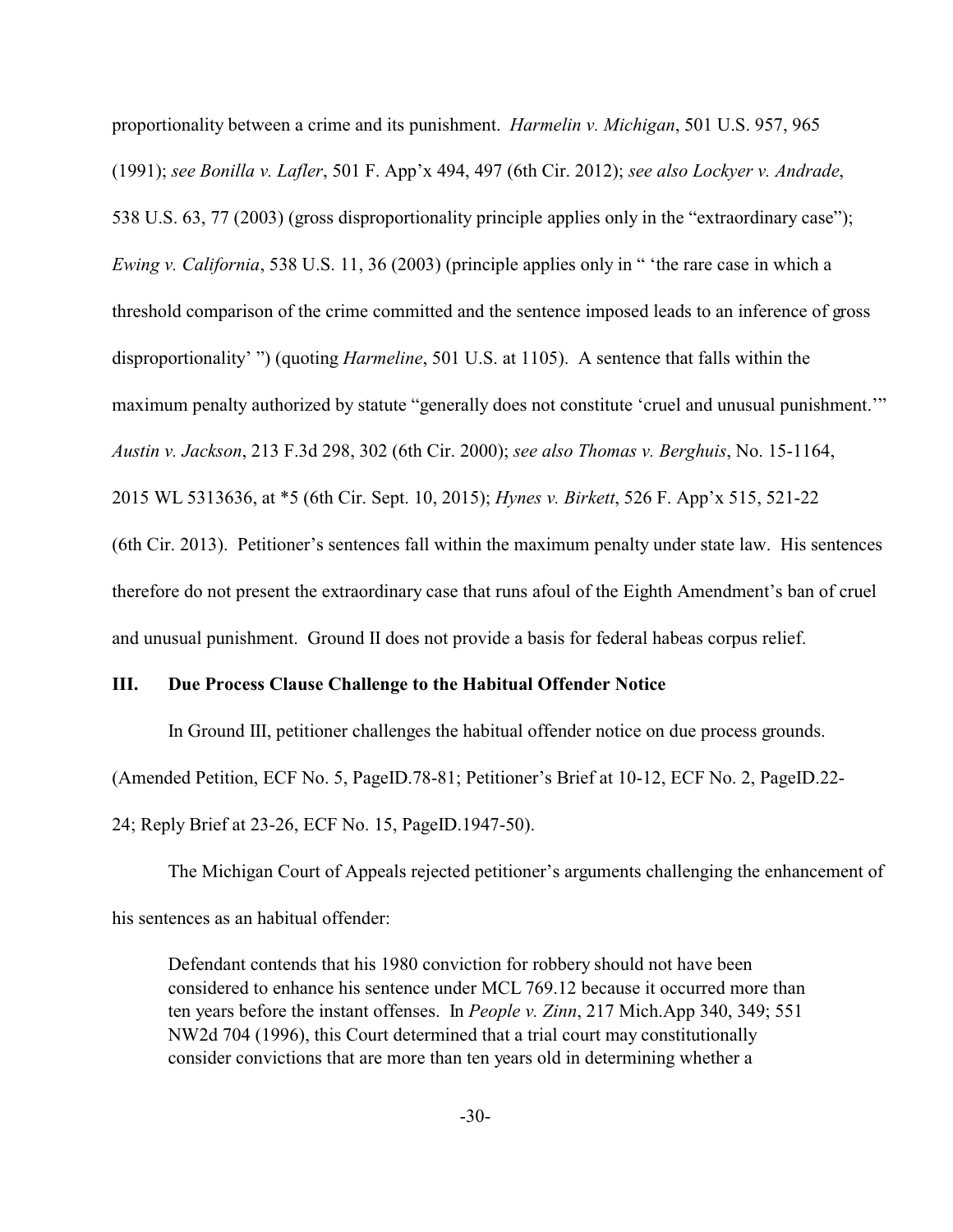defendant is an habitual offender.

Defendant also contends that his sentence should not have been enhanced under MCL 769.12 because his only previous conviction, other than the 1980 robbery conviction, was his 1992 escape conviction. Defendant maintains that the 1993 and 1994 escape convictions listed on the habitual offender notice do not exist. Although defendant's PSIR lists several convictions in addition to the 1980 robbery conviction, it does not list convictions for escape occurring in 1993 or 1994. Rather, the only escape conviction listed in the PSIR is the one that defendant admits he committed in 1992. Defendant was advised of the fourth habitual offender notice on the day before trial if not before that date. In the context of warning defendant about the dangers of self-representation, the trial court advised him that the prosecutor's notice alleged that he had three previous escape convictions. Thus, defendant's contention that he was unaware until sentencing that he could be sentenced as a fourth habitual offender is simply untrue.

Under MCL 769.13(4), a defendant may challenge the accuracy or validity of one or more prior convictions listed in a notice by filing a written motion. Even if the 1993 and 1994 escape convictions listed in the notice did not occur, however, defendant has not established plain error affecting his substantial rights. If he had challenged the accuracy of the habitual offender notice in the trial court, the prosecutor could have amended the notice to include previous convictions other than the contested 1993 and 1994 escape convictions. *People v. Hornsby*, 251 Mich.App 462, 469-473; 650 NW2d 700 (2002). Defendant's PSIR lists at least three other convictions that could have supported defendant's sentence enhancement as a fourth habitual offender. Defendant did not contest the accuracy of his PSIR at sentencing. Thus, he has failed to establish plain error with respect to his habitual offender fourth sentence enhancement under MCL 769.12.

(Op. at 6, ECF No. 11-24, PageID.1166).

Petitioner has not demonstrated that the decision of the Michigan Court of Appeals rejecting Ground III was "contrary to, or involved an unreasonable application of, clearly established Federal law, as determined by the Supreme Court of the United States" or "an unreasonable determination of the facts in light of the evidence presented in the State court proceeding." 28 U.S.C. § 2254(d).

# **IV. Speedy Trial**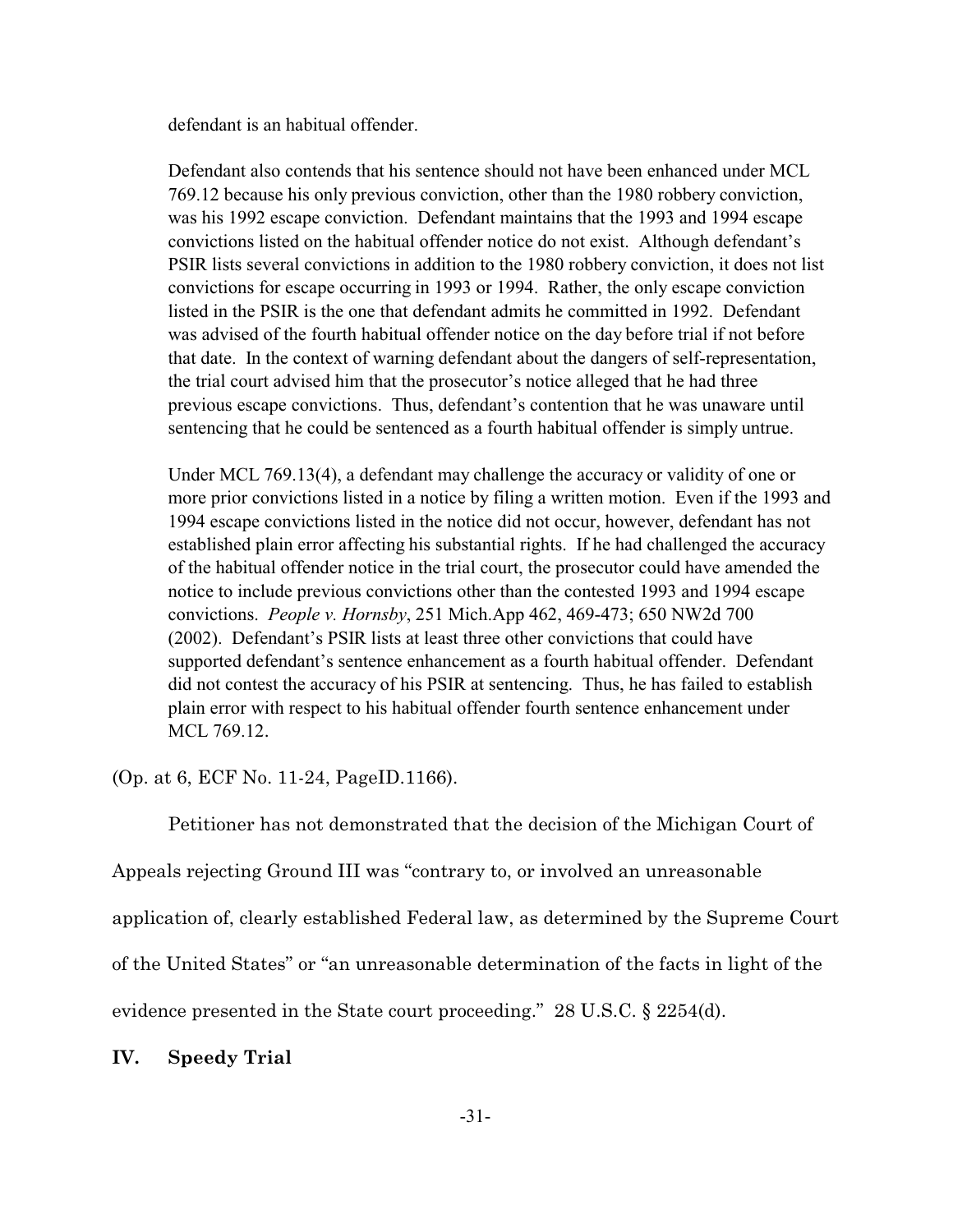In Ground IV, petitioner argues that his right to a speedy trial was violated. (Amended Petition, ECF No. 5, PageID.83-84; Petitioner's Brief at 13-14, ECF No. 2, PageID.25-26).

The Sixth Amendment guarantees that "[i]n all criminal prosecutions, the accused shall enjoy the right to a speedy and public trial." U.S. Const. Amend. VI; *see also Klopfer v. North Carolina*, 386 U.S. 213, 222 (1967) (holding that the right to a speedy trial is incorporated through the Fourteenth Amendment and thus applies to the states). "The purpose of the speedy-trial guarantee is to protect the accused against oppressive pre-trial incarceration, the anxiety and concern due to unresolved criminal charges, and the risk that evidence will be lost or memories diminished." *Brown v. Romanowski*, No. 15-1823, \_\_ F.3d \_\_, 2017 WL 75785, at \*4 (6th Cir. Jan. 9, 2017) (collecting Supreme Court cases).

In *Barker v. Wingo*, 407 U.S. 514, 530 (1972), the Supreme Court established a four-factor test for evaluating Sixth Amendment speedy-trial claims: (1) length of delay; (2) the reason for the delay; (3) the defendant's assertion of his right; and (4) prejudice to the defendant. None of these four factors is "a necessary or sufficient condition to the finding of a deprivation of the right of speedy trial. Rather, they are related factors and must be considered together with such other circumstances as may be relevant." *Id.* at 533.

The Michigan Court of Appeals considered all the *Barker* factors and it rejected petitioner's speedy trial claim. Because the weighing of the *Barker* factors is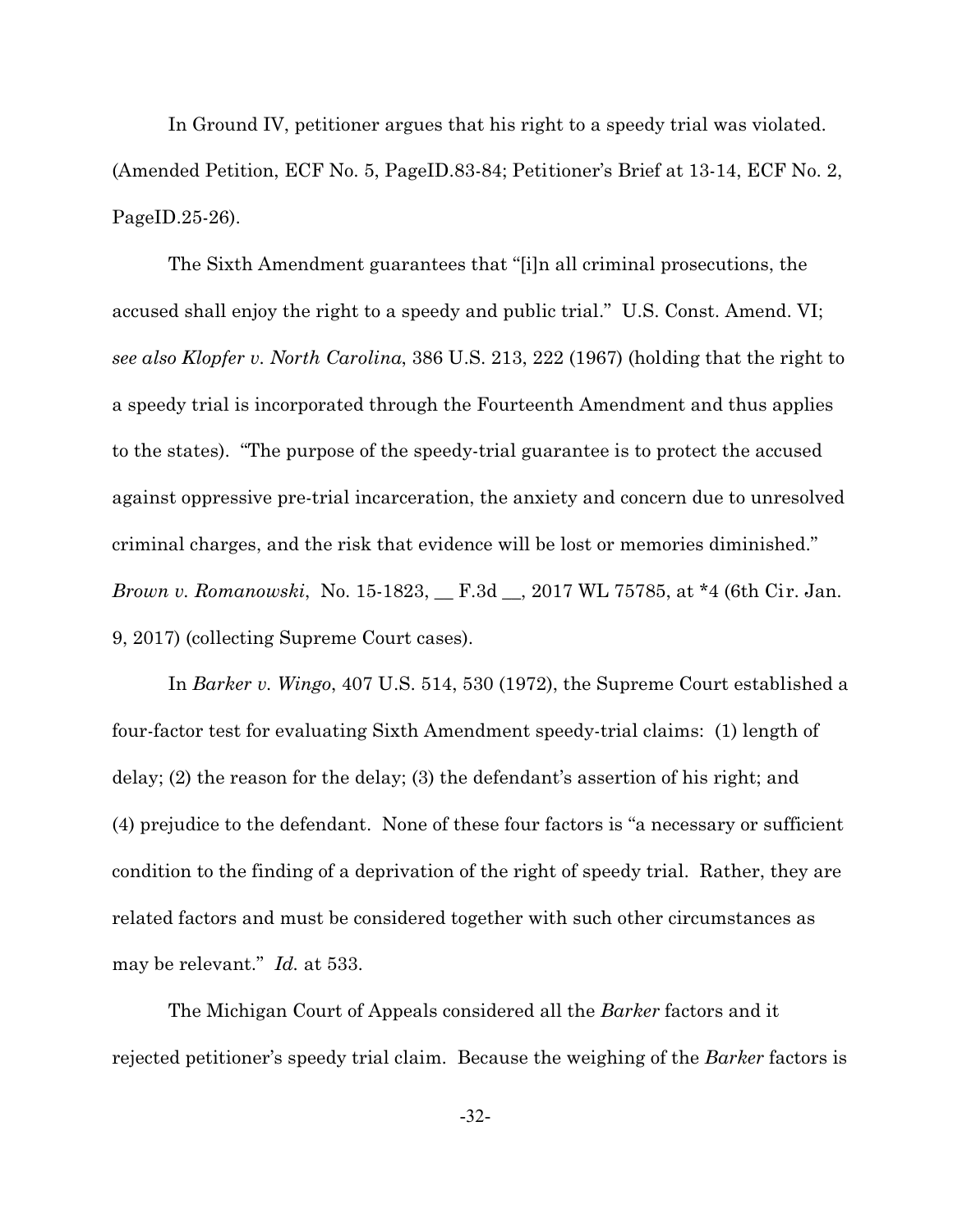a general rule, the review conducted by a habeas court must be even more deferential. " 'The more general the rule at issue'–and thus the greater the potential for reasoned disagreement among fair-minded judges–'the more leeway [state] courts have in reaching outcomes in case-by-case determinations.' " *Renico v. Lett*, 559 U.S. 766, 776 (2010) (quoting *Yarborough v. Alvarado*, 541 U.S. 652, 664 (2004)).

Here, the length of the delay between petitioner's arraignment and the first day of trial was approximately ten months. (Op. at 7, ECF No. 11-24, PageID.1167). Thus, petitioner was not entitled to a presumption of prejudice. *See Brown v. Romanowski*, 2017 WL 75785, at \*8. The reason for the delay was a significant factor that weighed heavily against petitioner's speedy trial claim: "seven pretrial conferences were adjourned at [petitioner's] request, trial was adjourned at [petitioner's] request three times, defendant requested new counsel on one occasion, and [petitioner's] replacement counsel moved to withdraw, resulting in the appointment of a third attorney[.]" (Op. at 7, PageID.1167). The delays "were all attributable to [petitioner]." (*Id.*). This Court must presume the correctness of these factual findings made by the Michigan Court of Appeals. Petitioner has not presented the "clear and convincing" evidence necessary to rebut the presumption of correctness attached to the factual findings. *See* 28 U.S.C. § 2254(e)(1); *see also Cornelius v. Prelesnik*, No. 1:13-cv-992, 2016 WL 5538045, at \*7 (W.D. Mich. Sept. 30, 2016). The third factor likewise weighed against petitioner. Petitioner "did not assert his right to a speedy trial. Rather, on the day that trial was finally scheduled

-33-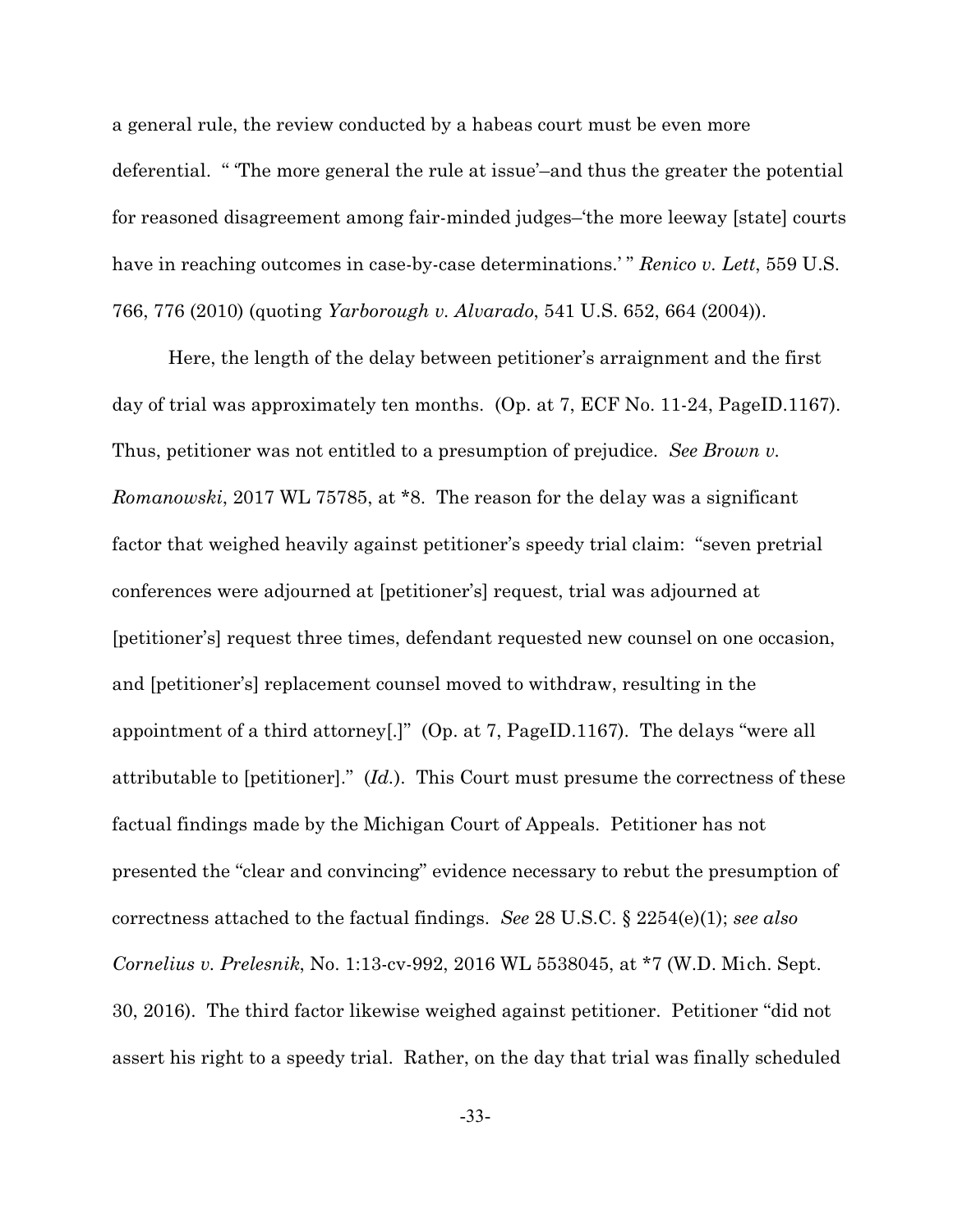to begin, he attempted to further delay trial by requesting to represent himself." (Op. at 7, PageID.1167). The Michigan Court of Appeals rejected petitioner's claims that he had suffered prejudice stemming from the delay. It did not find persuasive petitioner's claim that three witnesses from Alabama that he intended to call as a witness (Rosalyn King, Sterling Anderson, and Willie Floyd) "could no longer afford to travel from Alabama to testify on his behalf" because they "had previously traveled to Michigan from Alabama on numerous occasions, only to have the trial adjourned."  $(Id.)$ . Petitioner "fail[ed] to acknowledge  $\Box$  that trial was previously adjourned either at his request or because of his attorney's motion to withdraw. Moreover, the absence of these witnesses did not deny [petitioner] his ability to present a defense as he claims. If they would have testified as he asserts in his Standard 4 brief, their testimony would have primarily been corroborative of defendant's testimony. Accordingly, defendant was not denied his constitutional rights to a speedy trial." (*Id.*).

The Court finds that the decision of the Michigan Court of Appeals rejecting Ground IV withstands scrutiny under 28 U.S.C. § 2254(d).

# **V. Claims of Ineffective Assistance of Trial Counsel**

In Ground V, petitioner argues that his trial counsel was constitutionally ineffective on numerous grounds. (Amended Petition, ECF No. 5, PageID.85-92; Petitioner's Brief at 15-22, ECF No. 2, PageID.27-34; Reply Brief at 27-38, ECF No. 15, PageID.1951-62).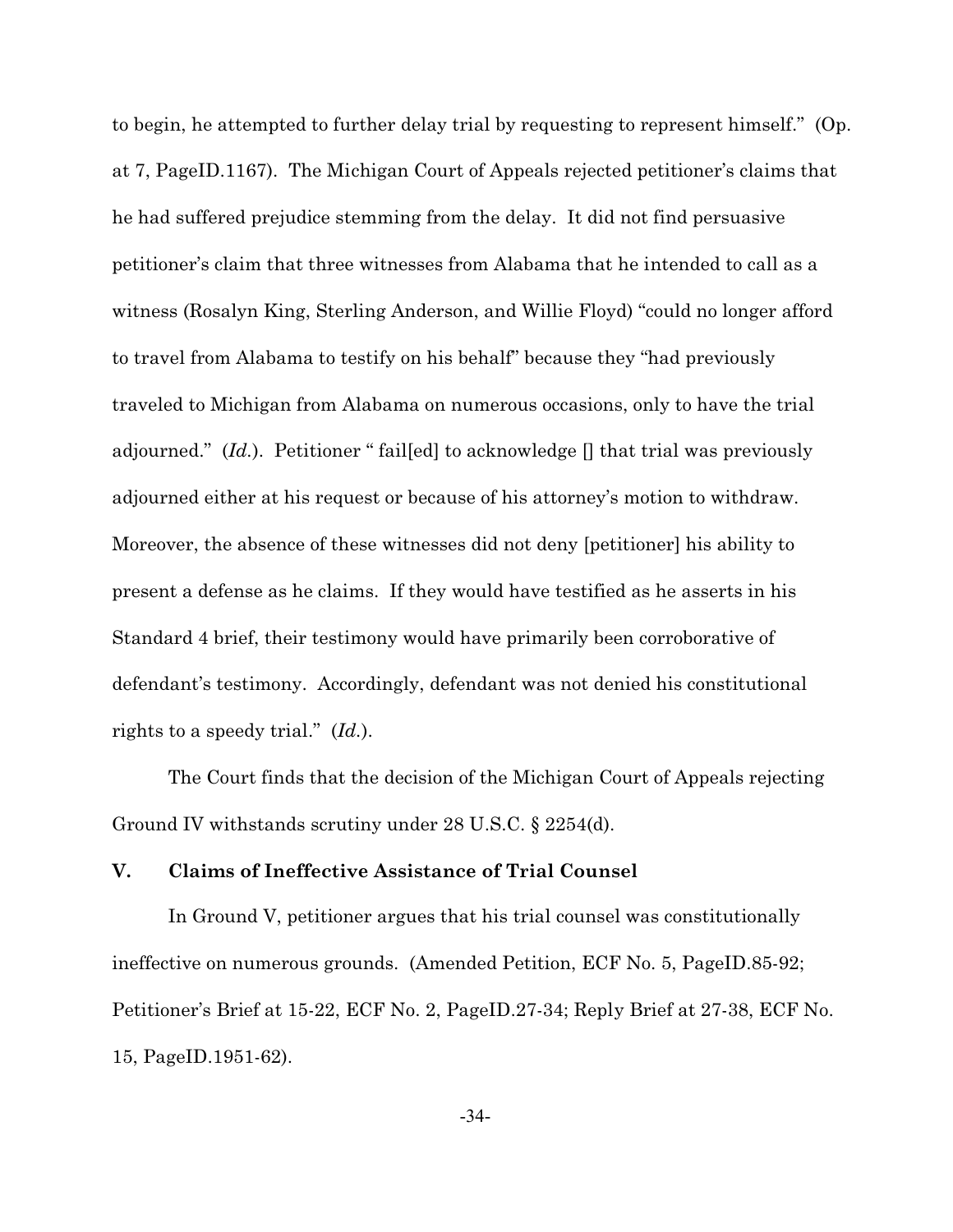In *Strickland v. Washington*, 466 U.S. 668 (1984), the Supreme Court established a two-prong test by which to evaluate claims of ineffective assistance of counsel. Petitioner must prove: (1) that counsel's performance fell below an objective standard of reasonableness; and (2) that counsel's deficient performance prejudiced petitioner resulting in an unreliable or fundamentally unfair outcome. *Id.* at 687-88. A court considering a claim of ineffective assistance must "indulge a strong presumption that counsel's conduct falls within the wide range of reasonable professional assistance." *Id.* at 689. Petitioner bears the burden of overcoming the presumption that the challenged action might be considered sound trial strategy. *Id.* (citing *Michel v. Louisiana*, 350 U.S. 91, 101 (1955)). On the prejudice prong, "[petitioner] must show there is a reasonable probability that, but for counsel's unprofessional errors, the result of the proceeding would have been different." *Strickland*, 466 U.S. at 694.

The Michigan Court of Appeals applied the *Stirckland* standard and rejected all petitioner's claims of ineffective assistance of trial counsel. (Op. at 7-9, ECF No. 11-24, PageID.1167-69). The Court of Appeals found no merit in petitioner's argument that his attorney had been ineffective for failure to subpoena Rosalyn King, Sterling Anderson, and Willie Floyd to testify at trial. Again, assuming that these witnesses would have testified in accordance with petitioner's assertions in his Standard 4 brief, "their testimony would not have provided a substantial defense. Moreover, because the record is silent regarding what these witnesses would have

-35-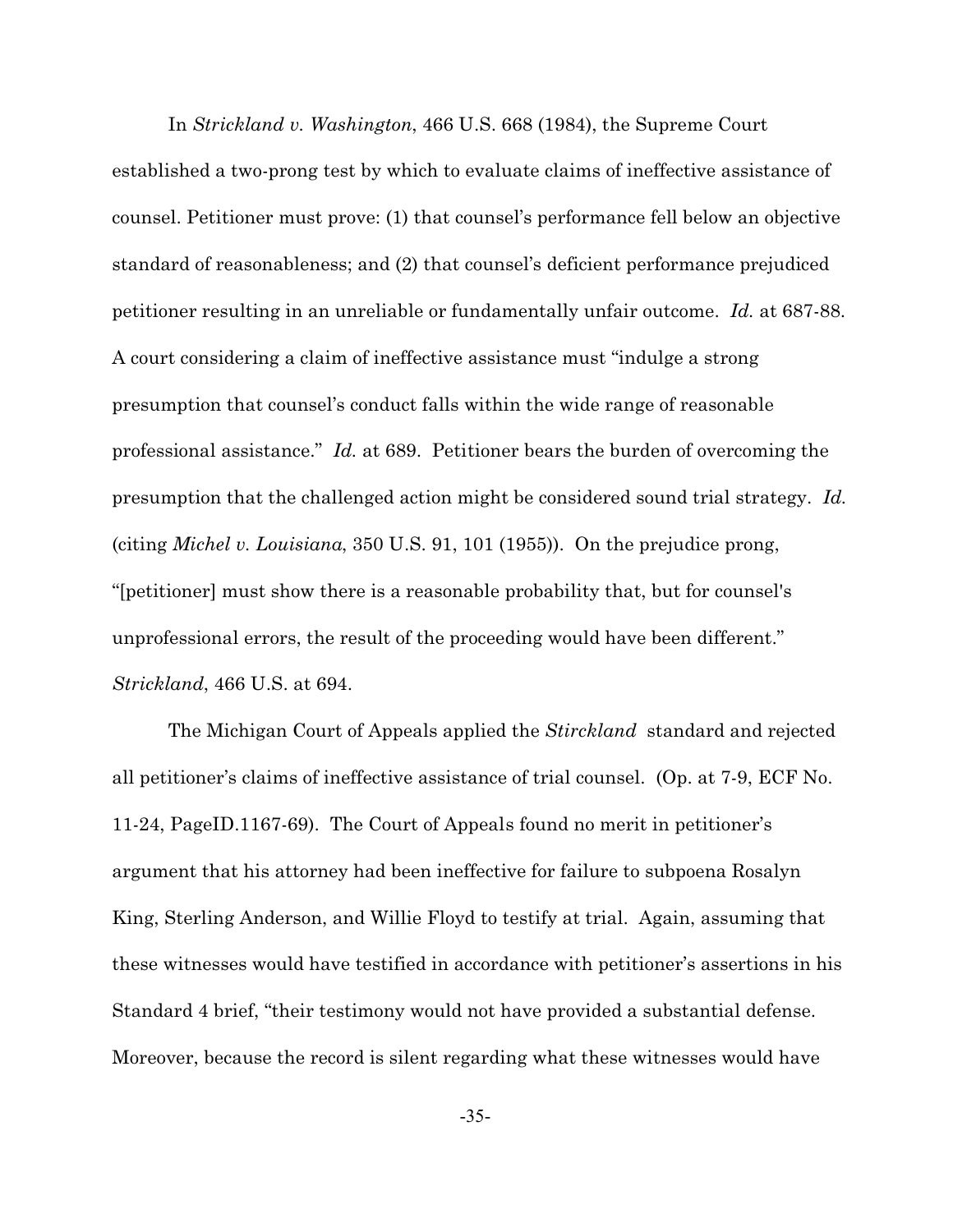testified, defendant cannot establish a reasonable probability that the outcome would have been different had these witnesses testified." (*Id.* at 8, PageID.1168).

The Michigan Court of Appeals rejected petitioner's arguments that his attorney had been ineffective for failure to file pretrial motions, object to a 911 recording, object to the prosecutor's use of phone records, cross-examine witnesses, object to the trial court's ruling regarding jury review of AP's transcribed testimony, and investigate petitioner's criminal record and advocate for a lesser habitual offender supplement. Petitioner's arguments that counsel failed to file pretrial motions for discovery of drug test results and criminal records regarding prosecution witnesses and for an evidentiary hearing regarding the prosecutor's biological evidence were meritless. "Absent some indication of what the discovery would have revealed and what defendant intended to establish at the evidentiary hearing, he has failed to demonstrate a reasonable probability that counsel's alleged errors affected the outcome of the proceeding." (Op. at 8, PageID.1168). The record did not support petitioner's claim that his attorney was ineffective for failing to object to the introduction of a 911 recording played before the jury. It did not indicate that counsel was unaware of the existence of the recording before trial. Further, "because the prosecutor established a proper foundation for the admission of the recording, counsel had no valid reason to object to its admission. Counsel [was] not required to make futile objections." (*Id.*).

Petitioner's argument that his attorney was ineffective for failing to object to

-36-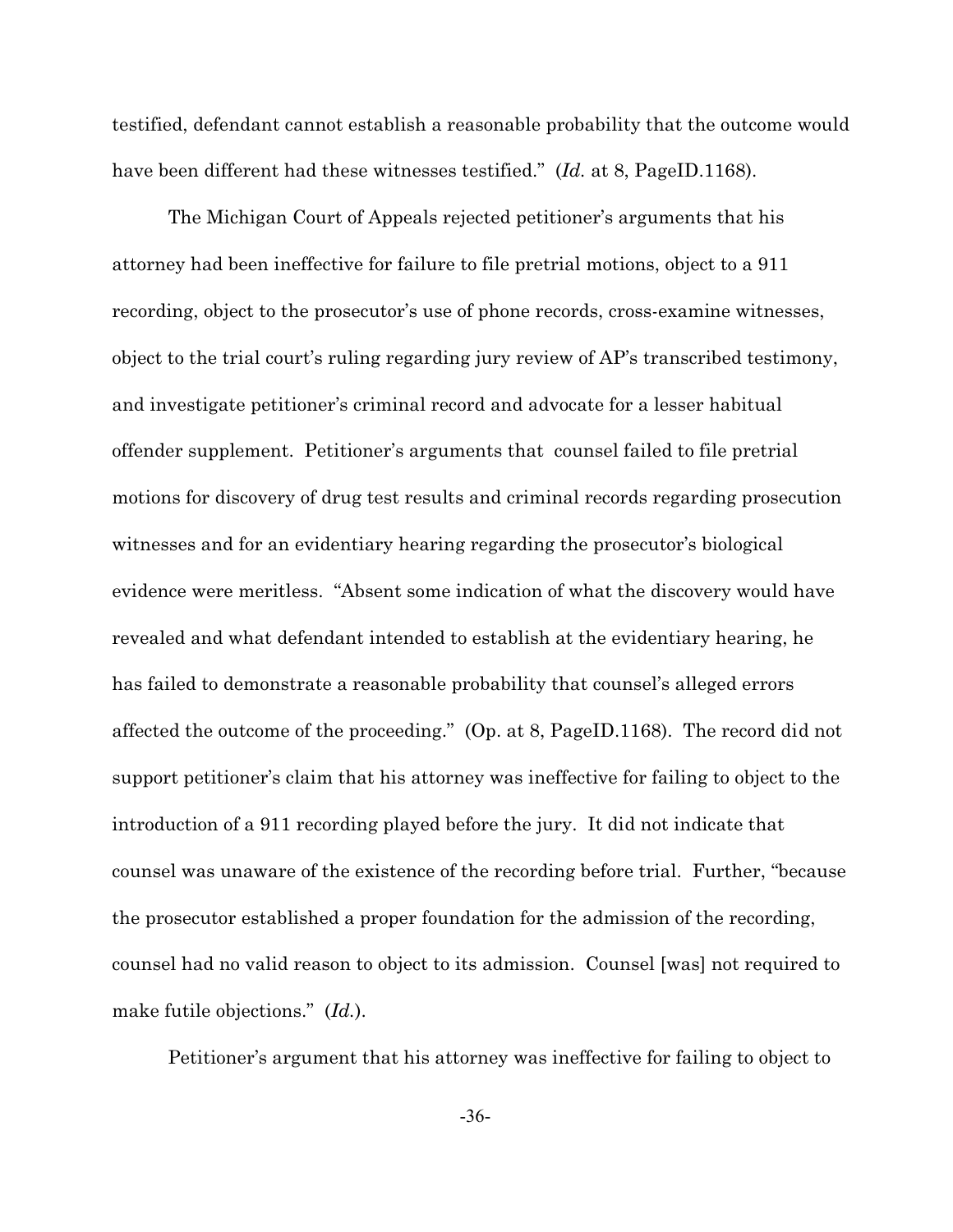the prosecutor's use of cell phone records to impeach petitioner's testimony that he spoke with AP on his cell phone before the offenses occurred was meritless. Petitioner appeared to be "under the misapprehension that the trial court admitted the cell phone records as evidence. To the contrary, defense counsel argued against their admission and the court denied the prosecutor's request to admit the cell phone records." (*Id.*). The record did not support petitioner's assertion that defense counsel moved to strike the records from evidence after the jurors began deliberations. "Because the records were never admitted, there existed nothing to strike. Although the trial court did not instruct the jurors to disregard the limited testimony concerning the records, considering the overwhelming evidence against defendant, any error in this regard was harmless. Defendant has not demonstrated a reasonable probability that counsel's actions affected the result of the proceeding." (*Id.*).

The record did not support petitioner's argument that his attorney was ineffective for failing to cross-examine Ms. Belcher and Mr. Scoggins regarding alleged inconsistencies among their written statements to the police, preliminary examination testimony, and trial testimony. Counsel's cross-examination of these witnesses was not deficient. (*Id.* at 8-9, PageID.1168-69).

Petitioner's argument that counsel was ineffective for failing to object when the trial court foreclosed the possibility of the jury reviewing AP's transcribed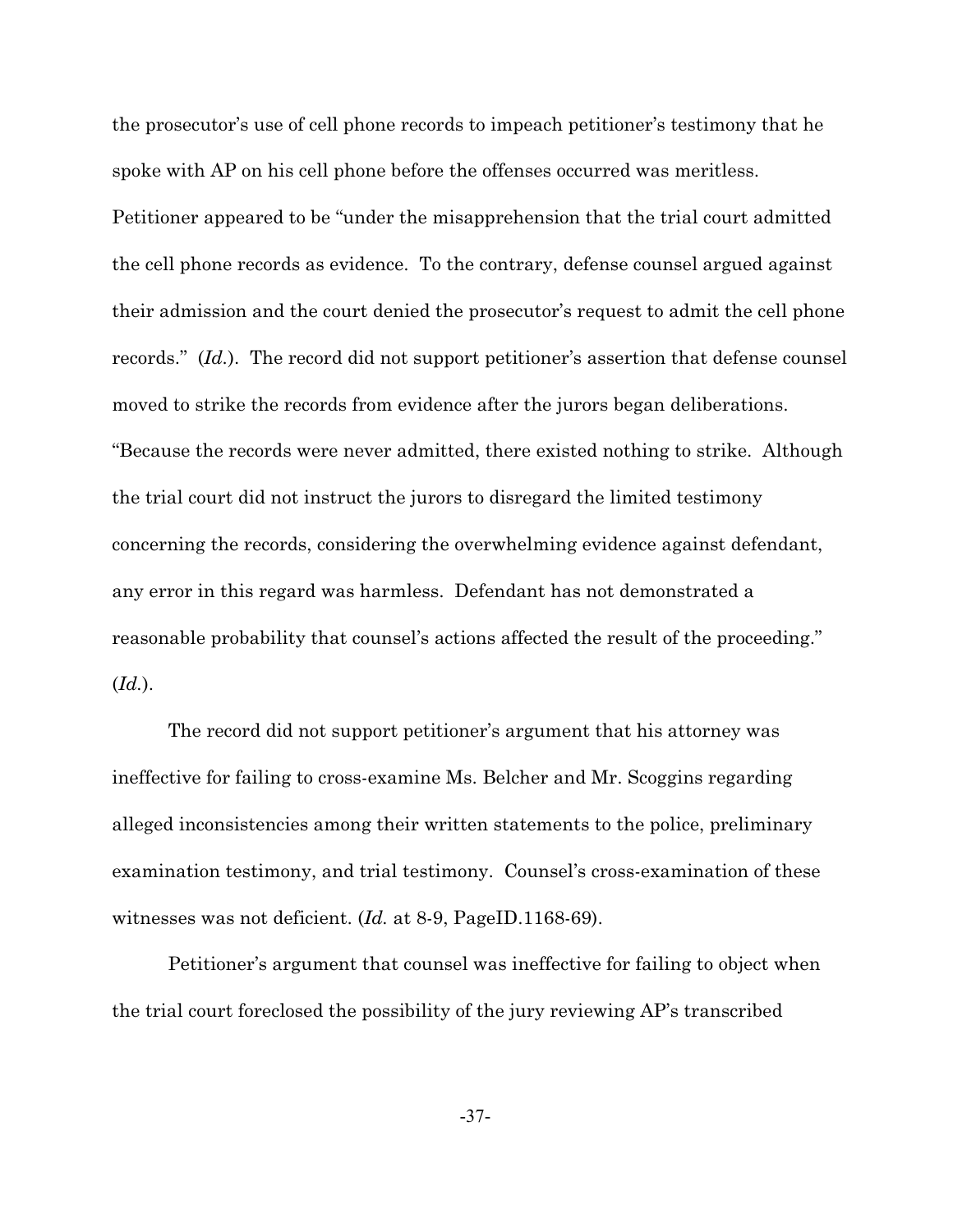testimony<sup>9</sup> was based on petitioner's misrepresentation of the underlying record:

The record does not support defendant's characterization of the trial court's comments. The court did not foreclose the possibility of the jury reviewing AP's testimony, but rather, stated that a transcript would not be available until the next day or the following Monday. The court asked that, in the meantime, the jurors rely on their collective memory of the testimony. Accordingly, the trial court did not foreclose the possibility that the jury could review AP's transcribed testimony. Further, the record does not support defendant's contention that the trial court stated to the jury, "I want a verdict today." Defendant's claim is without merit.

(Op. at 9, PageID.1169) (citation omitted).

The Michigan Court of Appeals rejected petitioner's claim that his attorney was ineffective during sentencing by failing to investigate his criminal record and advocate for a lesser habitual offender supplement. The record did not support petitioner's belated claim that he did not commit many of the offenses listed in his PSIR. In addition, the record showed that counsel "attempted to discuss the PSIR with [petitioner] before sentencing, but [petitioner] refused to communicate with counsel. The trial court offered to adjourn the sentencing hearing until later in the morning to give [petitoner] a chance to further discuss the PSIR with counsel, but [petitioner] stated, 'It's don't [sic] matter, your Honor. We can just proceed.'" (Op. at 9, PageID.1169). Petitioner was given an opportunity to review the PSIR with counsel before he was sentenced. Petitioner failed to demonstrate any prejudice

<sup>9</sup>The Court of Appeals noted that the record did not support petitioner's assertion that the jury also requested to review Ms. Belcher's testimony. (*Id.* at 9 n.3, PageID.1169).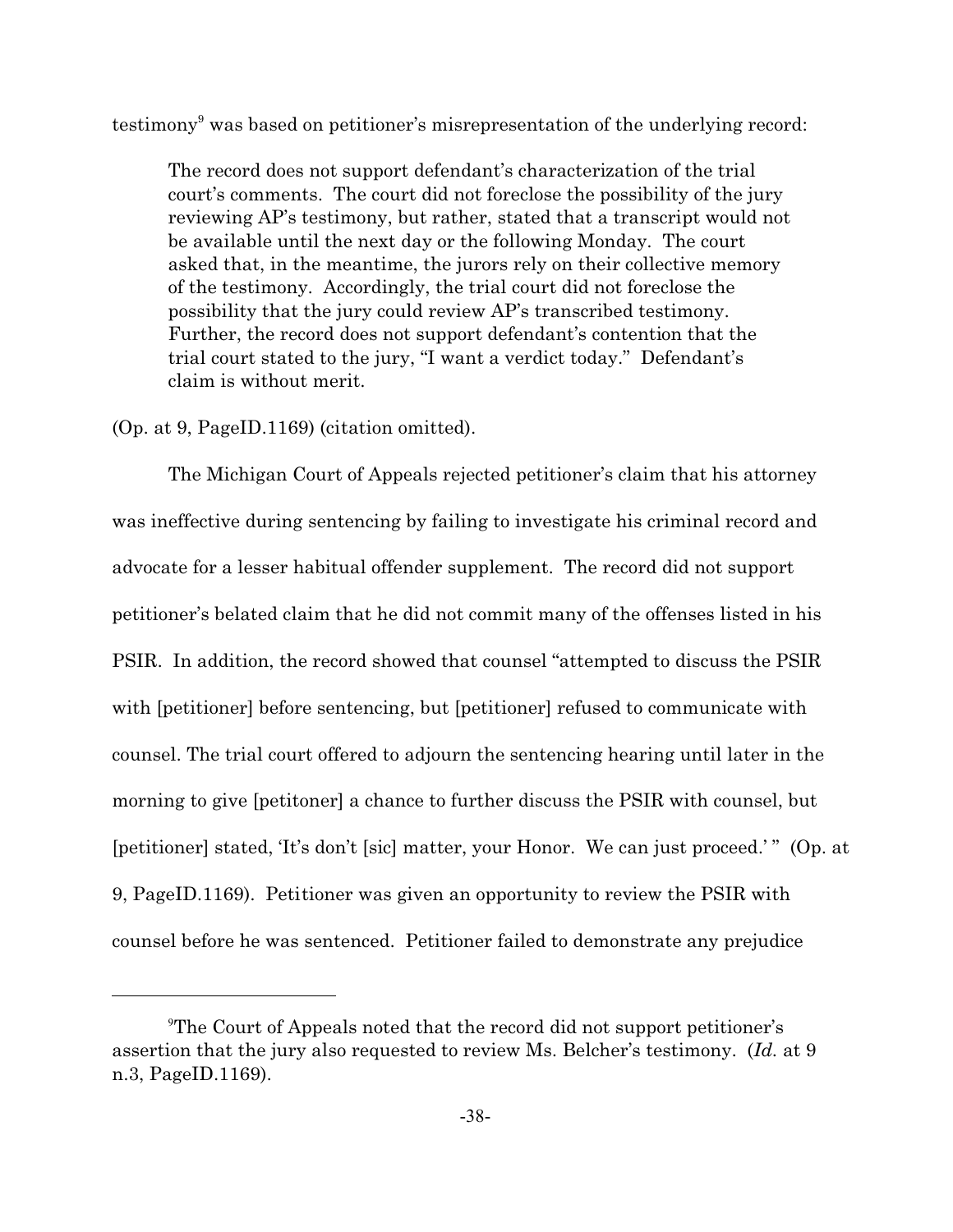attributable to his attorney's conduct. (*Id.*).

Because the Michigan Court of Appeals rejected petitioner's claims of ineffective assistance of trial counsel on the merits, its decision on each claim must be afforded deference under AEDPA. *See Burt v. Titlow*, 134 S. Ct. at 15-18; *Harrington v. Richter*, 562 U.S. at 98-101. To receive habeas relief, petitioner must demonstrate that the state court's decision was contrary to, or represented an unreasonable application of, *Strickland v. Washington*. *See Bell v. Cone*, 535 U.S. at 698-99.

Hence, it is not enough to convince the federal habeas court that, in its independent judgment, the state-court decisions applied *Strickland* incorrectly. Rather, petitioner must show that the state courts "applied *Strickland* to the facts of his case in an objectively unreasonable manner." *Bell*, 535 U.S. at 699; *see Campbell v. Bradshaw*, 674 F.3d 578, 586-87 (6th Cir. 2012). This creates a "high burden" for petitioner. *See Carter v. Mitchell*, 443 F.3d 517, 525 (6th Cir. 2006); *see also Hodges v. Colson*, 727 F.3d 517, 534 (6th Cir. 2013). "[B]ecause the *Strickland* standard is a general standard, a state court has even more latitude to reasonably determine that a defendant has not satisfied that standard." *Knowles v. Mirzayance*, 556 U.S. 111, 123 (2009). Supreme Court decisions describe this as "the doubly deferential judicial review that applies to a *Strickland* claim evaluated under the § 2254(d)(1) standard." *Knowles*, 556 U.S. at 123; *see Woods v. Donald*, 135 S. Ct. at 1376; *Yarborough v. Gentry*, 540 U.S. 1, 5-6 (2003) (*per curiam*).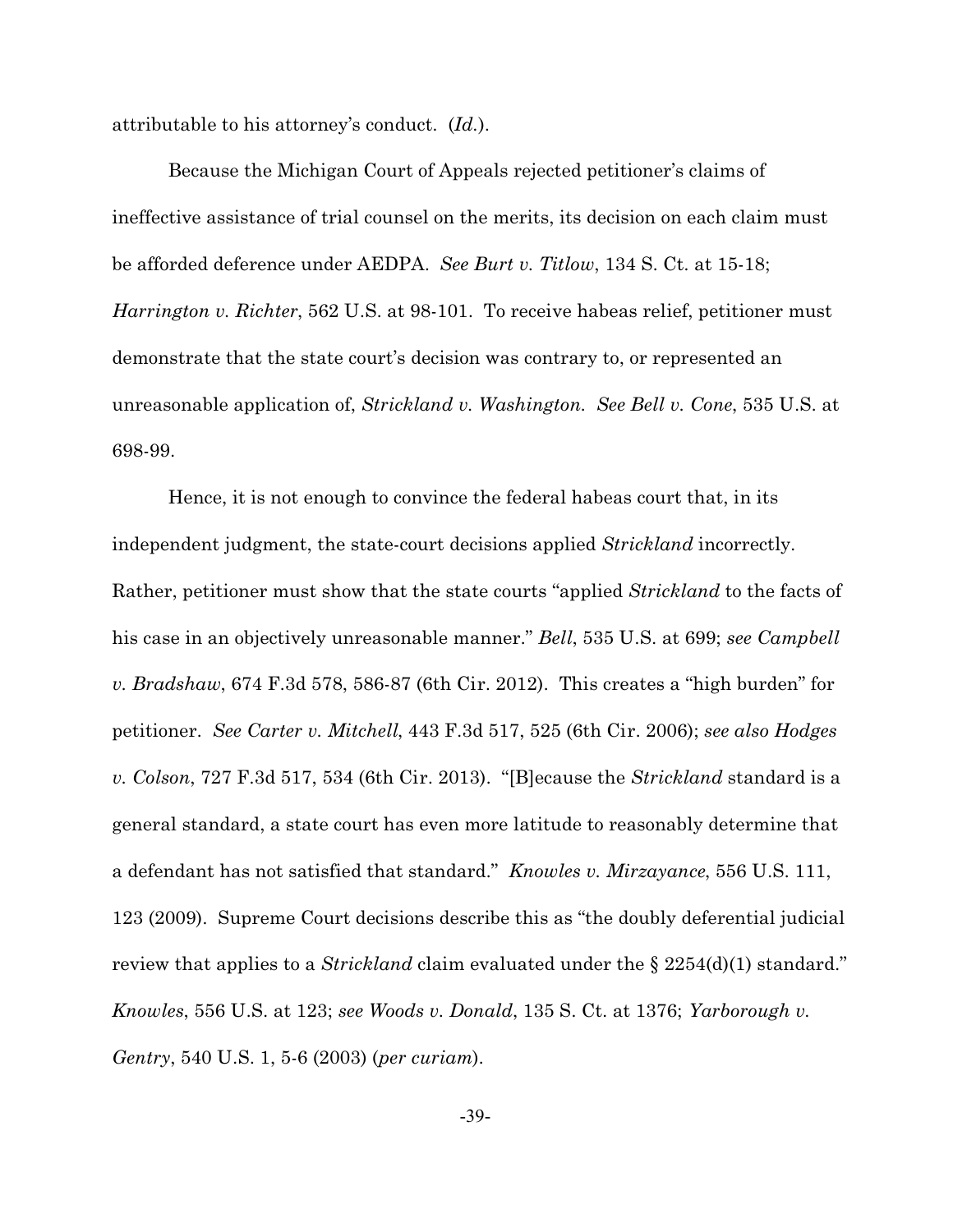The question before the habeas court, then, is "whether there is any reasonable argument that counsel satisfied *Strickland's* deferential standard." *Premo v. Moore*, 562 U.S. at 123; *see McGowan v. Burt*, 788 F.3d 510, 515 (6th Cir. 2015). Petitioner must show that the state court's ruling on the claim being presented in federal court was "so lacking in justification that there was an error well understood and comprehended in existing law beyond any possibility for fairminded disagreement." *Woods v. Donald*, 135 S. Ct. at 1376 (quoting *Harrington v. Richter*, 562 U.S. at 103).

Petitioner does not approach satisfying this demanding standard. None of the claims asserted in Ground V provide a basis for federal habeas corpus relief. *See* 28 U.S.C. § 2254(d)(1).

# **VI. Sufficiency of the Evidence to Support Petitioner's Kidnapping Conviction**

In Ground VI, petitioner argues that the evidence at trial was insufficient to support the jury's verdict finding him guilty of kidnapping. (Amended Petition, ECF No. 5, PageID.93-94; Petitioner's Brief at 23-24, ECF No. 2, PageID.35-36; Reply Brief at 39-42, ECF No. 15, PageID.1963-66).

A section 2254 challenge to the sufficiency of evidence is governed by the standard set forth by the Supreme Court in *Jackson v. Virginia*, 443 U.S. 307, 319 (1979), which is "whether, after viewing the evidence in the light most favorable to the prosecution, any rational trier of fact could have found the essential elements of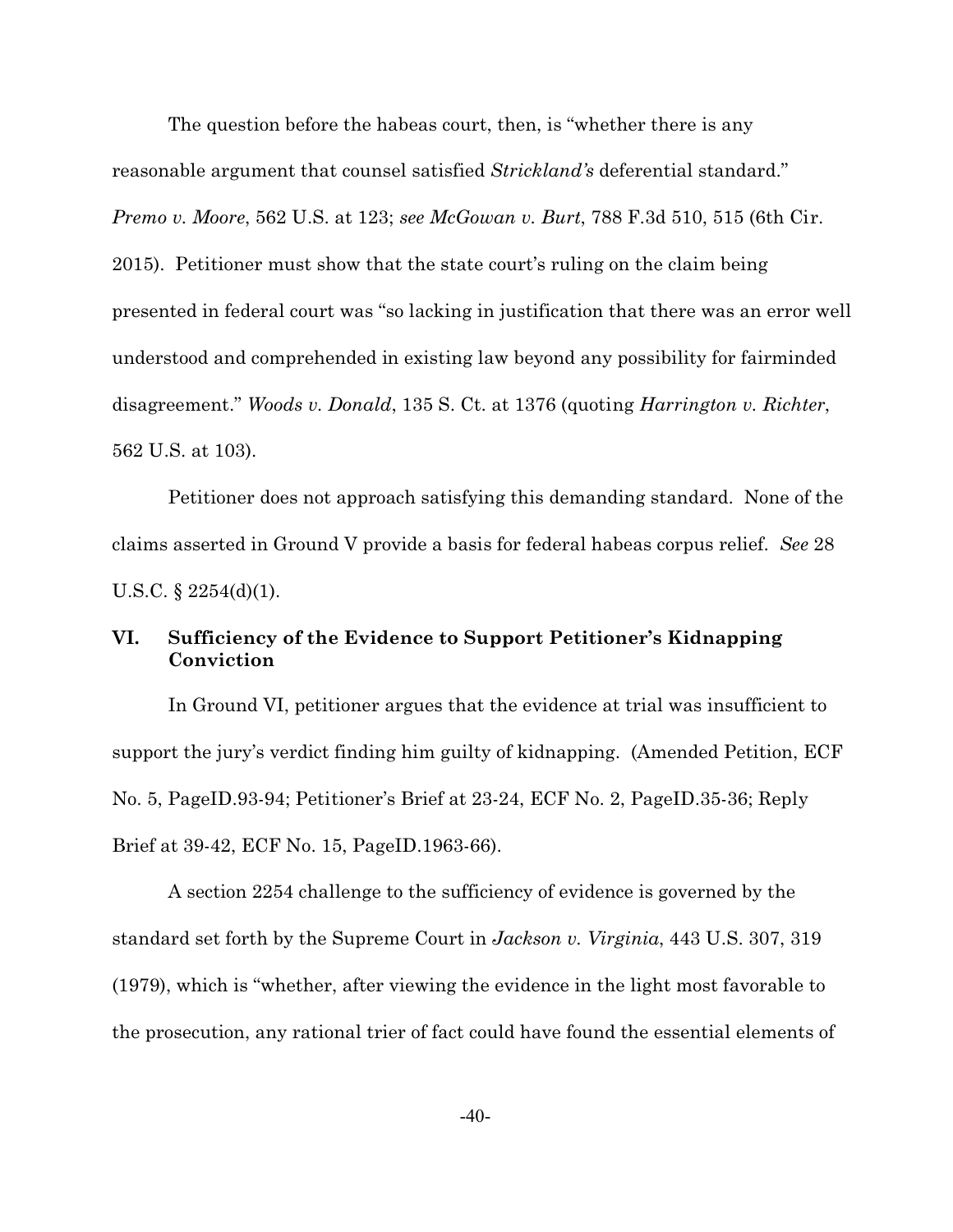the crime beyond a reasonable doubt." This standard of review recognizes the trier of fact's responsibility to resolve reasonable conflicts in testimony, to weigh the evidence, and to draw reasonable inferences from basic facts to ultimate facts. *Id.*; *see Cavazos v. Smith*, 565 U.S. 1, 2 (2011) (*per curiam*) ( *Jackson v. Virginia* "makes clear that it is the responsibility of the jury – not the court – to decide what conclusions should be drawn from evidence admitted at trial."). Issues of credibility may not be reviewed by the habeas court under this standard. *See Herrera v. Collins*, 506 U.S. 390, 401-02 (1993). Rather, the habeas court is required to examine the evidence supporting the conviction, in the light most favorable to the prosecution, with specific reference to the elements of the crime as established by state law. *Jackson*, 443 U.S. at 324 n. 16; *Davis v. Lafler*, 658 F.3d 525, 531 (6th Cir. 2011).

The Michigan Court of Appeals ruled directly on this claim. Review of this issue must be conducted under the AEDPA standard, which the Sixth Circuit has described as "very deferential." *Durr v. Mitchell*, 487 F.3d 423, 448 (6th Cir. 2007). Review of challenges to the sufficiency of evidence under the *Jackson v. Virginia* standard proceeds under the "unreasonable application" prong of AEDPA. *See Saxton v. Sheets*, 547 F.3d 597, 602 (6th Cir. 2008). Such an argument is properly understood as an allegation that the state court's decision resulted in an unreasonable application of *Jackson v. Virginia*. *See Keys v. Booker*, 798 F.3d 442, 450 (6th Cir. 2015). Review "is limited to determining whether the evidence was so overwhelmingly in favor of the petitioner that it compelled a verdict in his or her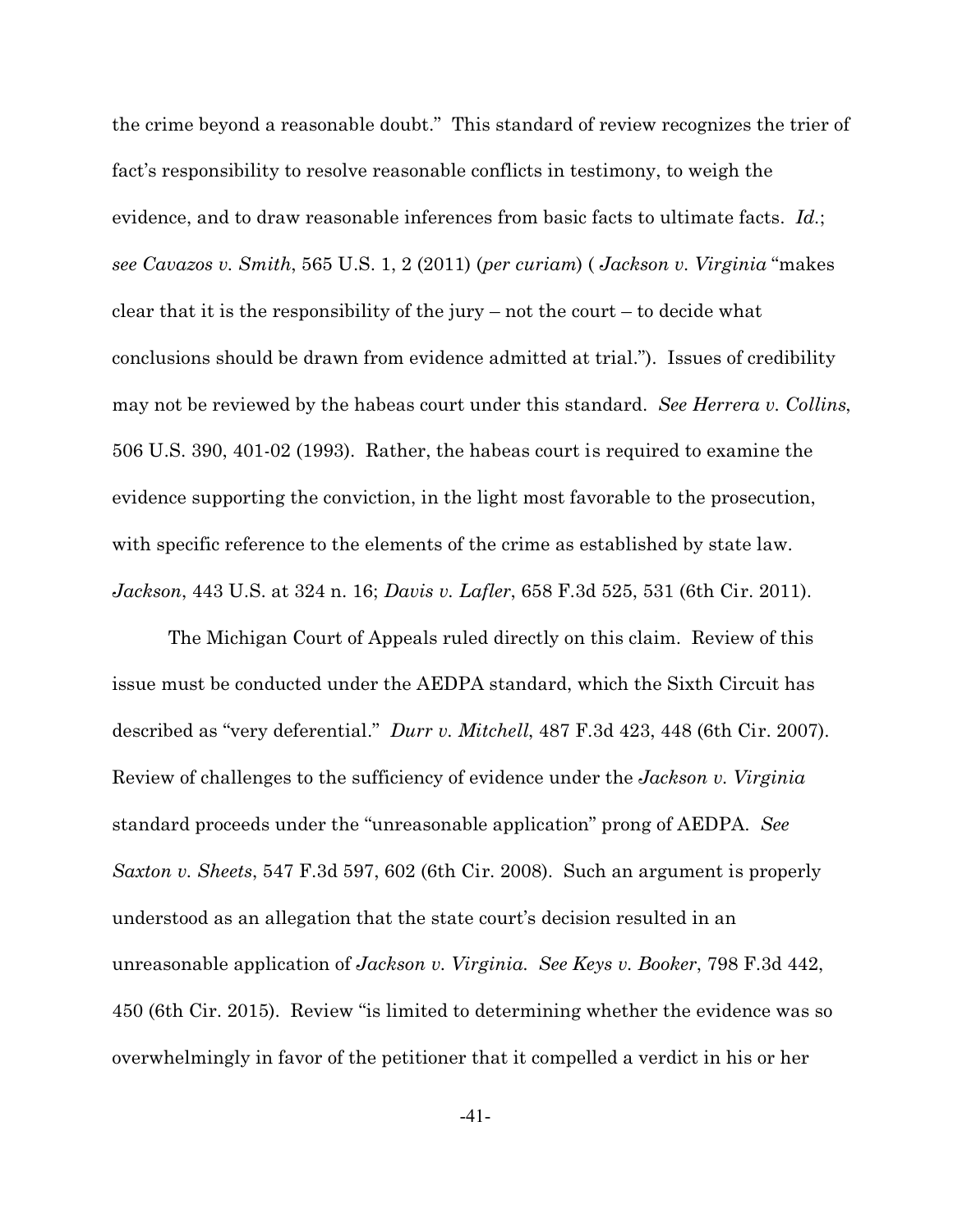favor." *Thompson v. Bock*, 215 F. App'x 431, 436 (6th Cir. 2007). This standard presents a "nearly insurmountable hurdle" for the habeas petitioner. *Davis v. Lafler*, 658 F.3d at 534. "Adding to this extremely high bar are the stringent and limiting standards of AEDPA." *Id.*

The Sixth Circuit has summarized the "double layer of deference" given the state-court decisions in the context of sufficiency-of-the-evidence claims:

First, as in all sufficiency-of-the-evidence challenges, we must determine whether, viewing the trial testimony and exhibits in the light most favorable to the prosecution, any rational trier of fact could have found the essential elements of the crime beyond a reasonable doubt. See Jackson v. Virginia, 443 U.S. 307, 319, 99 S. Ct. 2781, 61 L.Ed.2d 560 (1979). In doing so, we do not re-weigh the evidence, re-evaluate the credibility of witnesses, or substitute our judgment for that of the jury. *See United States v. Hilliard*, 11 F.3d 618, 620 (6th Cir. 1993). Thus, even though we might have not voted to convict a defendant had we participated in jury deliberations, we must uphold the jury verdict if any rational trier of fact could have found the defendant guilty after resolving all disputes in favor of the prosecution. Second, even were we to conclude that a rational trier of fact could not have found a petitioner guilty beyond a reasonable doubt, on habeas review, we must still defer to the state appellate court's sufficiency determination as long as it is not unreasonable.

*Brown v. Konteh*, 567 F.3d 191, 205 (6th Cir.2009).

The Michigan Court of Appeals articulated the appropriate standard under *Jackson v. Virginia*, citing state cases adopting this standard. The Court of Appeals found that the evidence was sufficient to support the jury's verdict. The elements of kidnapping are: "(1) a forcible confinement of another within the state, (2) done wilfully, maliciously and without lawful authority, (3) against the will of the person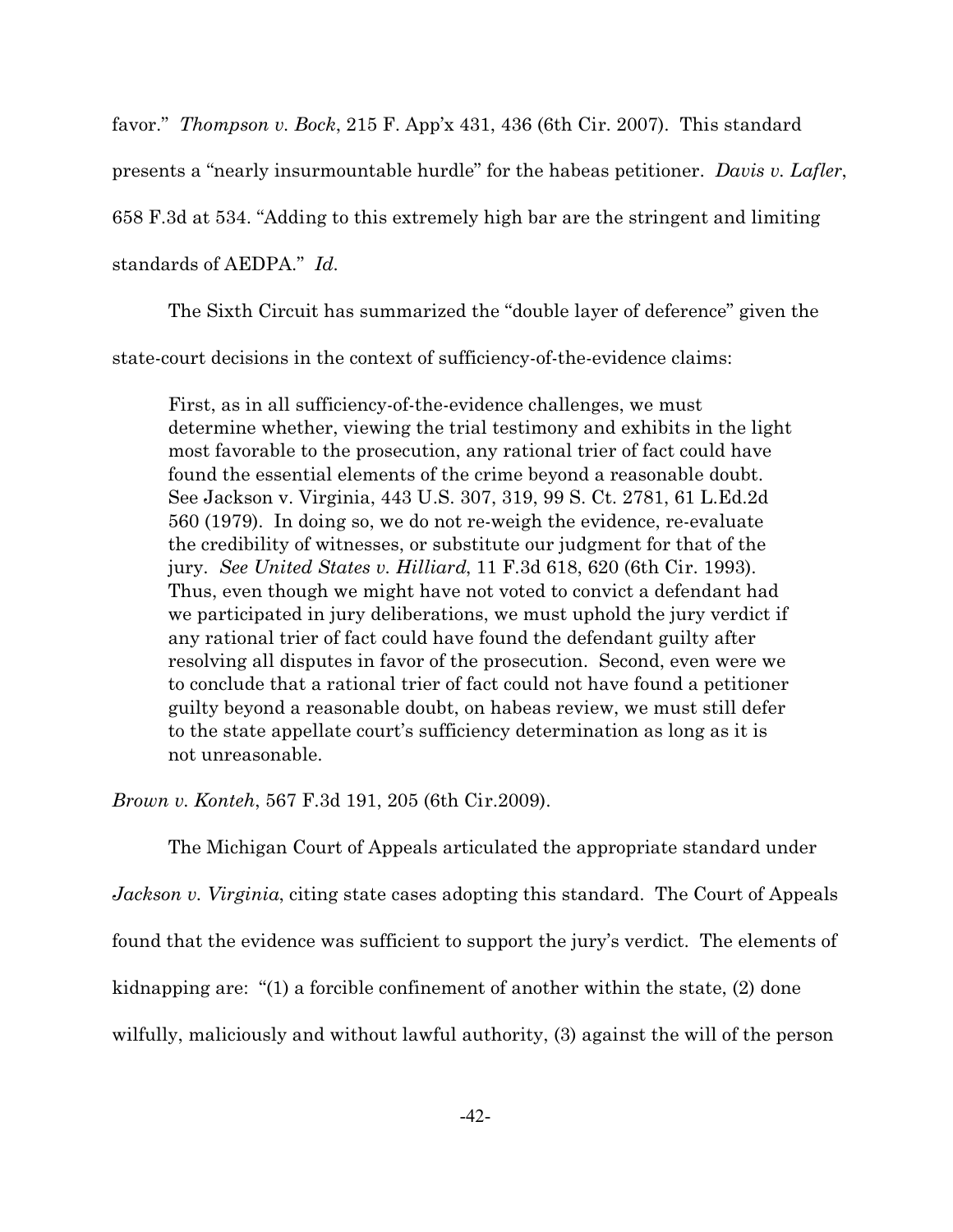confined or imprisoned, and (4) an asportation of the victim which is not merely incidental to an underlying crime unless the crime involves murder, extortion or taking a hostage." (Op. at 9-10, PageID.1169-70). The Court of Appeals rejected petitioner's argument that the evidence was insufficient to establish confinement and asportation. Ms. Belcher testified that petitioner "forced himself into her home when she answered his knock at the door. He then shut the door and began striking her in the head with a hammer. While she attempted to grab the hammer out of [petitioner's] grasp, they 'scuffled' through the kitchen and the living room and ended up in a bedroom. Thereafter, defendant barricaded the bedroom door with a dresser and confined Belcher in the bedroom for over an hour. She testified that she never felt free to leave, but she managed to flee out the front door when [petitioner] appeared to be asleep on the couch. Further, movement of a victim incidental to an underlying crime involving taking a hostage is sufficient asportation to support a kidnapping conviction. [*People v.*] *Wesley*, [365 N.W.2d 292, 296 (Mich. 1984)]. Here, [petitioner] relayed to police serious physical threats against Belcher should they attempt to enter Belcher's home. [Petitioner's] movement of Belcher inside the home was incidental to taking a hostage, and thus asportation sufficient to support the kidnapping conviction exists." (*Id.*).

The decision of the Michigan Court of Appeals upholding the sufficiency of the evidence to support the kidnapping conviction was not an unreasonable application of the *Jackson v. Virginia* standard. Ground VI must be rejected.

-43-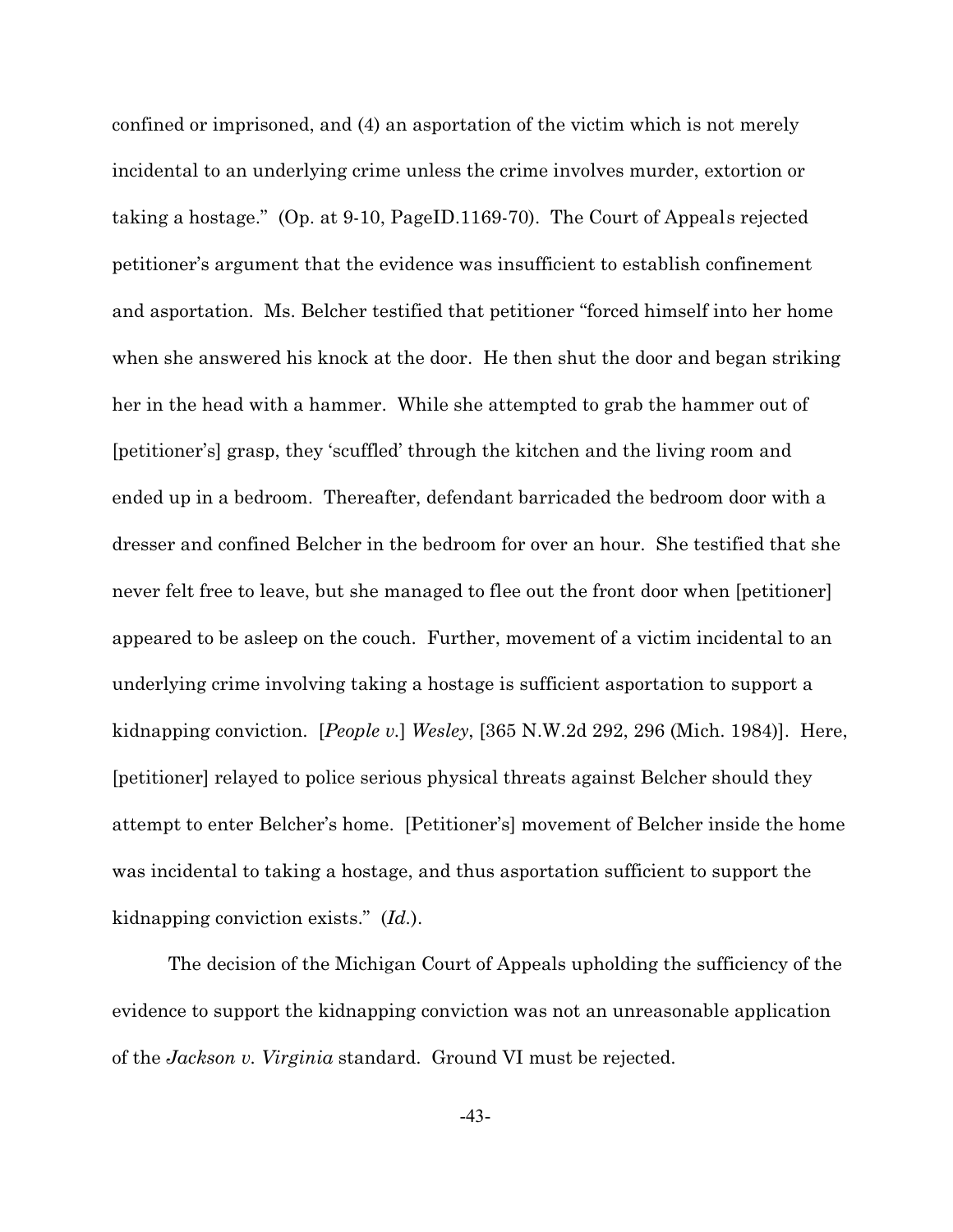#### **VII. Claims of Ineffective Assistance of Appellate Counsel**

In Ground VII, petitioner argues that his appellate counsel was constitutionally ineffective for failure to raise the issues that petitioner raised in his motion for relief from judgment. (Amended Petition, ECF No. 5, PageID.95-96; Petitioner's Brief at 25-26, ECF No. 2, PageID.37-38; Reply Brief at 43-45, ECF No. 15, PageID.1967-69).

Claims of ineffective assistance of appellate counsel are measured under the standards established by the Supreme Court in *Strickland*. *See Evitts v. Lucey*, 469 U.S. 387 (1985). In the case of appellate counsel, petitioner has no constitutional right to have every nonfrivolous issue raised on appeal. *Jones v. Barnes*, 463 U.S. 745, 754 (1983). Appellate counsel acts within the fair range of professional assistance when counsel chooses not to assert weak or unsupported issues on appeal. *See Smith v. Murray*, 477 U.S. 527, 536 (1986). Tactical choices regarding issues on appeal are properly left to the sound judgment of counsel. *See United States v. Perry*, 908 F.2d 56, 59 (6th Cir. 1990). " 'Winnowing out weaker arguments on appeal and focusing on' those more likely to prevail, far from being evidence of incompetence, is the hallmark of appellate advocacy." *Smith v. Murray*, 477 U.S. at 536 (quoting *Jones v. Barnes*, 463 U.S. at 751-52). Where appellate counsel is charged with ineffectiveness for failure to raise a particular claim, "it is difficult to demonstrate that counsel was incompetent." *Smith v. Robbins*, 528 U.S. 259, 288 (2000). To overcome the presumption of competence of appellate counsel in these circumstances,

-44-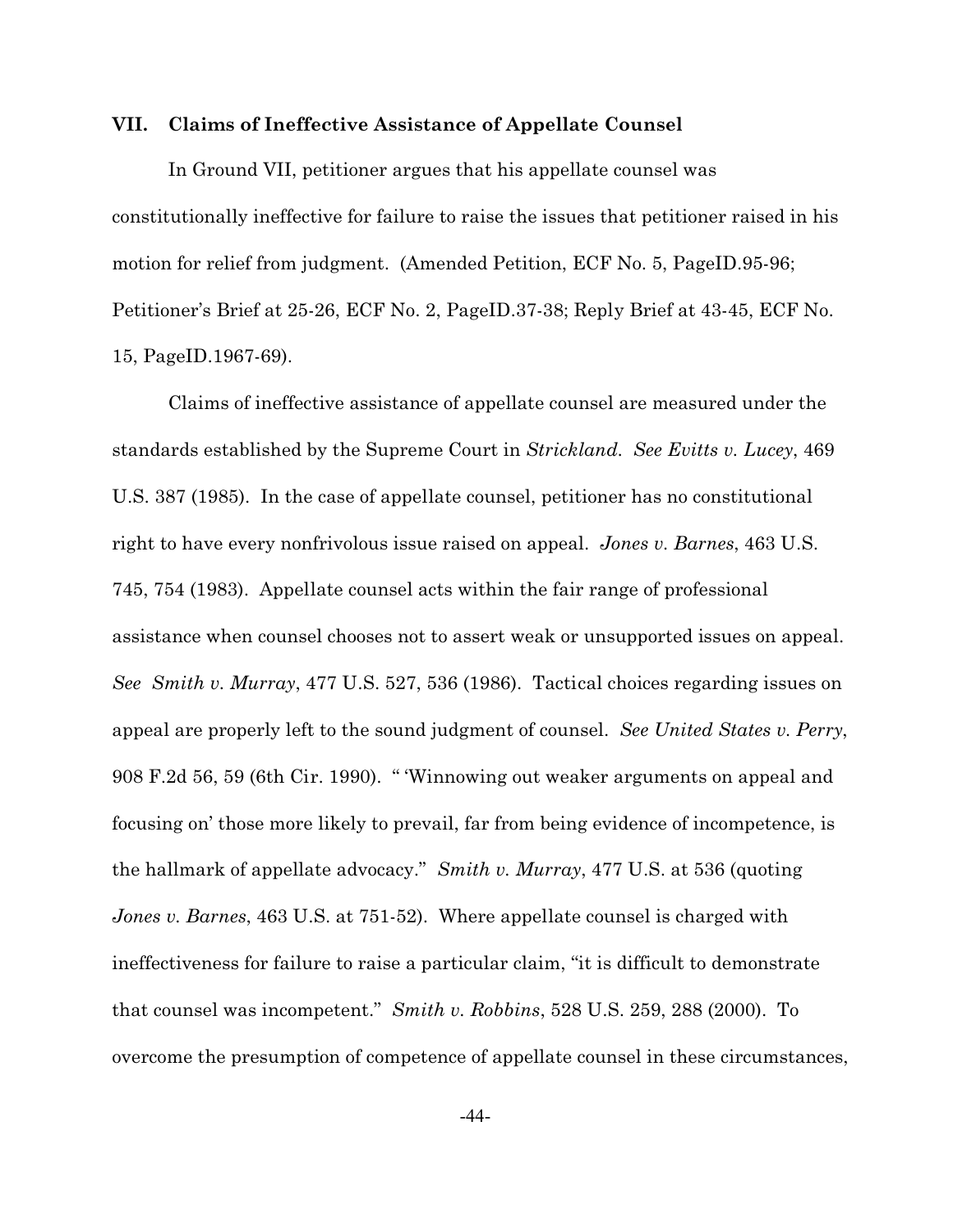a petitioner must show that the omitted issues were "clearly stronger" than those counsel chose to assert. *Id.*; *see Bourne v. Curtin*, 666 F.3d 411, 414 (6th Cir. 2012) (Petitioner "must show the issues his appellate counsel failed to raise were 'clearly stronger' than the issues his counsel did raise – and that the state court lacked a reasonable basis for believing otherwise."). Appellate counsel has no duty to raise meritless issues. *Evitts*, 469 U.S. at 394; *Lewis v. Alexander*, 11 F.3d 1349, 1354 (6th Cir. 1993).

As for prejudice, the court focuses on whether "counsel's deficient performance renders the result of the trial unreliable or the proceeding fundamentally unfair," *Lockhart v. Fretwell*, 506 U.S. 364, 372 (1993), and petitioner "must show there is a reasonable probability that, but for counsel's unprofessional errors, the result of the proceeding would have been different." *Strickland*, 466 U.S. at 694. Consequently, counsel's failure to raise an issue on appeal is ineffective assistance "only if there is a reasonable probability that inclusion of the issue would have changed the result of the appeal." *Howard v. Bouchard*, 405 F.3d 459, 485 (6th Cir. 2005).

Because the trial court decided petitioner's claims of ineffective assistance of appellate counsel on their merits, its decision must be afforded the doubly deferential judicial review as previously indicated in the discussion of Ground V. Judge Maceroni rejected petitioner's arguments claiming ineffective assistance of appellate counsel. The issues petitioner raised in his motion for post-conviction relief were meritless. They were not clearly stronger than the issues raised by appellate

-45-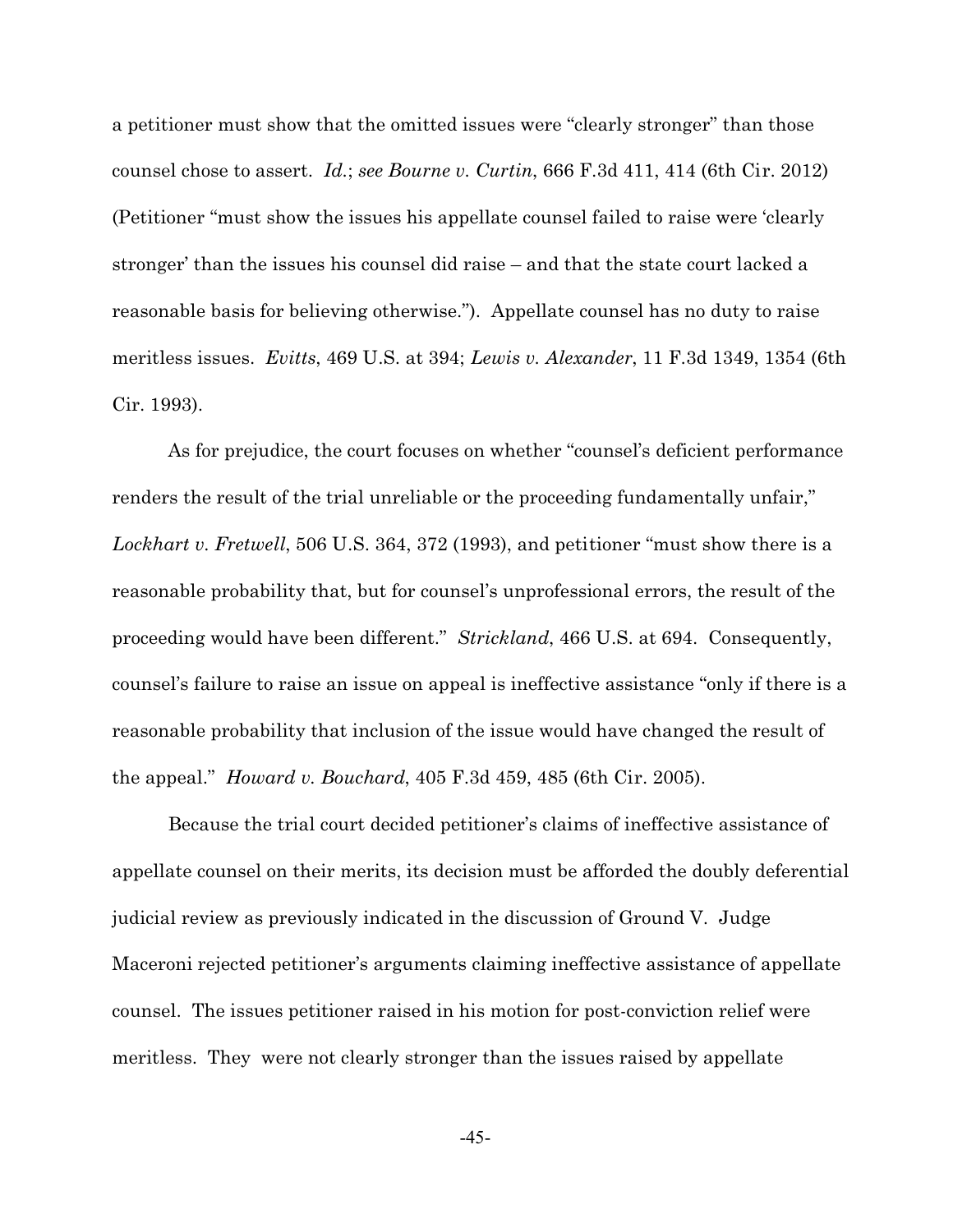counsel and there is not a reasonable probability that inclusion of those issues would have changed the result of the appeal. (Op. at 9, ECF No. 11-18, PageID.1135).

The court finds that the state court decision rejecting petitioner's claims of ineffective assistance of appellate counsel withstands scrutiny under the doublydeferential standard of review. *See* 28 U.S.C. § 2254(d)(1).

# **VIII. Sufficiency of the Evidence Supporting Petitioner's Conviction for Breaking and Entering a Building**

Ground VIII is petitioner's argument that the evidence at trial was insufficient to support the jury's verdict finding him guilty of breaking and entering a building. (Amended Petition, ECF No. 5, PageID.97-100; Petitioner's Brief at 27- 30, ECF No. 2, PageID.39-42).

Judge Maceroni rejected petitioner's claim that there was insufficient evidence of breaking to support the challenged breaking and entering conviction. Viewing the evidence in the light most favorable to the prosecution, there was sufficient evidence to support the jury's verdict. "In Michigan any amount of force used to open a door or a window to enter a building, no matter how slight, is sufficient to constitute the breaking." (Op. at 5-6, ECF No. 11-18, PageID.1131-32) (quoting *People v. Wise*, 351 N.W.2d 255, 259 (Mich. Ct. App. 1984)). Petitioner had to open a door to enter the building and that was sufficient to establish the breaking element. (Op. at 5-6, PageID.1131-32).

The doubly-deferential standard of review discussed in connection with

-46-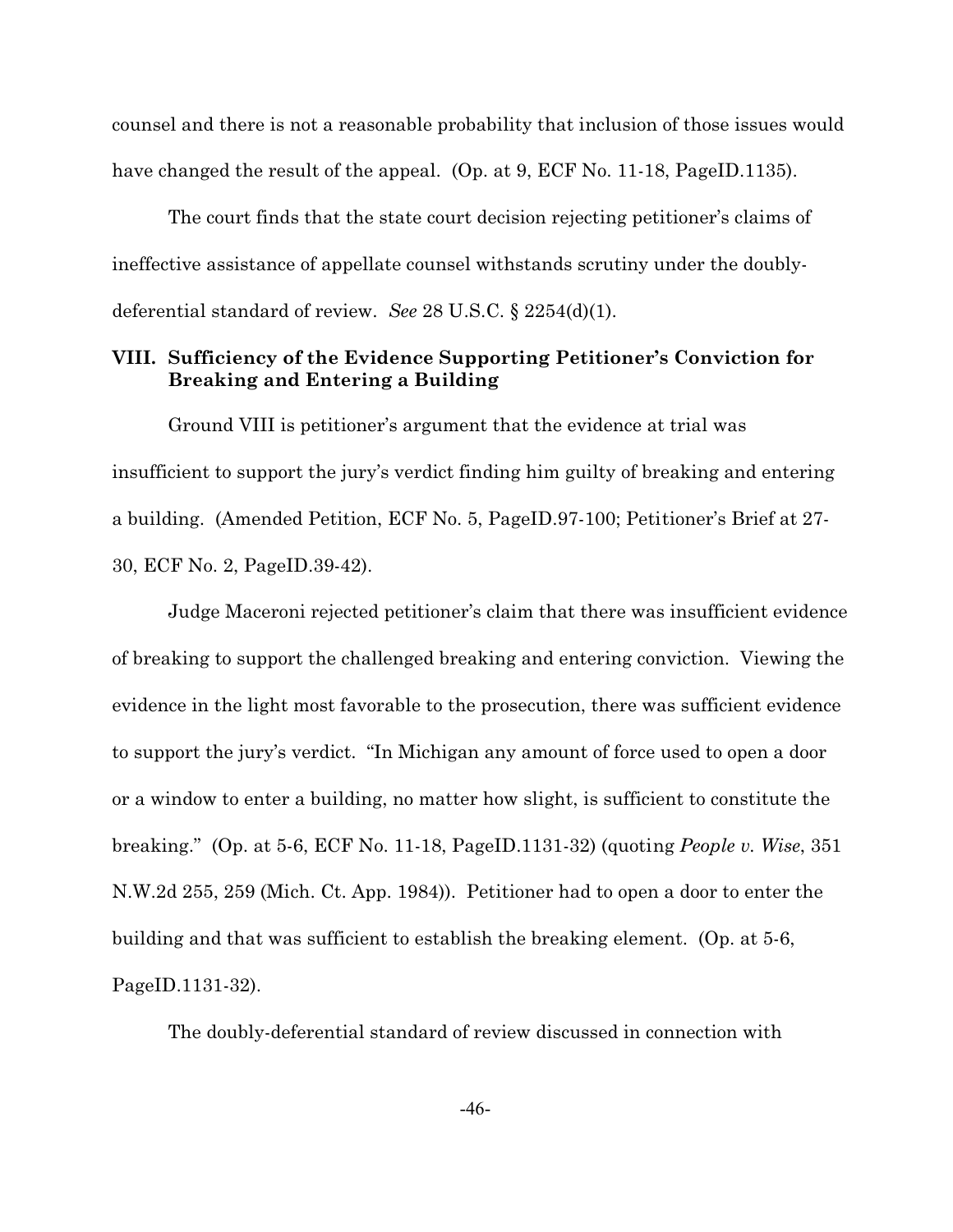Ground VI applies to the state court decision rejecting petitioner's argument that the evidence at trial was insufficient to support the breaking element of breaking and entering a building. The trial court's decision rejecting Ground VIII easily withstands scrutiny under the double layers of deference to which it is entitled under AEDPA.

### **IX. Restraints**

In Ground IX, petitioner argues that the trial court judge violated his rights under the due process clause by requiring petitioner to appear in shackles at trial, and alternatively that trial counsel was ineffective for failure to object. (Amended Petition, ECF No. 5, PageID.101-03; Petitioner's Brief at 31-33, ECF No. 2, PageID.43-45; Reply Brief at 46-50, PageID.1970-74).

In *Deck v. Missouri*, 544 U.S. 622 (2005), the Supreme Court addressed whether the routine use of shackles during the sentencing phase of a death penalty case violated the Due Process Clause. Before reaching that question, the Supreme Court for the first time expressly held that routine shackling of a defendant during the guilt phase of a trial violates the Due Process Clause, "unless that use is justified by an essential state interest – such as the interest in courtroom security – specific to the defendant on trial." 544 U.S. at 624. The Court stated that the law has "long forbidden routine use of visible shackles during the guilt phase; it permits a State to shackle a criminal defendant only in the presence of a special need." *Id.* at 626. The Supreme Court reasoned that its prior statements "gave voice to a principle deeply

-47-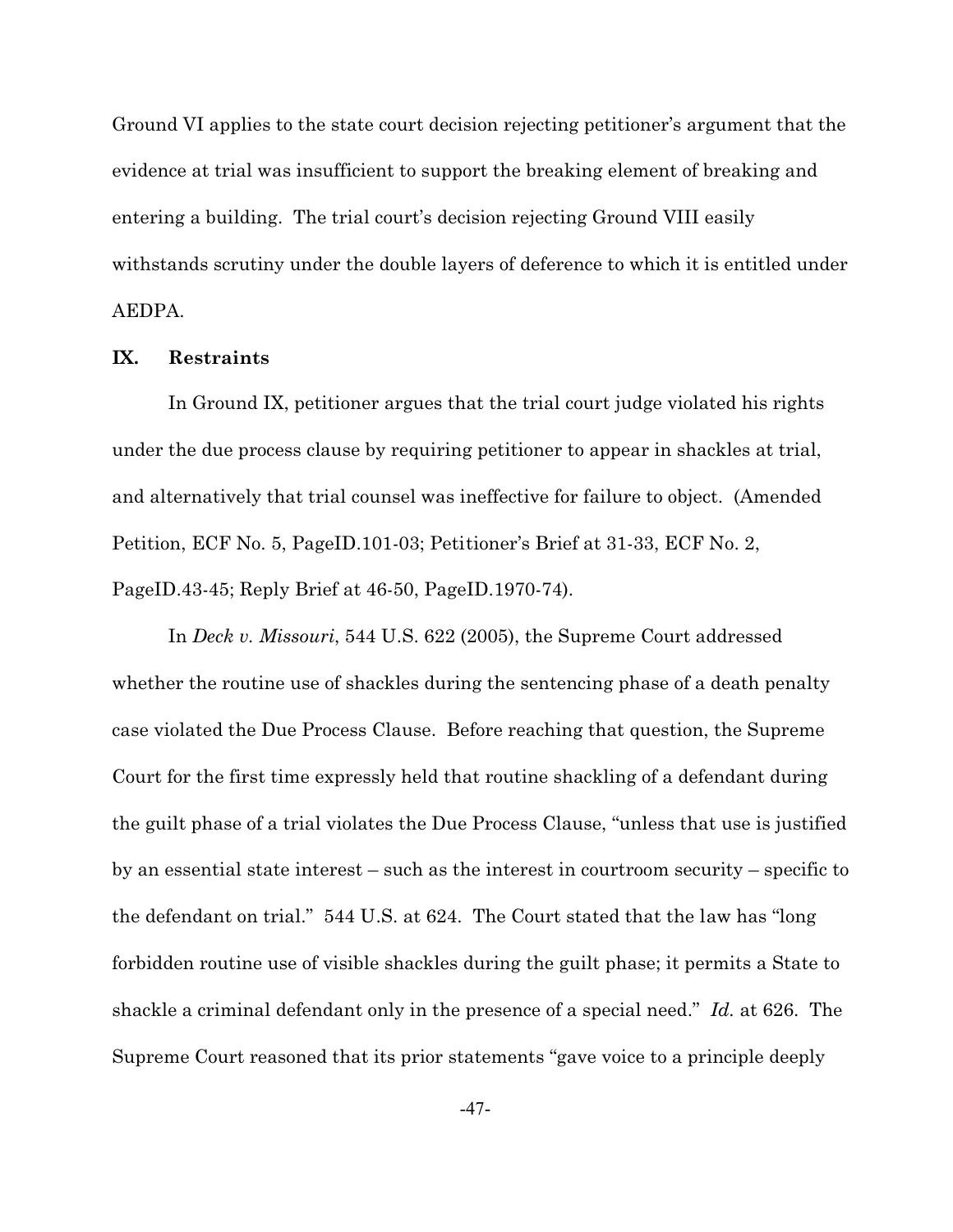embedded in the law":

We now conclude that those statements identify a basic element of the "due process of law" protected by the Federal Constitution. Thus, the Fifth and Fourteenth Amendments prohibit the use of physical restraints visible to the jury absent a trial court determination, in the exercise of its discretion, that they are justified by a state interest specific to a particular trial. Such a determination may of course take into account the factors that courts have traditionally relied on in gauging potential security problems and the risk of escape at trial.

#### Id. at 629.

Judge Maceroni found no merit in petitioner's argument that his due process rights had been violated or that counsel was ineffective for failure to raise this meritless issue. (Op. at 7-9, ECF No. 11-18, PageID.1133). It is patent that the use of ankle restraints was justified. Petitioner had been convicted three times of escape from prison. In addition, after being arrested on thirteen felony charges, petitioner was charged with four additional counts of criminal sexual conduct for incidents while he was incarcerated in the Macomb County Jail. (*Id.*).

Further, the state court found that petitioner's leg restraints "were not visible to the jury." (*Id.* at at 7-8, PageID.1133-34). This is fatal to petitioner's claim. "*Deck*'s facts and holding [ ] concerned only *visible* restraints at trial. The Supreme Court was careful to repeat this limitation throughout its opinion." *Mendoza v. Berghuis*, 544 F.3d 650, 654 (6th Cir. 2008). "[T]he clearly established precedent on which [petitioner] relies – namely *Deck* – is limited to cases where the defendant's shackles are 'visible to the jury.' " *Mendoza*, 544 F.3d at 655 (quoting *Deck*, 544 U.S. at 629).

-48-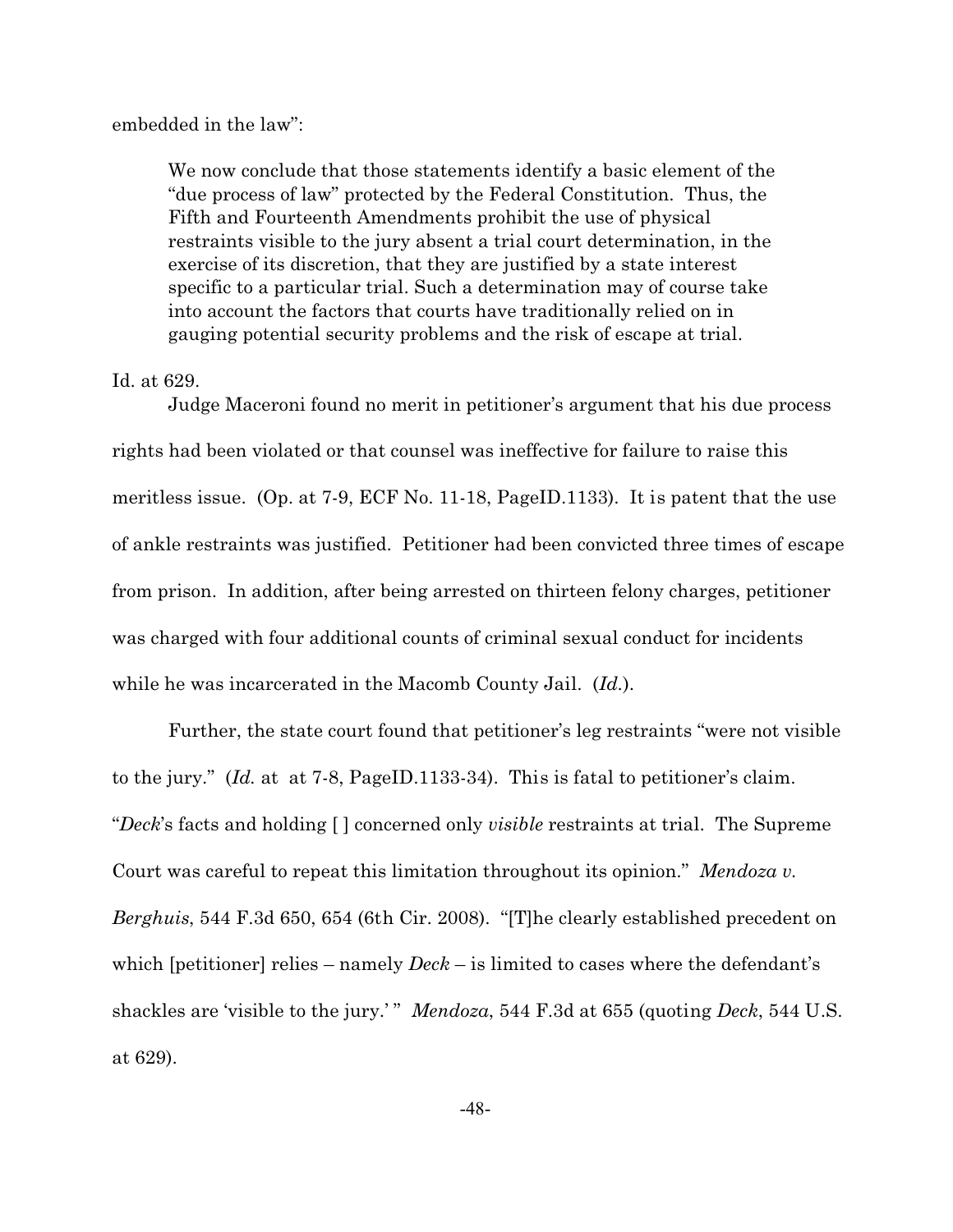Finally, even if petitioner had shown that his shackling violated the Due Process Clause, any error was harmless. On habeas review, harmless error is assessed under the standard set forth in *Brecht v. Abrahamson*, 507 U.S. 619 (1993), not under the *Chapman v. California*, 386 U.S. 18, 24 (1967) standard. *Fry v. Pliler*, 551 U.S. 112, 121-22 (2007) ("We hold that in § 2254 proceedings a court must assess the prejudicial impact of constitutional error in a state-court criminal trial under the 'substantial and injurious effect' standard set forth in *Brecht*, whether or not the state appellate court recognized the error and reviewed it for harmlessness under the 'harmless beyond a reasonable doubt' standard set forth in *Chapman*." 551 U.S. at 121-22 (citations omitted); *see Holland v. Rivard*, 800 F.3d 224, 243 (6th Cir. 2015); *see also Kelly v. McKee*, No. 16-1572, \_\_ F.3d \_\_, 2017 WL 395975, at \*8 (6th Cir. Jan. 24, 2017).

The Court finds that any constitutional error in shackling petitioner during trial did not have a substantial and injurious effect on the jury's verdict. The evidence of petitioner's guilt was overwhelming. *See, e.g., Keys v. Booker*, 798 F.3d 442, 454 (6th Cir. 2015); *Cole v. Tribley*, No. 12-14826, 2015 WL 471388, at \*10 (E.D. Mich. Feb. 4, 2015). Accordingly, even if constitutional error had occurred, it was harmless.

Petitioner has not shown that the state court's decision rejecting Ground IX was "contrary to, or involved an unreasonable application of, clearly established Federal law, as determined by the Supreme Court of the United States" or was

-49-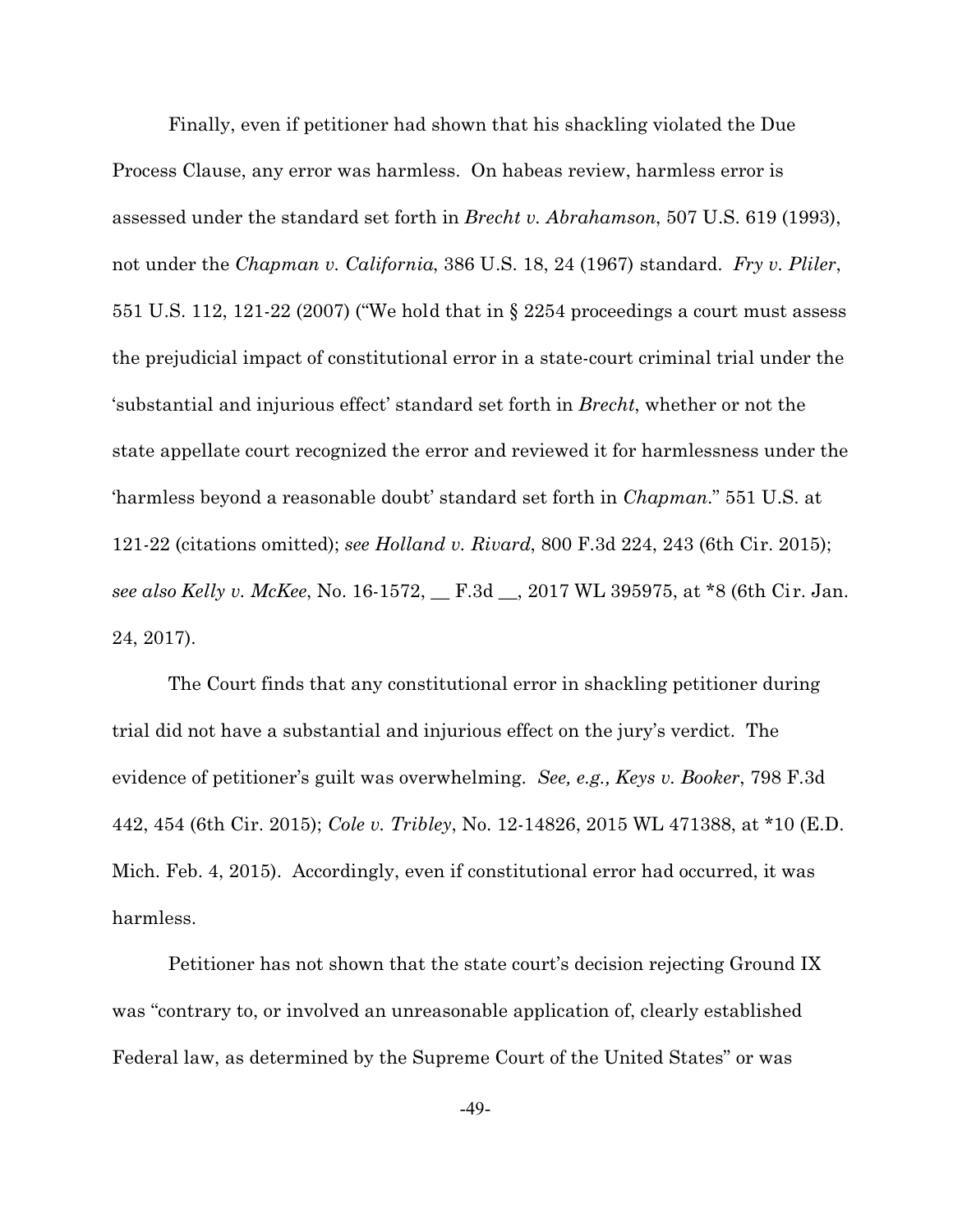"based on an unreasonable determination of the facts in light of the evidence presented in the State court proceeding." 28 U.S.C. § 2254(d).

### **X. Jury Request to Review Transcript**

In Ground X, petitioner argues that the trial court judge violated his due process rights by denying a jury request to review testimony. (Amended Petition, ECF No. 5, PageID.104-07; Petitioner's Brief at 34-37, ECF No. 2, PageID.46-49).

Ground X is based on petitioner's mischaracterization of the record. He has presented nothing approaching the clear and convincing evidence necessary to overcome the presumption of correctness that applies to the factual findings of the Michigan Court of Appeals. 28 U.S.C. § 2254(e)(1). The Court of Appeals found that the trial court judge "did not foreclose the possibility of the jury reviewing AP's testimony, but rather, stated that a transcript would not be available until the next day or the following Monday. The court asked that, in the meantime, the jurors rely on their collective memory of the testimony." (Op. at 9, ECF No. 11-24, PageID.1169). "The trial court did not foreclose the possibility that the jury could review AP's transcribed testimony." (*Id.*). The decision of the Michigan Court of Appeals rejecting Ground X easily withstands scrutiny under 28 U.S.C. § 2254(d).

### **XI. Phone Records**

In Ground XI, petitioner argues that he was denied a fair trial when phone records was introduced into evidence without a proper foundation in violation of Rule 901 of the Michigan Rules of Evidence. (Amended Petition, ECF No. 5,

-50-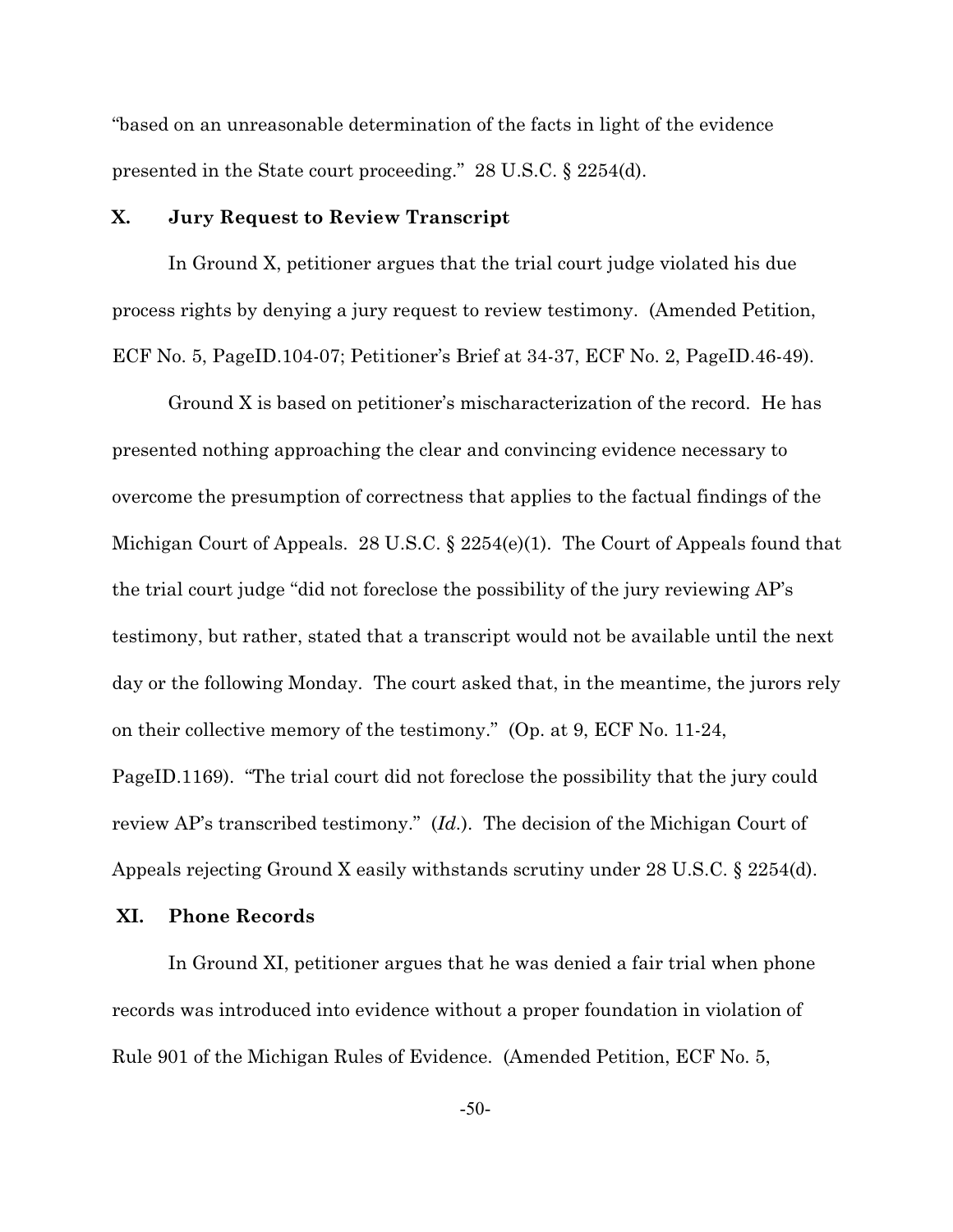PageID.108-14; Petitioner's Brief at 38-43, ECF No. 2, PageID.50-55).

A federal habeas court may only grant relief if a defendant is in custody in violation of the Constitution or laws or treaties of the United States. 28 U.S.C. § 2254(a). The adequacy of the foundation for the admission of evidence is governed by the state evidence rules, not the federal Constitution. *See Estelle v. McGuire*, 502 U.S. 62, 67–68 (1991); *see also Bey v. Bagley*, 500 F.3d 514, 519-20 (6th Cir. 2007). The adequacy of a foundation for admitting evidence under Michigan's court rules is not reviewable in a habeas corpus proceeding. *See, e.g.*, *Howell v. Romanowski*, No. 13-cv-13344, 2014 WL 1882771, at \*6 (E.D. Mich. May 12, 2014); *Rhea v. Jones*, 622 F. Supp.2d 562, 589 (W.D. Mich. 2008).

Ground XI does not provide a basis for federal habeas corpus relief.

### **XII. Certificate of Appealability**

Under 28 U.S.C. § 2253 $(c)(2)$ , the Court must determine whether a certificate of appealability should be granted. A certificate should issue if petitioner has demonstrated a "substantial showing of a denial of a constitutional right." 28 U.S.C.  $§ 2253(c)(2).$ 

The Sixth Circuit Court of Appeals has disapproved issuance of blanket denials of a certificate of appealability. *Murphy v. Ohio*, 263 F.3d 466 (6th Cir. 2001). Rather, the district court must "engage in a reasoned assessment of each claim" to determine whether a certificate is warranted. *Id.* Each issue must be considered under the standards set forth by the Supreme Court in *Slack v. McDaniel*, 529 U.S.

-51-